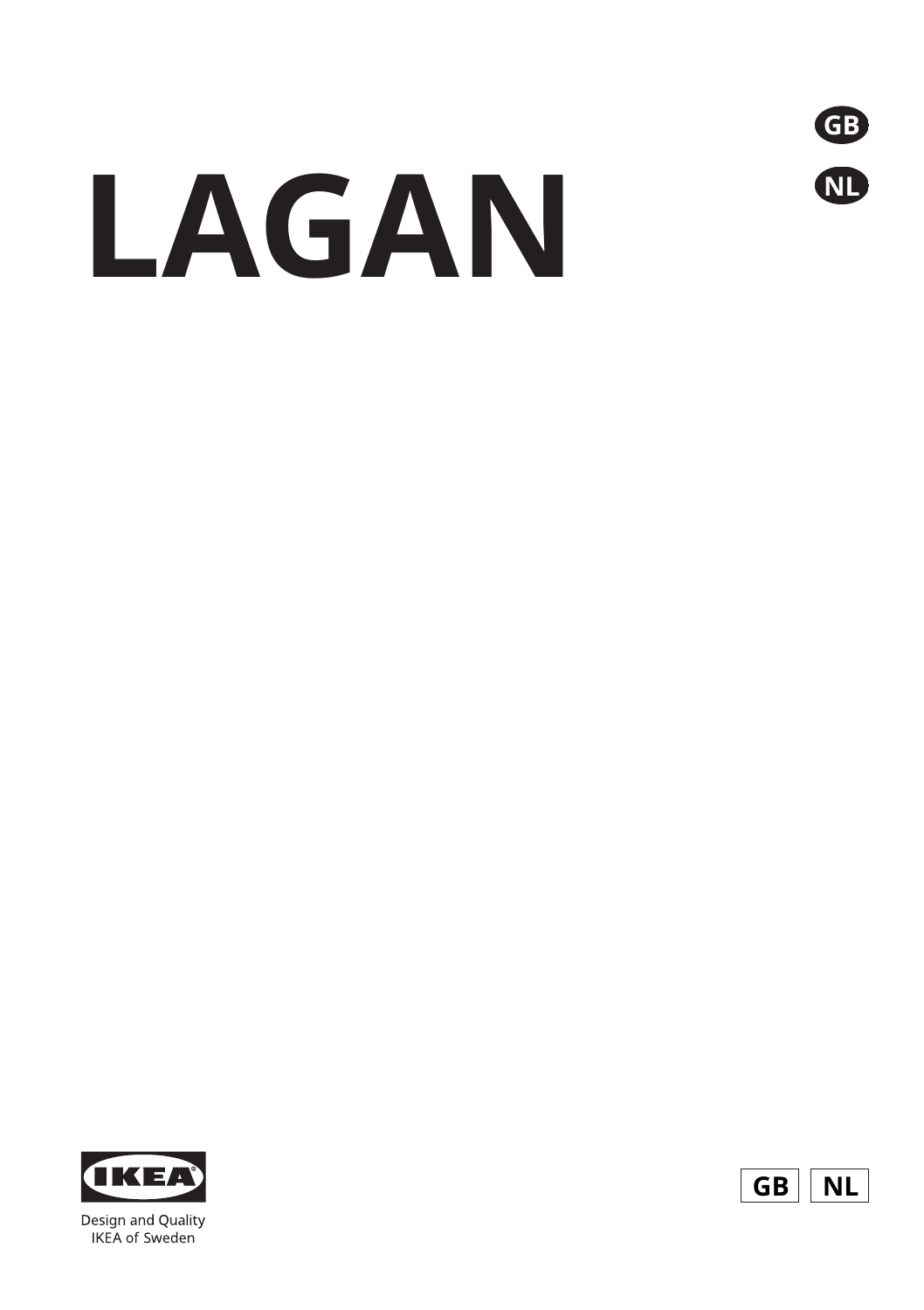

Please refer to the last page of this manual for the full list of IKEA appointed After Sales Service Provider and relative national phone numbers.



## **NEDERLANDS**

Op de laatste pagina van deze handleiding vindt u de volledige lijst van door IKEA erkende servicebedrijven voor aftersales met de bijbehorende nationale telefoonnummers.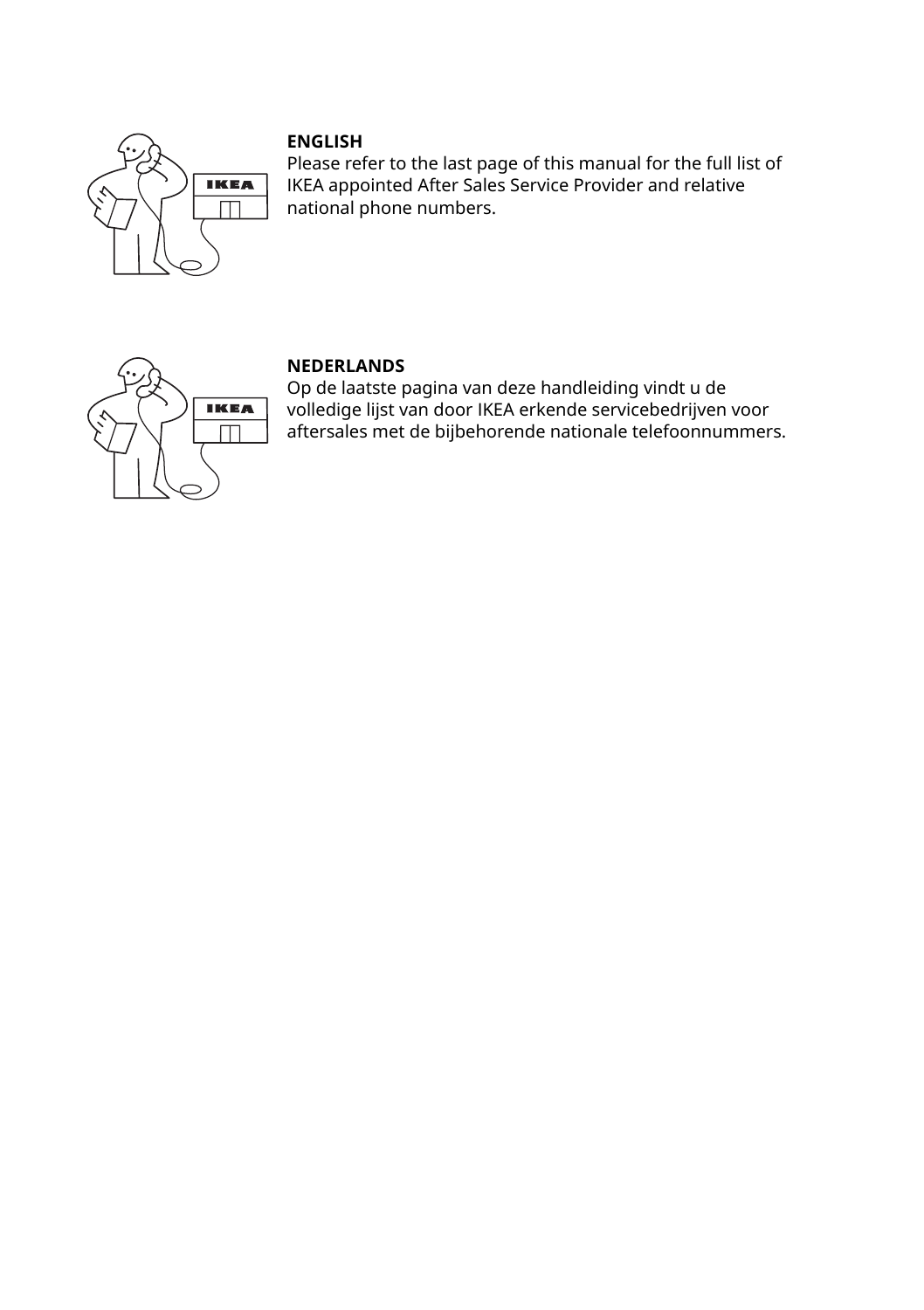



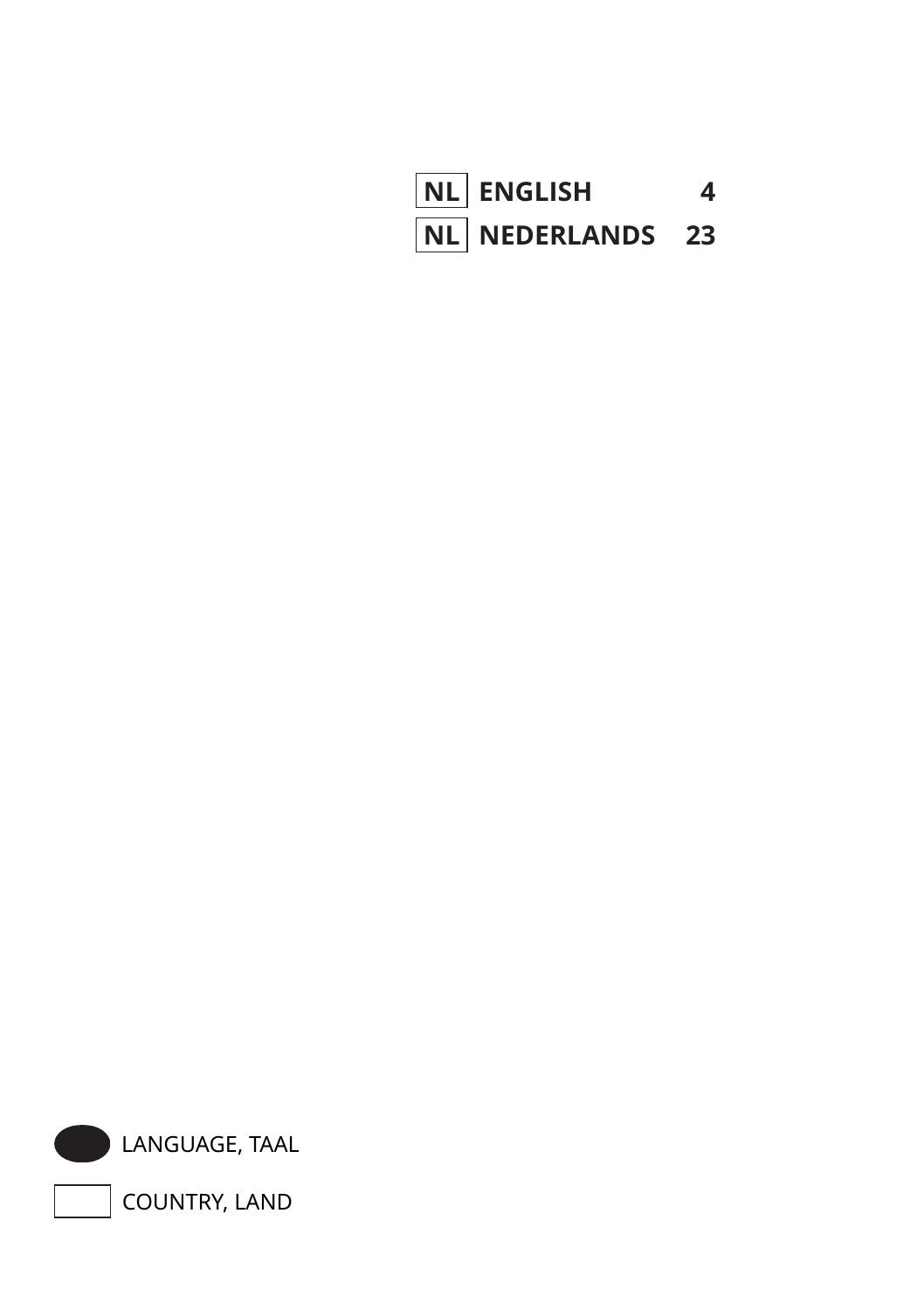# <span id="page-3-0"></span>**Contents**

| Safety information  |    |
|---------------------|----|
| Safety instructions | 6  |
| Installation        | q  |
| Product description | 10 |
| Daily use           | 11 |
| Hints and tips      | 12 |
| Care and cleaning   | 12 |
| Troubleshooting     | 13 |
|                     |    |

| Technical data         | 14 |
|------------------------|----|
| Electrical connection  | 16 |
| Gas connection         | 17 |
| Energy efficiency      | 19 |
| Environmental concerns | 20 |
| <b>IKEA</b> quarantee  | 20 |

Subject to change without notice.

# **Safety information**

Before the installation and use of the appliance, carefully read the supplied instructions. The manufacturer is not responsible if an incorrect installation and use causes injuries and damages. Always keep the instructions with the appliance for future reference.

# **Children and vulnerable people safety**

- This appliance can be used by children aged from 8 years and above and persons with reduced physical, sensory or mental capabilities or lack of experience and knowledge if they have been given supervision or instruction concerning the use of the appliance in a safe way and understand the hazards involved.
- Children between 3 and 8 years of age and persons with very extensive and complex disabilities shall be kept away unless continuously supervised.
- Children of less than 3 years of age should be kept away unless continuously supervised.
- Do not let children play with the appliance.
- Keep all packaging away from children and dispose of it appropriately.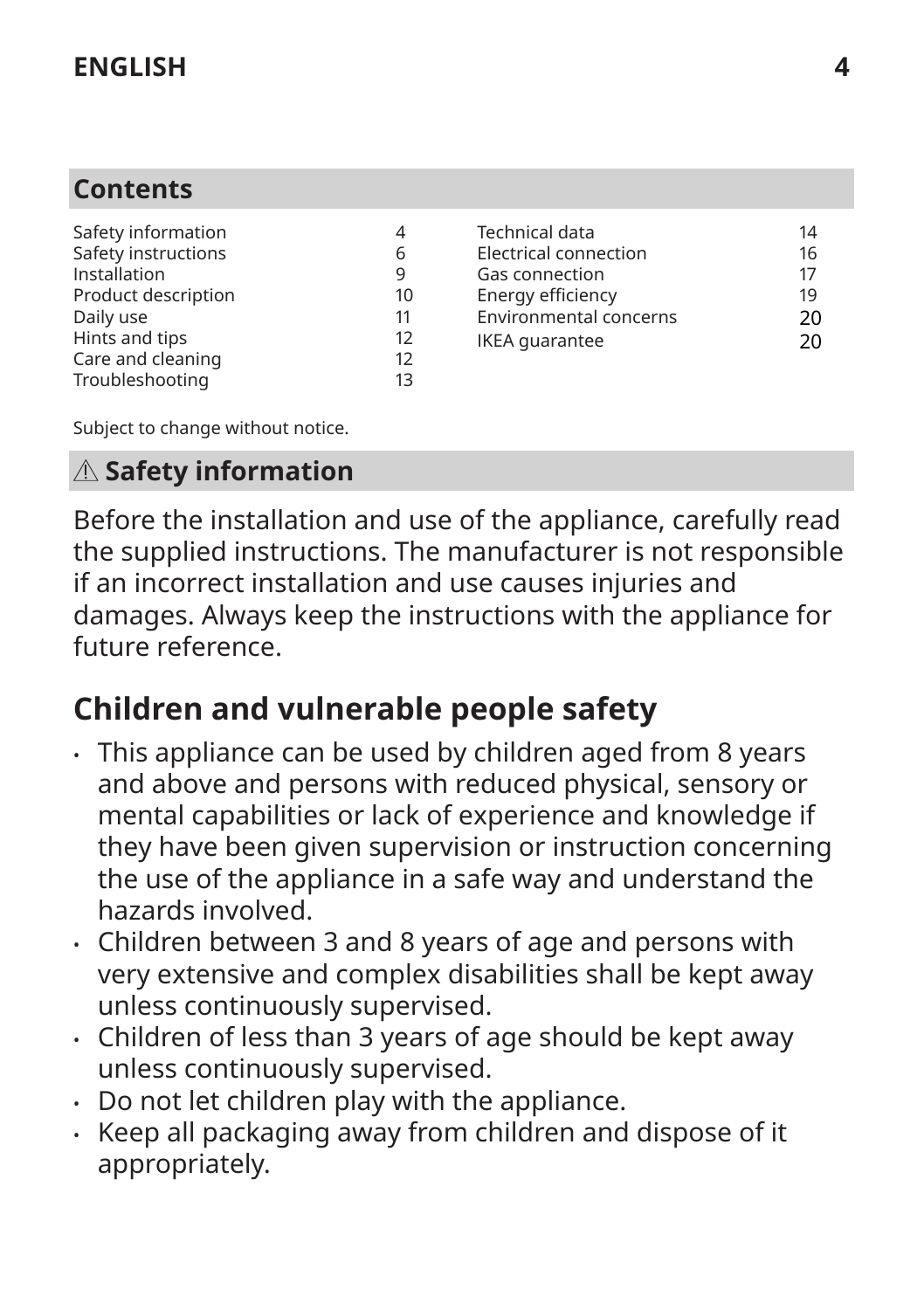- Keep children and pets away from the appliance when it operates or when it cools down. Accessible parts are hot.
- If the appliance has a child safety device, it should be activated.
- Children shall not carry out cleaning and user maintenance of the appliance without supervision.

# **General Safety**

- WARNING: The appliance and its accessible parts become hot during use. Care should be taken to avoid touching heating elements.
- Do not operate the appliance by means of an external timer or separate remote-control system.
- WARNING: Unattended cooking on a hob with fat or oil can be dangerous and may result in fire.
- NEVER try to extinguish a fire with water, but switch off the appliance and then cover flame e.g. with a lid or a fire blanket.
- CAUTION: The cooking process has to be supervised. A short term cooking process has to be supervised continuously.
- WARNING: Danger of fire: Do not store items on the cooking surfaces.
- Metallic objects such as knives, forks, spoons and lids should not be placed on the hob surface since they can get hot.
- Do not use a steam cleaner to clean the appliance.
- If the supply cord is damaged, it must be replaced by the manufacturer, the Authorised Service Centre or similarly qualified persons in order to avoid a hazard.
- Where the appliance is directly connected to the power supply, an all-pole isolating switch with a contact gap is required. Complete disconnection in compliance with the conditions specified in overvoltage category III must be guaranteed. The earth cable is excluded from this.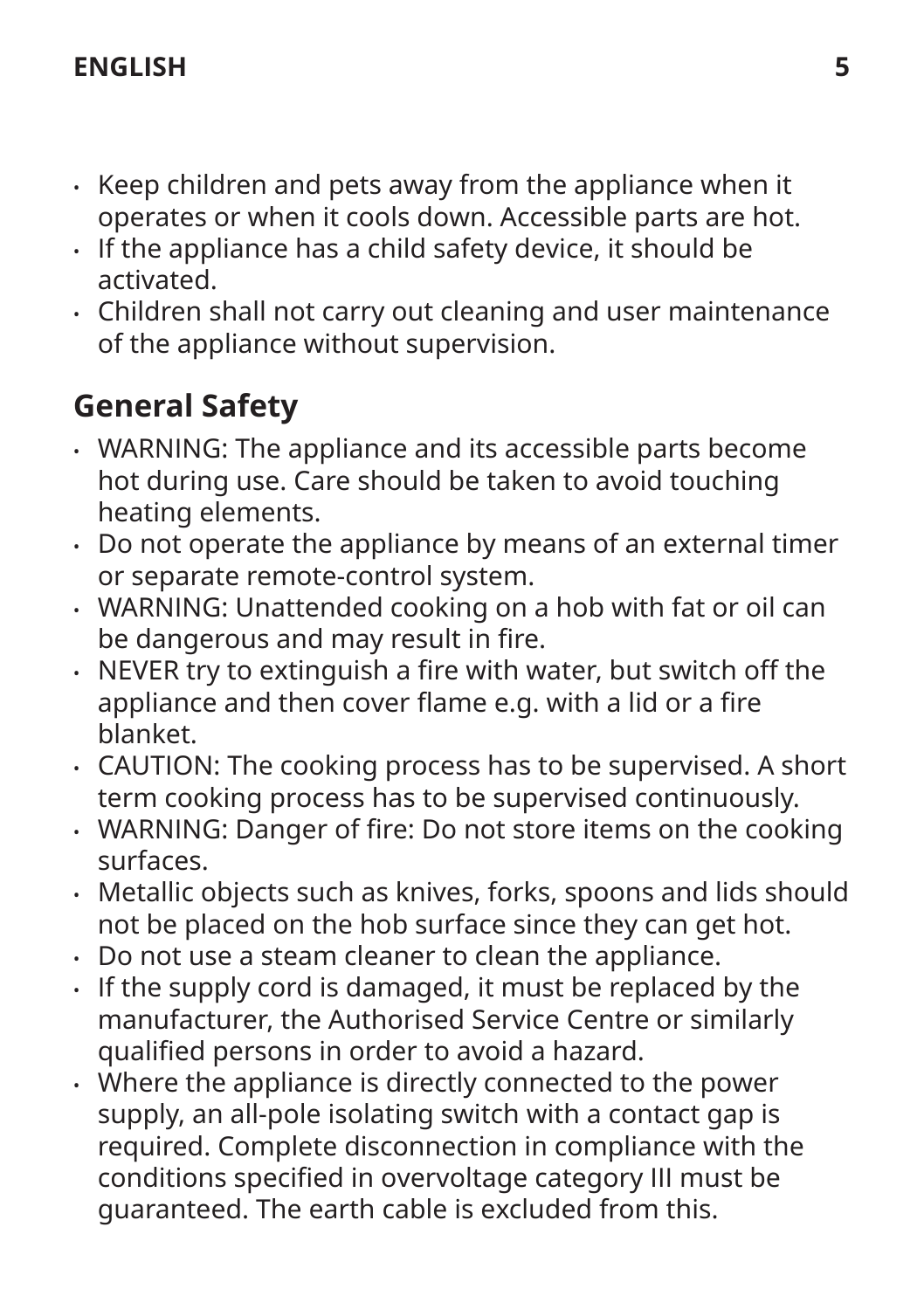- <span id="page-5-0"></span>• When you route the mains cable, make sure that the cable doesn't come into direct contact (for example using insulating sleeving) with parts that can reach temperatures of more than 50°C above room temperature.
- WARNING: Use only hob guards designed by the manufacturer of the cooking appliance or indicated by the manufacturer of the appliance in the instructions for use as suitable or hob guards incorporated in the appliance. The use of inappropriate guards can cause accidents.

# **Safety instructions**

## **Installation**

| <u>个</u> | <b>Warning! The</b> |
|----------|---------------------|
|          | installed by th     |
|          |                     |

appliance must be ie authorised installer.

- Remove all the packaging.
- Do not install or use a damaged appliance.
- Follow the installation instructions supplied with the appliance.
- Keep the minimum distance from other appliances and units.
- Always take care when moving the appliance as it is heavy. Always use safety gloves and enclosed footwear.
- Seal the cut surfaces with a sealant to prevent moisture to cause swelling.
- Protect the bottom of the appliance from steam and moisture.
- Do not install the appliance adjacent to a door or under a window. This prevents hot cookware falling from the appliance when the door or the window is opened.
- If the appliance is installed above drawers make sure that the space, between the bottom of the appliance and the upper drawer, is sufficient for air circulation.
- The bottom of the appliance can get hot. Make sure to install a non-combustible separation panel under the appliance to prevent access to the bottom. Refer to the Assembly Instructions.

## **Electrical Connection**

- **Warning!** Risk of fire and electric W shock.
- All electrical connections should be made by the authorised installer.
- The appliance must be earthed.
- Before carrying out any operation make sure that the appliance is disconnected from the power supply.
- Make sure that the parameters on the rating plate are compatible with the electrical ratings of the mains power supply.
- Make sure the appliance is installed correctly. Loose and incorrect electricity mains cable or plug (if applicable) can make the terminal become too hot.
- Use the correct electricity mains cable.
- Do not let the electricity mains cable tangle.
- Make sure that a shock protection is installed.
- Use the strain relief clamp on the cable.
- Make sure the mains cable or plug (if applicable) does not touch the hot appliance or hot cookware, when you connect the appliance to the near sockets.
- Do not use multi-plug adapters and extension cables.
- Make sure not to cause damage to the mains plug (if applicable) or to the mains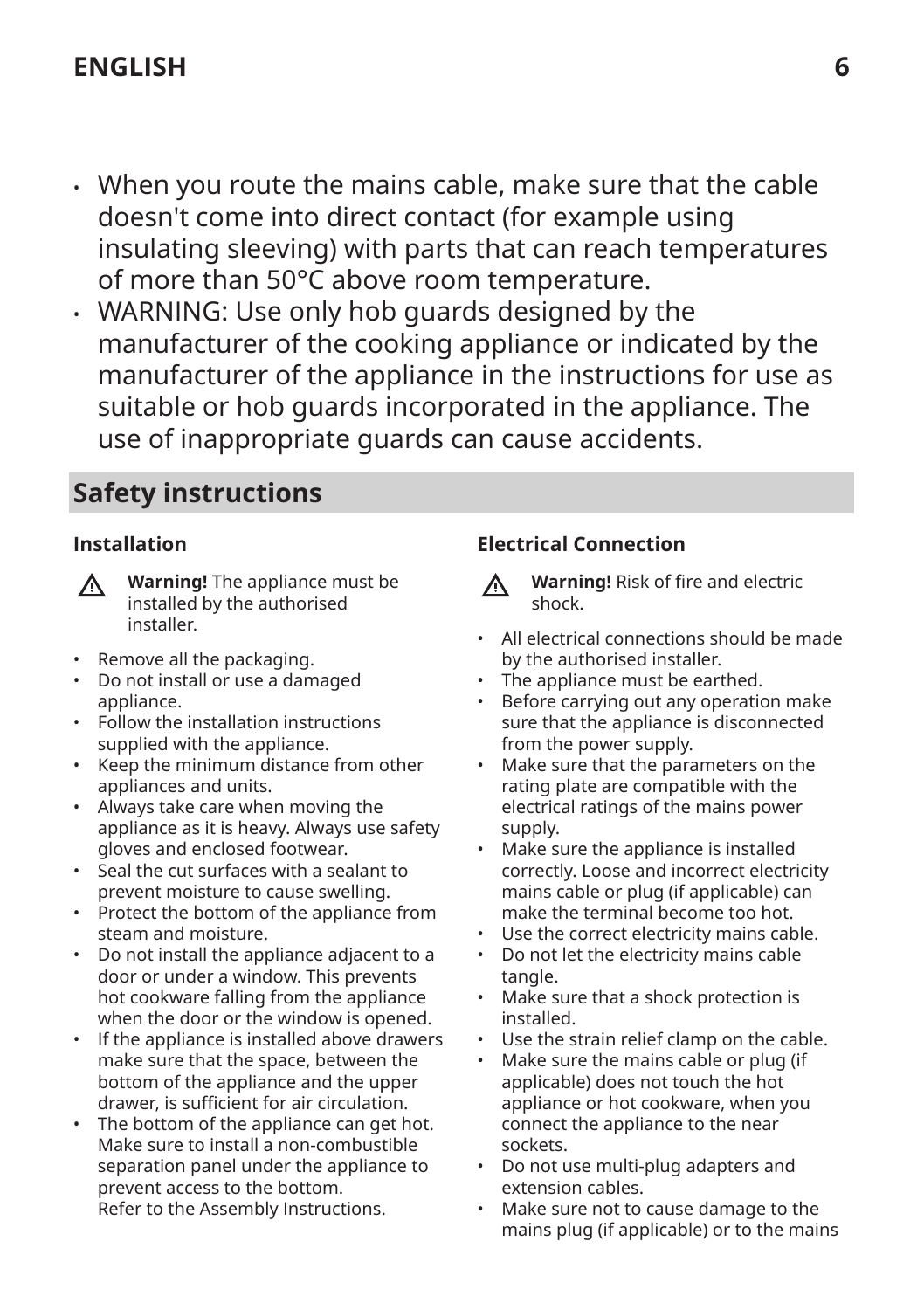cable. Contact our Authorised Service Centre or an electrician to change a damaged mains cable.

- The shock protection of live and insulated parts must be fastened in such a way that it cannot be removed without tools.
- Connect the mains plug to the mains socket only at the end of the installation. Make sure that there is access to the mains plug after the installation.
- If the mains socket is loose, do not connect the mains plug.
- Do not pull the mains cable to disconnect the appliance. Always pull the mains plug.
- Use only correct isolation devices: line protecting cut-outs, fuses (screw type fuses removed from the holder), earth leakage trips and contactors.
- The electrical installation must have an isolation device which lets you disconnect the appliance from the mains at all poles. The isolation device must have a contact opening width of minimum 3 mm.

## **Gas connection**

八

**Warning!** Risk of fire and explosion

- All gas connections should be made by the authorised installer.
- Before installation, make sure that the local distribution conditions (nature of the gas and gas pressure) and the adjustment of the appliance are compatible.
- Make sure that there is air circulation around the appliance.
- The information about the gas supply is on the rating plate.
- This appliance is not connected to a device, which evacuates the products of combustion. Make sure to connect the appliance according to current installation regulations. Pay attention to requirements regarding adequate ventilation.

## **Use**

- **Warning!** Risk of injury, burns 八 and electric shock.
- Remove all the packaging, labelling and protective film (if applicable) before first use.
- This appliance is for household use only.
- Do not change the specification of this appliance.
- Make sure that the ventilation openings are not blocked.
- Do not let the appliance stay unattended during operation.
- Set the cooking zone to "off" after each use.
- Do not put cutlery or saucepan lids on the cooking zones. They can become hot.
- Do not operate the appliance with wet hands or when it has contact with water.
- Do not use the appliance as a work surface or as a storage surface.
- When you place food into hot oil, it may splash.
- **Warning!** Risk of fire and Λ explosion
- Fats and oil when heated can release flammable vapours. Keep flames or heated objects away from fats and oils when you cook with them.
- The vapours that very hot oil releases can cause spontaneous combustion.
- Used oil, that can contain food remnants. can cause fire at a lower temperature than oil used for the first time.
- Do not put flammable products or items that are wet with flammable products in, near or on the appliance.



**Warning!** Risk of damage to the appliance.

- Do not keep hot cookware on the control panel.
- Do not let cookware to boil dry.
- Be careful not to let objects or cookware fall on the appliance. The surface can be damaged.
- Do not activate the cooking zones with empty cookware or without cookware.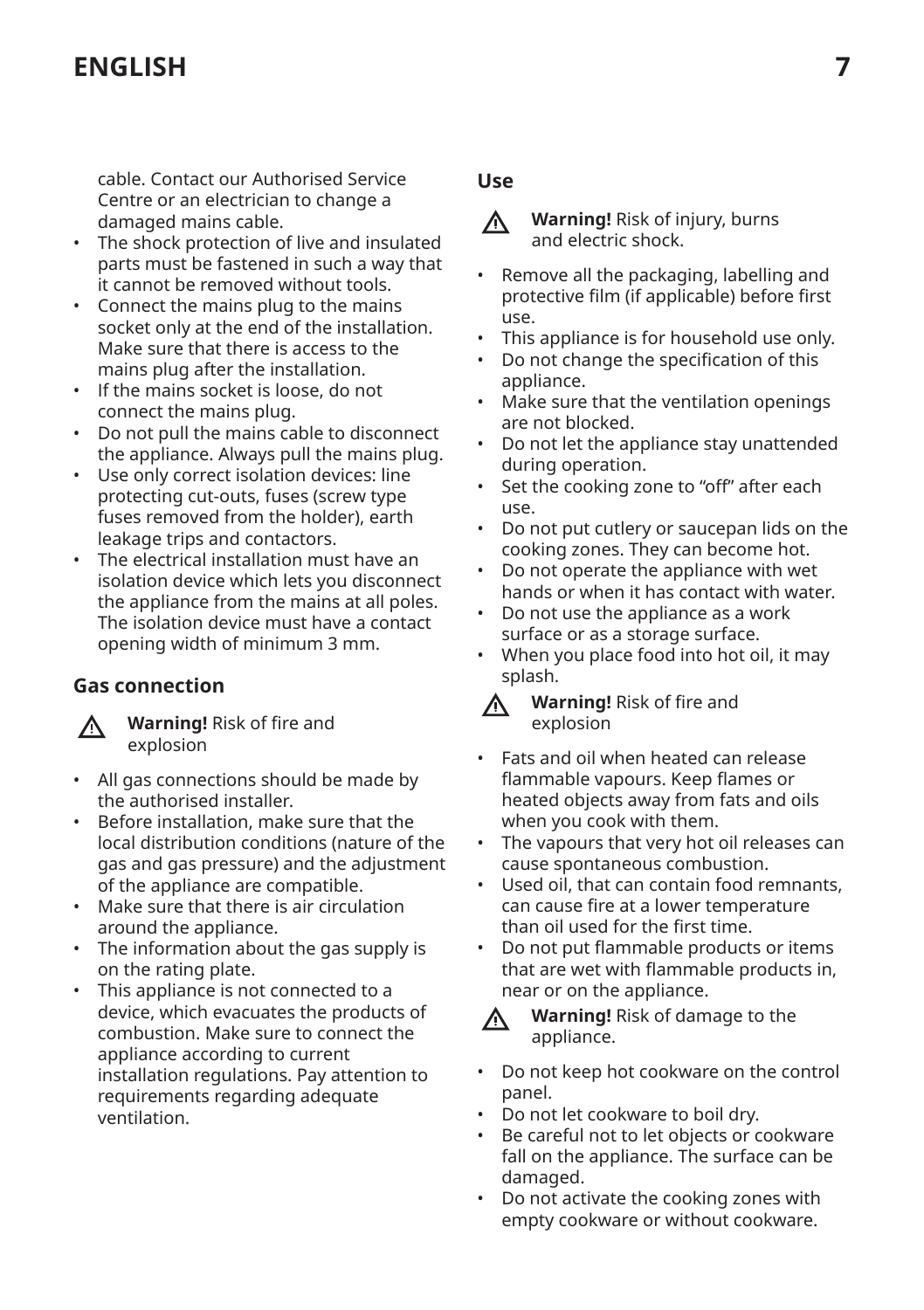- Do not put aluminium foil on the appliance.
- Use only stable cookware with the correct shape and diameter larger than the dimensions of the burners.
- Make sure cookware is centrally positioned on the burners.
- Do not use large cookware that overlap the edges of the appliance. This can cause damage to the worktop surface.
- Make sure the flame does not go out when you quickly turn the knob from the maximum to the minimum position.
- Use only the accessories supplied with the appliance.
- Do not install a flame diffuser on the burner.
- The use of a gas cooking appliance results in the production of heat and moisture. Provide good ventilation in the room where the appliance is installed.
- Prolonged intensive use of the appliance may call for additional ventilation, for example opening of a window, or more effective ventilation, for example increasing the level of mechanical ventilation where present.
- This appliance is for cooking purposes only. It must not be used for other purposes, for example room heating.
- Do not let acid liquids, for example vinegar, lemon juice or limescale remover, touch the hob. This can cause matt patches.
- Discoloration of the enamel or stainless steel has no effect on the performance of the appliance.

## **Care and cleaning**

**Warning!** Do not remove the  $\Lambda$ buttons, knobs or gaskets from the control panel. Water may get inside the appliance and cause damage.

- Clean the appliance regularly to prevent the deterioration of the surface material.
- Deactivate the appliance and let it cool down before you clean it.
- Disconnect the appliance from the electrical supply before maintenance.
- Do not use water spray and steam to clean the appliance.
- Clean the appliance with a moist soft cloth. Only use neutral detergents. Do not use any abrasive products, abrasive cleaning pads, solvents or metal objects.
- Do not clean the burners in the dishwasher.

#### **Service**

- To repair the appliance contact an Authorised Service Centre.
- Use original spare parts only.

## **Disposal**

**Warning!** Risk of injury or suffocation.

- Contact your municipal authority for information on how to discard the appliance correctly.
- Disconnect the appliance from the mains supply.
- Cut off the mains electrical cable close to the appliance and dispose of it.
- Flat the external gas pipes.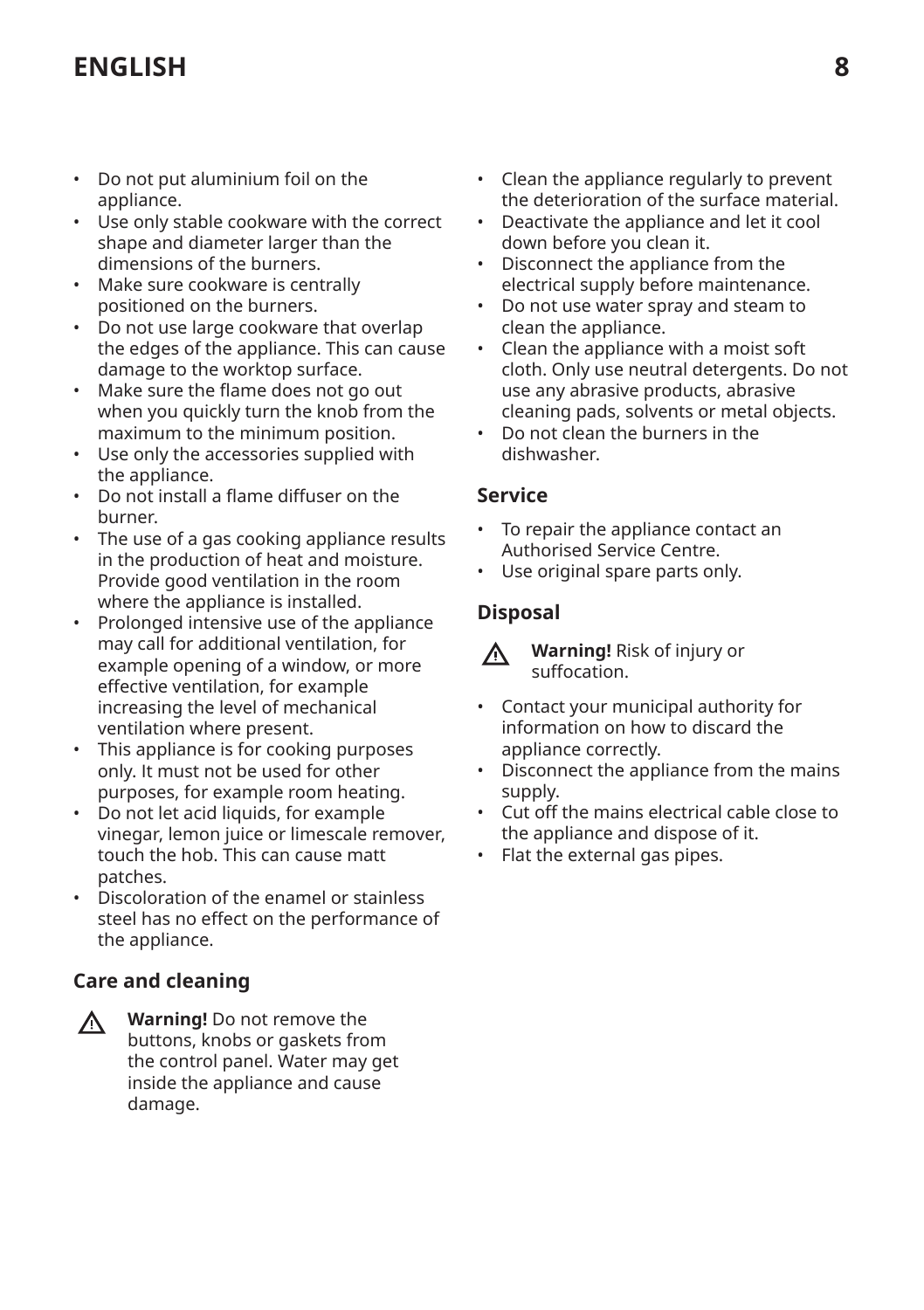# <span id="page-8-0"></span>**Installation**

 $\wedge$ 

**Warning!** Refer to Safety chapters.

## **General information**

 $\wedge$ 

**Warning!** This appliance must be installed, connected or repaired only by a registered competent person to the relevant gas standard. Use only parts provided with the product. Use only original spare parts.

The manufacturer is not responsible for any injury to persons and pets or damage to property caused by a failure to comply the following requirements.



- **Warning!** Installation process ΛN<sub>Γ</sub> must follow the laws, ordinances, directives, and standards, electrical safety rules, and regulations, proper recycling in accordance with the regulations, in force in the country of use.
- Ensure that the local distribution ⋒ conditions (nature of the gas and gas pressure) and the adjustment of the appliance are compatible before proceeding with the installation.
- The parameters of adjustment (i) setting for this appliance are stated on the rating plate (refer to the Technical data chapter).
- **Warning!** The appliance must be ∧ earthed.
- **Warning!** Risk of injury from W electrical current.
- The electrical mains terminal is under voltage .
- Make sure that the electrical mains terminal is free of voltage.
- Loose and inappropriate plug and socket connections. May overheat the terminal.
- Make sure that the clamping connections are correctly installed.
- Secure the cable with the strain relief clamp.

(i)

You must observe the minimum distances to other appliances and furniture cabinets or other units according to Assembly Instruction.

The minimum distance to be maintained from cut out edge to lateral wall must be 100 mm.

If there is no oven beneath the hob insert a dividing panel at a minimum distance of 5 mm from the bottom of the hob.

Protect the cut surfaces of the worktop against moisture using a suitable sealant included in the product in additional bag. Seal the appliance to the worktop with no gap. Do not use silicon sealant between the appliance and the worktop. Do not install the appliance next to the doors and under windows. Otherwise, the hot cookware may fall off the pan supports.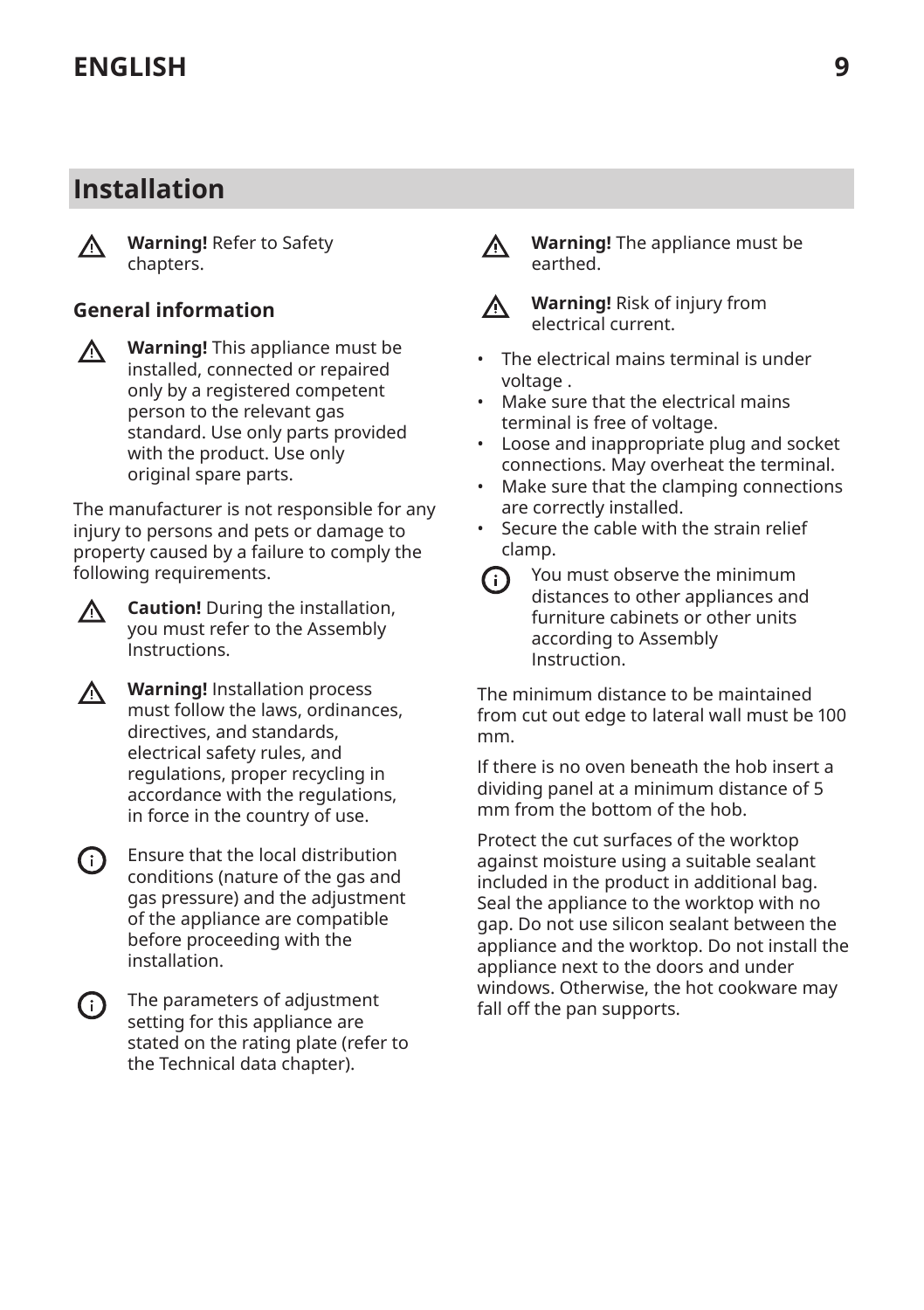<span id="page-9-0"></span>



For further information on the installation refer to the Assembly Instruction.

# **Product description**

## **Cooking surface layout**



- 1 Auxiliary burner
- 2 Rapid burner
- 3 Semi Rapid burner
- 4 Semi Rapid burner
- 5 Semi Rapid burner control knob
- 6 Semi Rapid burner control knob
- 7 Rapid burner control knob
- 8 Auxiliary burner control knob
- 9 Removable pan supports

## **Burner control knob**

The hob burner control knobs are on the right side of the hob.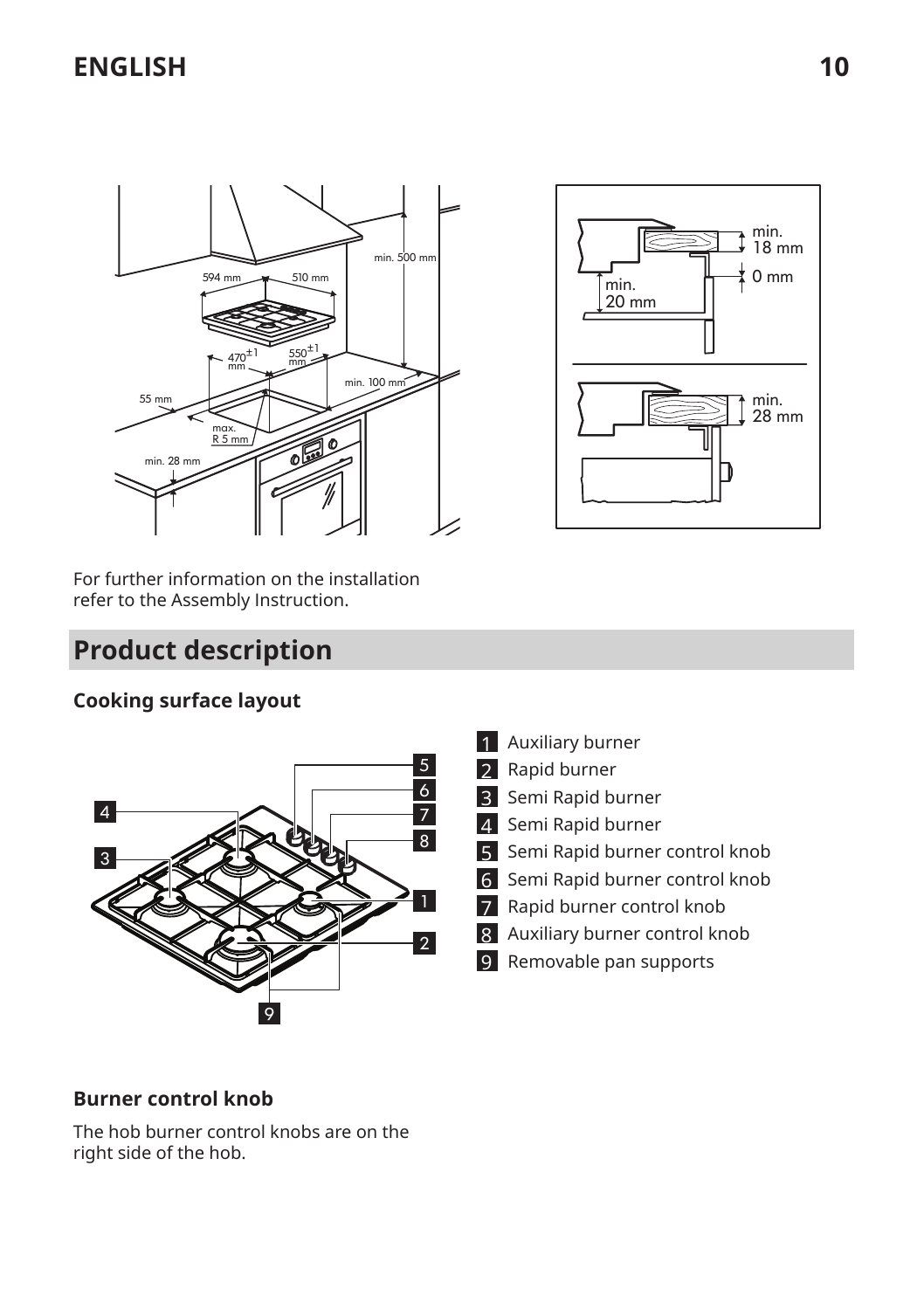<span id="page-10-0"></span>

| Symbol | <b>Description</b>                       |
|--------|------------------------------------------|
|        | there is no gas supply / off<br>position |

## **Daily use**



**Warning!** Refer to Safety chapters.

## **Ignition of the burner**



Always ignite the burner before you place the pots or pans.

To ignite the burner:

- **1.** Push the control knob and turn it anticlockwise to the maximum position marked with  $\Omega$ .
- **2.** Keep the control knob pushed for about 5 sec. As a result thermocouple heats up, and the safety device switches off. If you do not push the knob, the gas supply is interrupted.
- **3.** When you light the flame, you can adjust it.
- If the burner does not ignite, after G) a few attempts, check if the crown and its cap are in correct positions.



**Symbol Description**

ply

l.  $\Delta$ 

88

burner

there is maximum gas sup‐ ply / ignition setting

there is minimum gas sup‐

to show the position of the

- 1 Burner cap
- 2 Burner crown
- **3** Ignition candle
- 4 Injector
- 5 Thermocouple
- **Warning!** Do not keep the control  $\Lambda$ knob pressed for more than 15 seconds. If the burner does not light after 15 seconds, release the control knob, turn it into off position and wait for at least 1 minute before trying to light the burner again.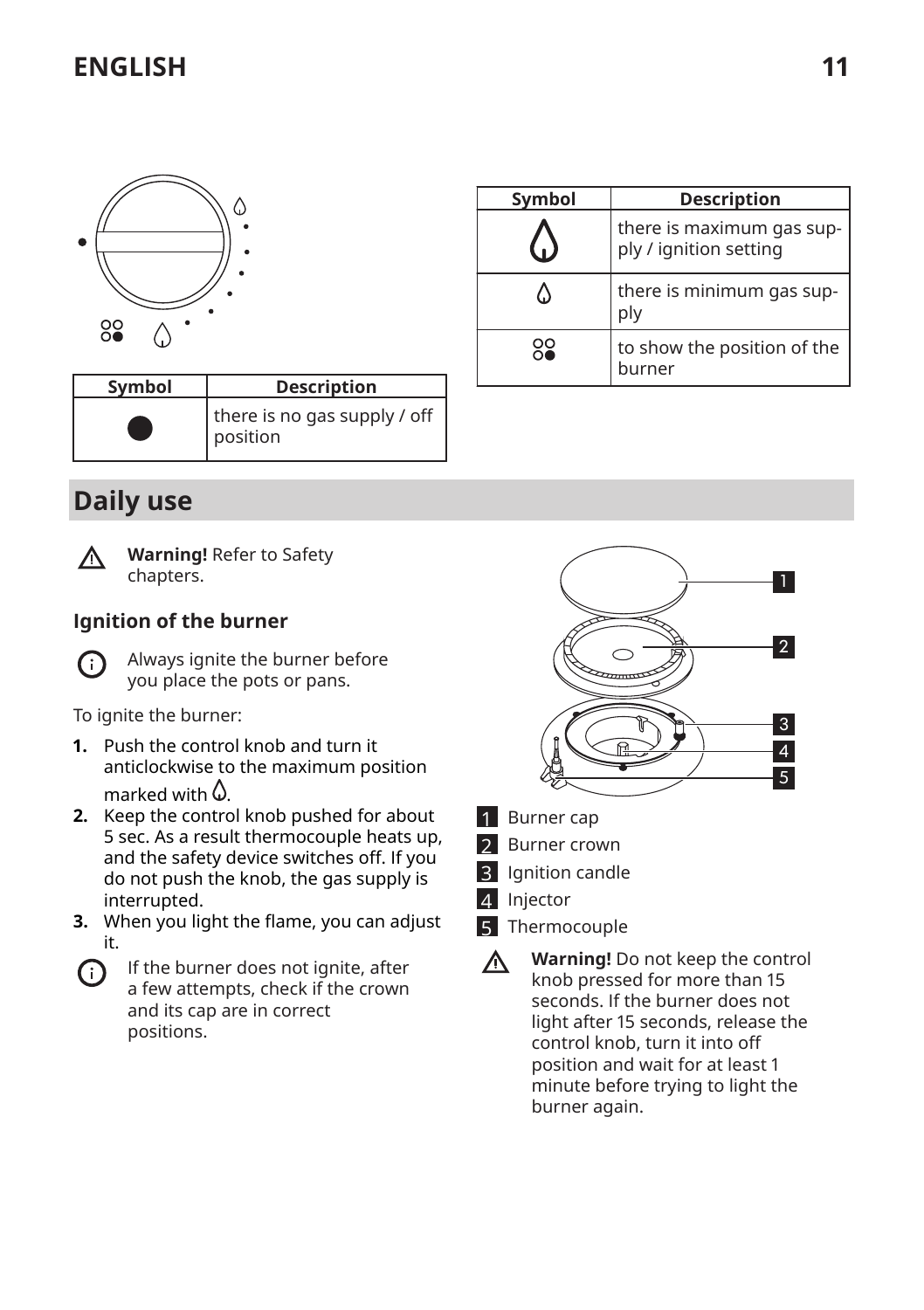<span id="page-11-0"></span>If there is no electricity, you can (i) ignite the burner without an electrical device. In this case, approach the burner with flame, push the relevant knob and turn it anticlockwise to the maximum gas release position.



**Warning!** Be careful when you use open fire in the kitchen environment. The manufacturer declines any responsibility in case of misusing the flame.



If the burner accidentally goes out, turn the control knob to the off position and wait for at least 1 minute before trying to light it again.

# **Hints and tips**

**Warning!** Refer to Safety ∧ chapters.

## **Diameters of cookware**

Use pots and pans with bottom fitting the size of burner used.

| <b>Burner</b>         | ameter of<br>pots and pans | Minimum di-   Maximum di-<br>ameter of pots<br>and pans |
|-----------------------|----------------------------|---------------------------------------------------------|
| Front left<br>(Rapid) | 180                        | 260                                                     |



The bottom of the cookware should be as thick and flat as possible.

# **Care and cleaning**



**Warning!** Refer to Safety chapters.

## **General information**



**Warning!** Switch the appliance off and let it cool down before you clean it.



When you switch on the mains after installation or a power cut, the spark generator activates automatically.

G)

The hob is supplied with the progressive valves. They make the flame regulation more precise.

## **Turning the burner oԑ**

To put the flame out, turn the relevant control knob to the symbol  $\bullet$ .



**Warning!** Always turn the flame down or switch it off before you remove the pans from the burner.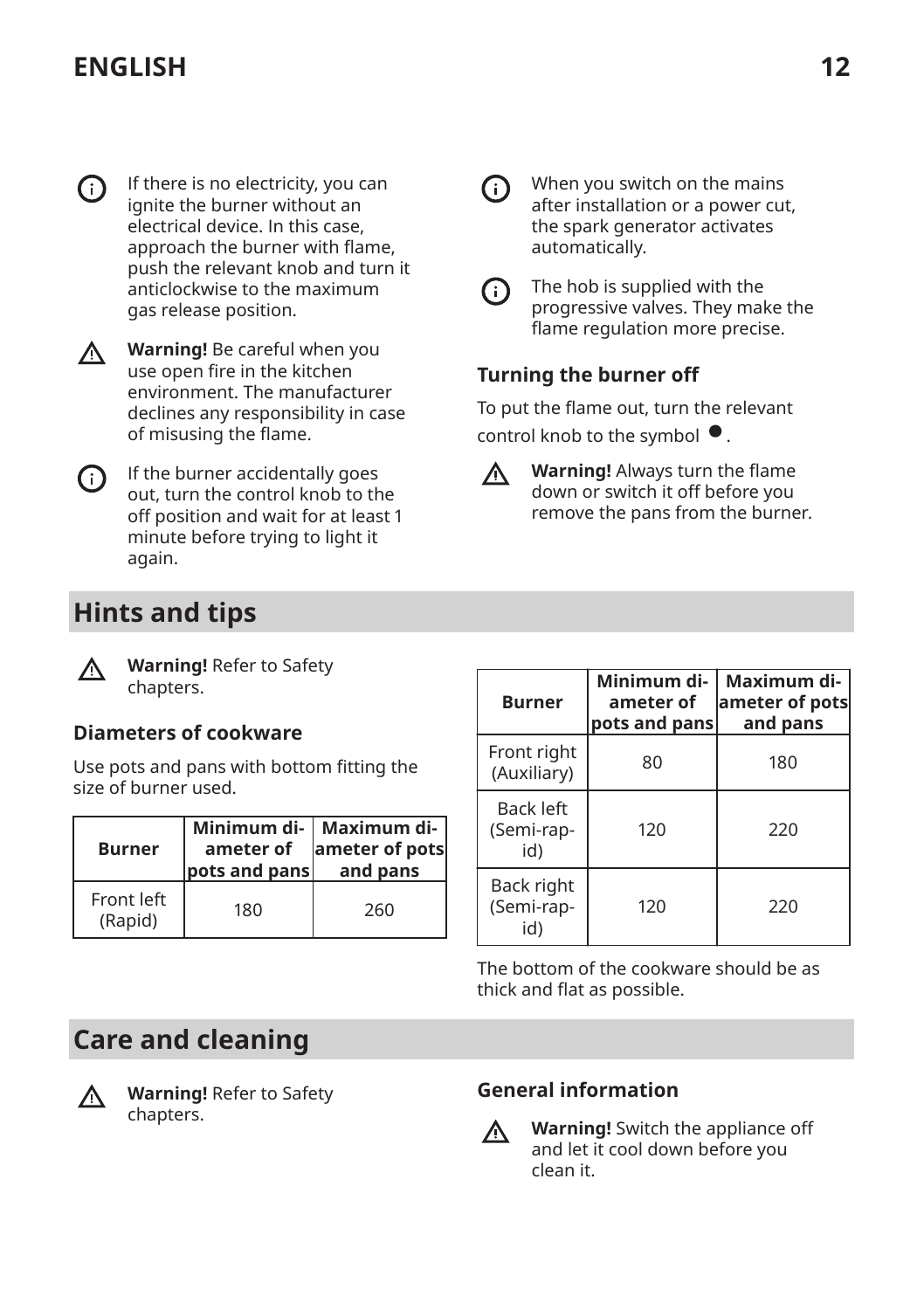<span id="page-12-0"></span>

**Warning!** Do not clean the appliance with steam blasters or high-pressure cleaners.



**Warning!** Do not use abrasive cleaners, steel wool pads or acids. They damage the appliance.

To remove any food remains, wash the enamelled elements, caps and crowns, with warm soapy water.

Wash stainless steel elements with water, and dry with a soft cloth.

This model is equipped with an electrical ignition. To avoid problems with lightning, keep the ceramic "candle" with electrode clean.

# **Troubleshooting**



**Warning!** Refer to Safety chapters.

#### **What to do if...**

| Problem                                                     | <b>Possible cause</b>                           | Remedy                                                                                   |
|-------------------------------------------------------------|-------------------------------------------------|------------------------------------------------------------------------------------------|
| There is no spark when light-<br>ning the gas.              | There is no electrical supply.                  | Check if the unit is plugged in<br>and the electrical supply is<br>switched on.          |
|                                                             | There is no electrical supply.                  | Check the house electric in-<br>stallation fuse.                                         |
|                                                             | Burner cap and crown are<br>placed incorrectly. | Check if the burner cap and<br>crown are placed correctly.                               |
| The flame is extinguishes im-<br>mediately after lightning. | Thermocouple is not heated<br>enough.           | After lightning the flame,<br>keep the knob pushed for<br>about 5 seconds.               |
| The gas ring burns unevenly.                                | Burner crown is blocked with<br>food residues.  | Check if the main injector<br>and the burner crown are not<br>blocked with food remains. |

If there is an error, first try to find a solution to the problem yourself. If you cannot find a solution to the problem yourself, contact your IKEA store call centre. You can find a full list of IKEA appointed contacts at the end of this manual.



Do not put the pan supports in a dishwasher. Wash them manually and dry with a soft cloth. After cleaning, make sure that the pan supports are in correct position.

To check the conditions of the gas ⋒ supply pipe and the pressure adjuster, contact the After Sales Service Provider. The service is not free of charge.

After cleaning, be sure to wipe dry with a soft cloth.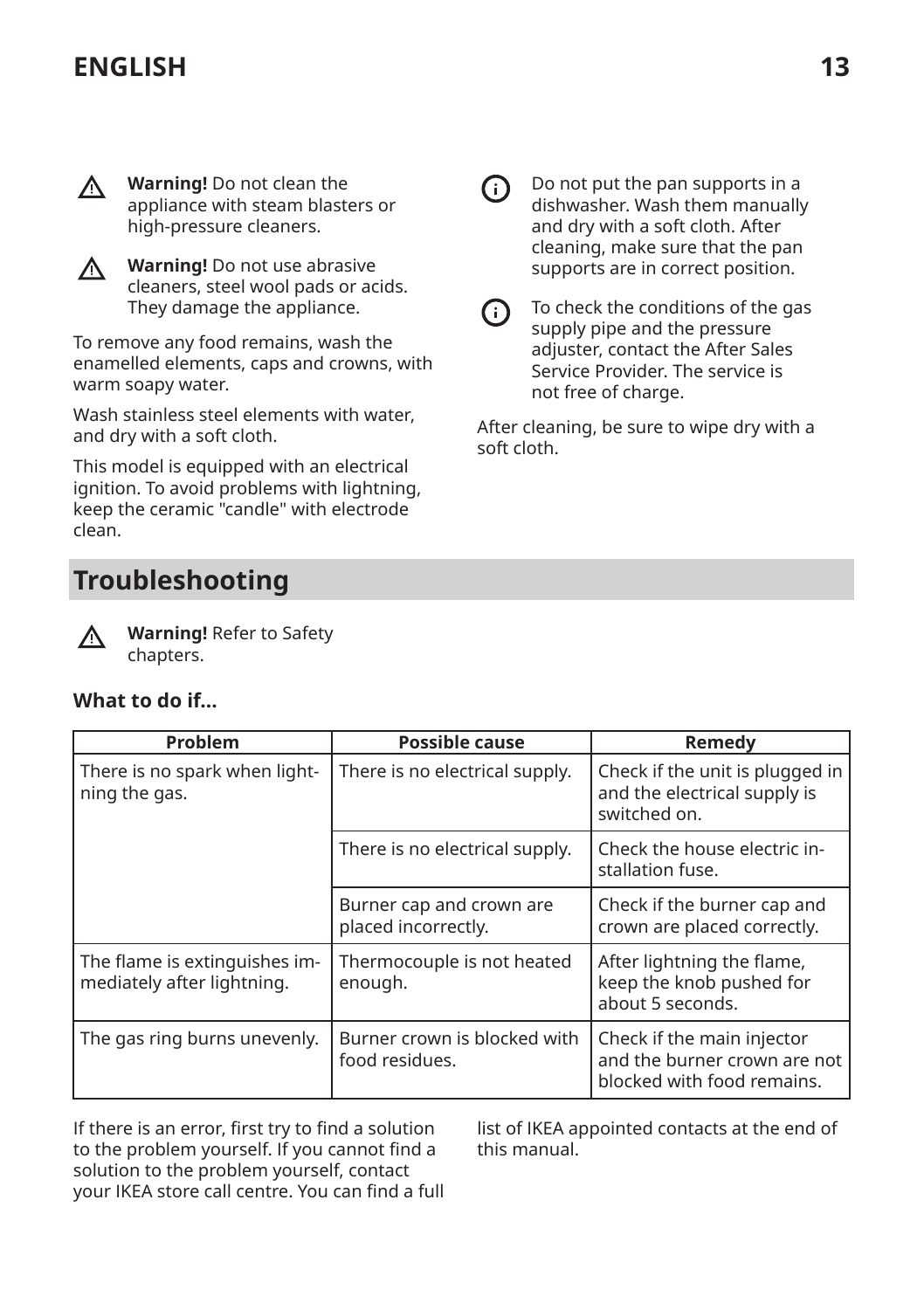<span id="page-13-0"></span>G)

If the appliance is misused wrongly or installed not by authorised technician, the service is not free of charge, even during the warranty period.

# **Technical data**

## **Hob dimensions**

| Width           | 594 mm |
|-----------------|--------|
| Depth           | 510 mm |
| Built in height | 44 mm  |

## **Other technical data**

Class Appliance: 3 G Appliance Category: II2EK3B/P; II2L3B/P Appliance gas supply: Natural gas G25.3 (2EK) 25 mbar; G25 (2L) 25 mbar This model is designed for use with natural gas G25.3 25 mbar / G25 25 mbar but can be converted for use with natural gas G20 20 mbar, butane or propane gas G30/G31 30/30 mbar providing the correct injectors. The injectors not supplied with the appliance have to be ordered from After Sales Service (refer to the Service chapter).

| <b>TOTAL POWER</b>       |  |                                                                   |
|--------------------------|--|-------------------------------------------------------------------|
| Gas original:            |  | G25.3 (2EK) 25 mbar = 7.75 kW<br>G25 (2L) 25 mbar = 7.75 kW       |
| Gas replacement:         |  | G30/G31 (3B/P) 30/30 mbar = 567 g/h<br>G20 (2E) 20 mbar = 7.75 kW |
| Gas connection:   R 1/2" |  |                                                                   |

|               | Burner type   Injector mark | er kW                       | a/h | Nominal Pow- Nominal Flow Reduced Pow-<br>er kW | by-pass |
|---------------|-----------------------------|-----------------------------|-----|-------------------------------------------------|---------|
|               |                             | G25.3 25 mbar / G25 25 mbar |     |                                                 |         |
| Rapid (large) | 115x                        | 2.75                        |     | 0.75                                            | 42      |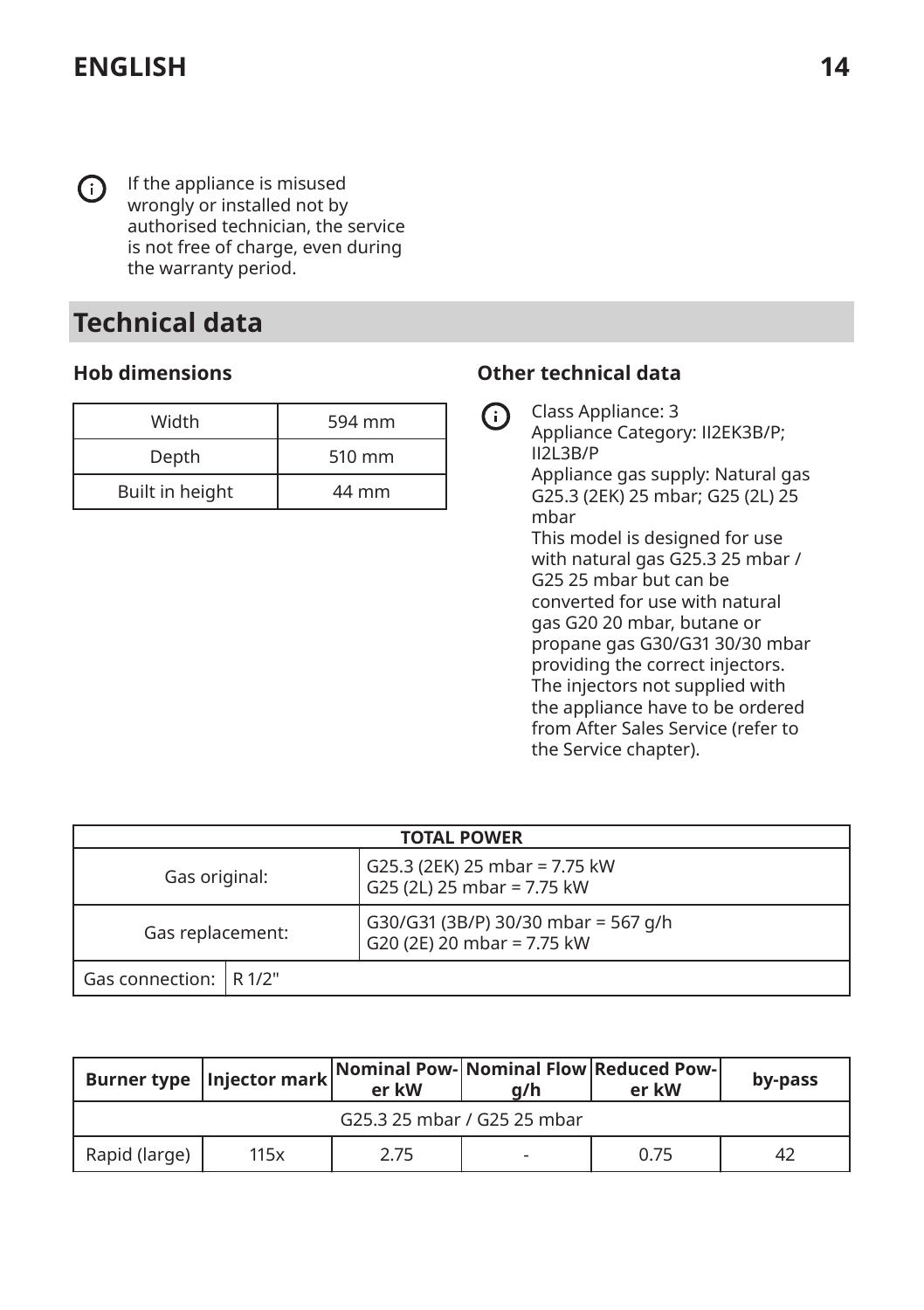| <b>Burner type</b>     | <b>Injector mark</b> | er kW | Nominal Pow- Nominal Flow Reduced Pow-<br>g/h | er kW | by-pass |
|------------------------|----------------------|-------|-----------------------------------------------|-------|---------|
| Semi-rapid<br>(medium) | 98x                  | 2.0   |                                               | 0.45  | 32      |
| Auxiliary<br>(small)   | 071                  | 1.0   |                                               | 0.33  | 28      |
|                        |                      |       | G30/G31 30/30 mbar                            |       |         |
| Rapid (large)          | 86                   | 2.8   | 204                                           | 0.75  | 42      |
| Semi-rapid<br>(medium) | 71                   | 2.0   | 145                                           | 0.45  | 32      |
| Auxiliary<br>(small)   | 50                   | 1.0   | 73                                            | 0.33  | 28      |
|                        | G20 20 mbar          |       |                                               |       |         |
| Rapid (large)          | 119                  | 3.0   |                                               | 0.75  | 42      |
| Semi-rapid<br>(medium) | 96                   | 2.0   |                                               | 0.45  | 32      |
| Auxiliary<br>(small)   | 70                   | 1.0   |                                               | 0.33  | 28      |

## **Rating Plate**



The graphic above represents the rating plate of the appliance (without serial number which is generated dynamically during the production process), which is located at its underneath surface of the casing.

Dear Customer, please apply here aside the sticker you can find in the dedicate plastic

bag inserted inside the hob packaging. This will allow us to assist you better, by identifying precisely your hob, in case you will need in future our assistance. Thank you for your help!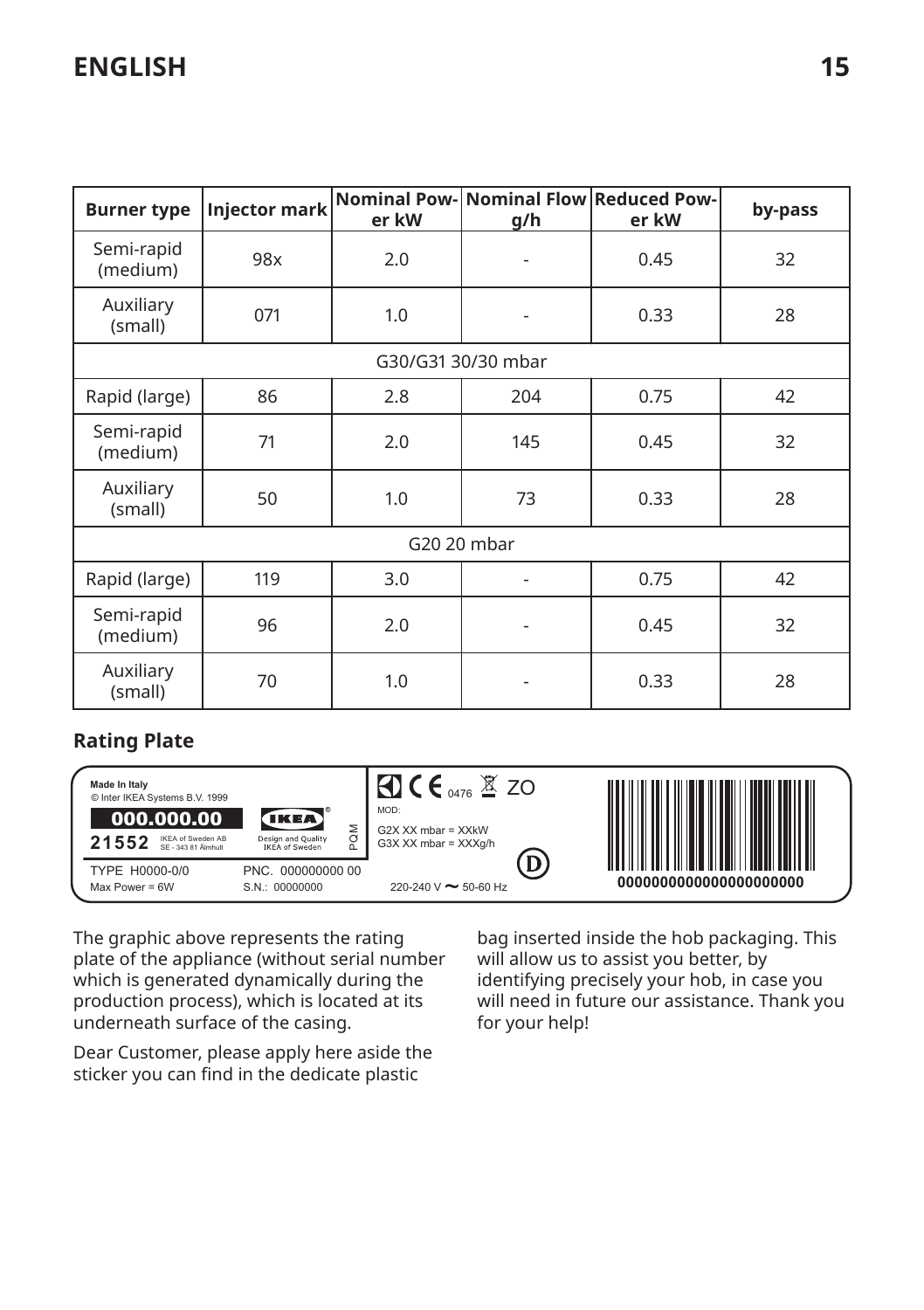<span id="page-15-0"></span> $\Box$ 

# **Electrical connection**

 $\Lambda$ 

**Warning!** Refer to Safety chapters.

#### **Connection cable**



**Caution!** Information for authorised installer only.



**Warning!**

The appliance must be earthed.



**Warning!**

Risk of injury from electrical current.

- The electrical mains terminal is under voltage.
- Make sure that the electrical mains terminal is free of voltage.
- Loose and inappropriate plug and socket connections. May overheat the terminal.
- Make sure that the clamping connections are installed correctly.
- Secure the cable with the strain relief clamp.

Before connecting, check that the nominal voltage of the appliance stated on the rating plate, corresponds to the available supply voltage. Also, check the power rating of the appliance and make sure that the wire is suitably sized to suit the appliance power rating. Refer to the Technical data chapter.

The rating plate is located below the surface of the casing.

The appliance is supplied with a connection cable. The cable must be provided with a proper plug, which supports the load

marked on the identification plate. Refer to the Technical data chapter.

The plug has to be fitted in a proper socket. If connecting the appliance directly to the electric system, it is necessary that you install a double pole switch between the appliance and the electricity supply, with a minimum gap of 3 mm between the switch contacts. The double pole has to be of a type suitable for the required load in compliance with the current rules.

The connection cable has to be placed in order that, in each part, it cannot reach a 90 °C temperature. The blue neutral cable must be connected to the terminal block marked with "N". The brown or black phase cable, fitted in the terminal block contact marked with "L", must always be connected to the live phase.

## **Electrical Requirements**

⋒

You can check the parameters of adjustment setting for this appliance on the rating plate. Refer to the Technical data chapter.



The manufacturer declines any liability if these safety measures are not observed.

This hob is designed to be connected to a 220-240 V 50-60 Hz AC electrical supply.

Before switching on, make sure the electricity supply voltage is the same as that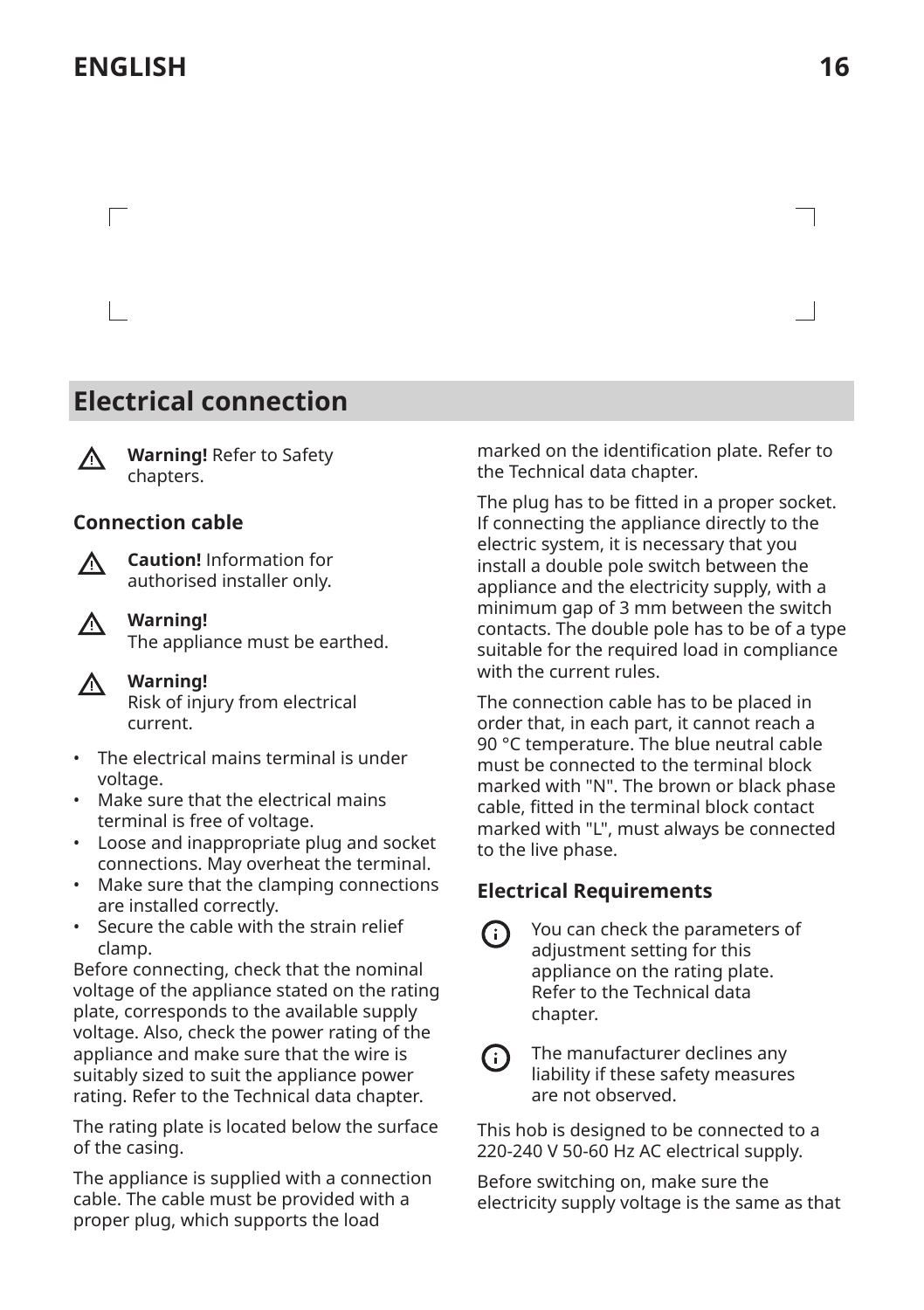<span id="page-16-0"></span>indicated on the hob rating plate. The rating plate is located below the surface of the casing.

The hob is supplied with a 3 core flexible supply cord.

Upon completion there must be no cut, or stray strands of wire present and the cord clamp must be secure over the outer sheath.

#### **Replacement of the connection cable**

**Warning!** To replace the ∧ connection cable, the technician must have a specific equipment.

In this case, only cable type H03V2V2-F T90 must be used. The cable section must be

# **Gas connection**



**Warning!** Refer to Safety chapters.

**Caution!** Information for ∧ authorised installer only.

## **Connection to main pipe**

**Warning!** This appliance is not connected to a combustion products evacuation device.

The installation must be compatible with the current local regulations. Complying with the local regulations, the connection of the cooktop to the gas pipe network or gas cylinder must be made by means of a rigid copper or steel pipe with fittings, or by means of a continuous surface stainless steel hose.

| $\bigcirc$ | If there is a problem with the   |
|------------|----------------------------------|
|            | pipe, do not repair it yourself. |
|            | Contact the local After Sales    |
|            | Service Provider. Refer to the   |
|            | Service chapter.                 |

The connection must be installed correctly and fixed into the hob connection pipe.

suitable to the voltage and the working temperature. The yellow and green earth wire 2 must be approximately 2 cm longer than the brown or black phase wire 1 .



Otherwise, gas may leak from the connection pipe.

**Warning!** When you finish the Л installation, check the sealing and pipe fixing. To check the installation, use soapy water. Do not use the flame.

#### **Gas setting conversion**

You can use this model with ⋒ natural gas. However, you can convert it for use with other gases, providing the correct injectors.

For more information on injector replacement, refer to the Technical data chapter.

∧

**Warning!** Conversion or replacement can only be performed by a authorised technician.

To replace injectors:

- **1.** Remove pan support.
- **2.** Remove burner cap and crown.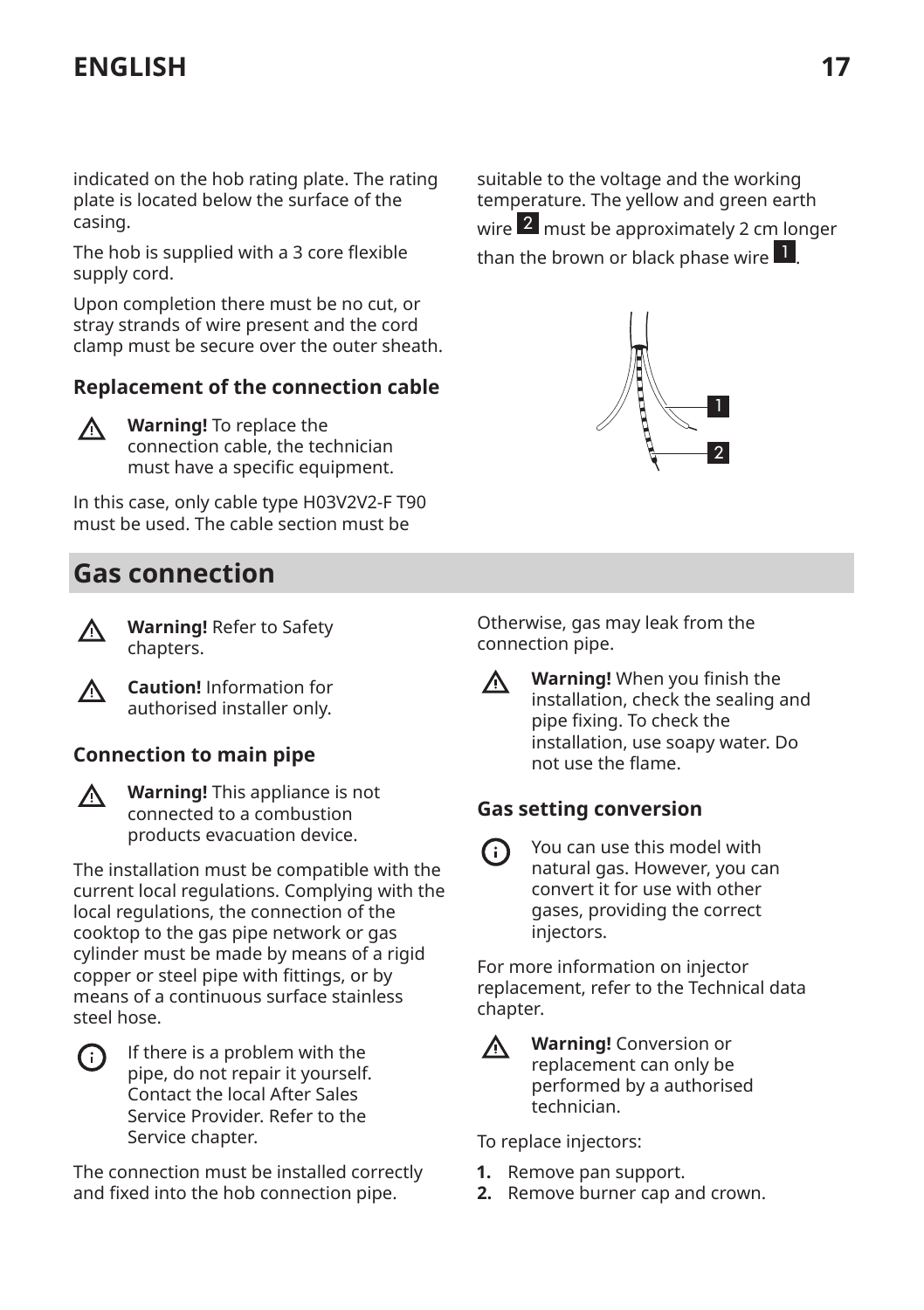- **3.** Using a socket spanner 7, unscrew and remove the injectors, and replace them with the ones required for the type of gas in use.
- **4.** Reassemble the parts, following the same procedure backwards.
- Place the label with relevant  $(i)$ information for new type of gas close to the supply pipe before sealing the appliance. If the appliance is already sealed please stick it directly on the user manual booklet, after Technical data chapter, and close to the rating plate drawing.
- You can find this label in package ⋒ supplied with appliance.
- If the feeding gas pressure is different or variable from the required one, you must install an appropriate pressure adjuster, which is not supplied with the product. If needed, it must be ordered separately from the local After Sales Service Provider, refer to the Service chapter. The pressure adjuster must be fitted on gas supply pipe, in compliance with the rules of the force.

The rating plate is located below the surface of the casing.

## **Adjusting flame level**

When you install the hob, it is necessary to check the minimum flame setting:

- **1.** Turn the gas tap to the maximum position and ignite.
- **2.** Set the gas tap to the minimum flame position and turn the control knob from minimum to maximum several times. If the flame is unstable or extinguished, follow the procedure further.
- **3.** Re-ignite the burner and set to minimum.
- **4.** Remove the control knob and the gasket.



- **Warning!** Pay attention not to Λ damage the gasket. Do not use sharp tool to remove it.
- **5.** To adjust, use a thin bladed screwdriver and turn the adjustment screw until the flame is steady and does not extinguish when the knob is turned from minimum to maximum, and vice versa (see following picture).



- **6.** Repeat this procedure for all burners.
- **7.** Reassemble the gasket and the knobs.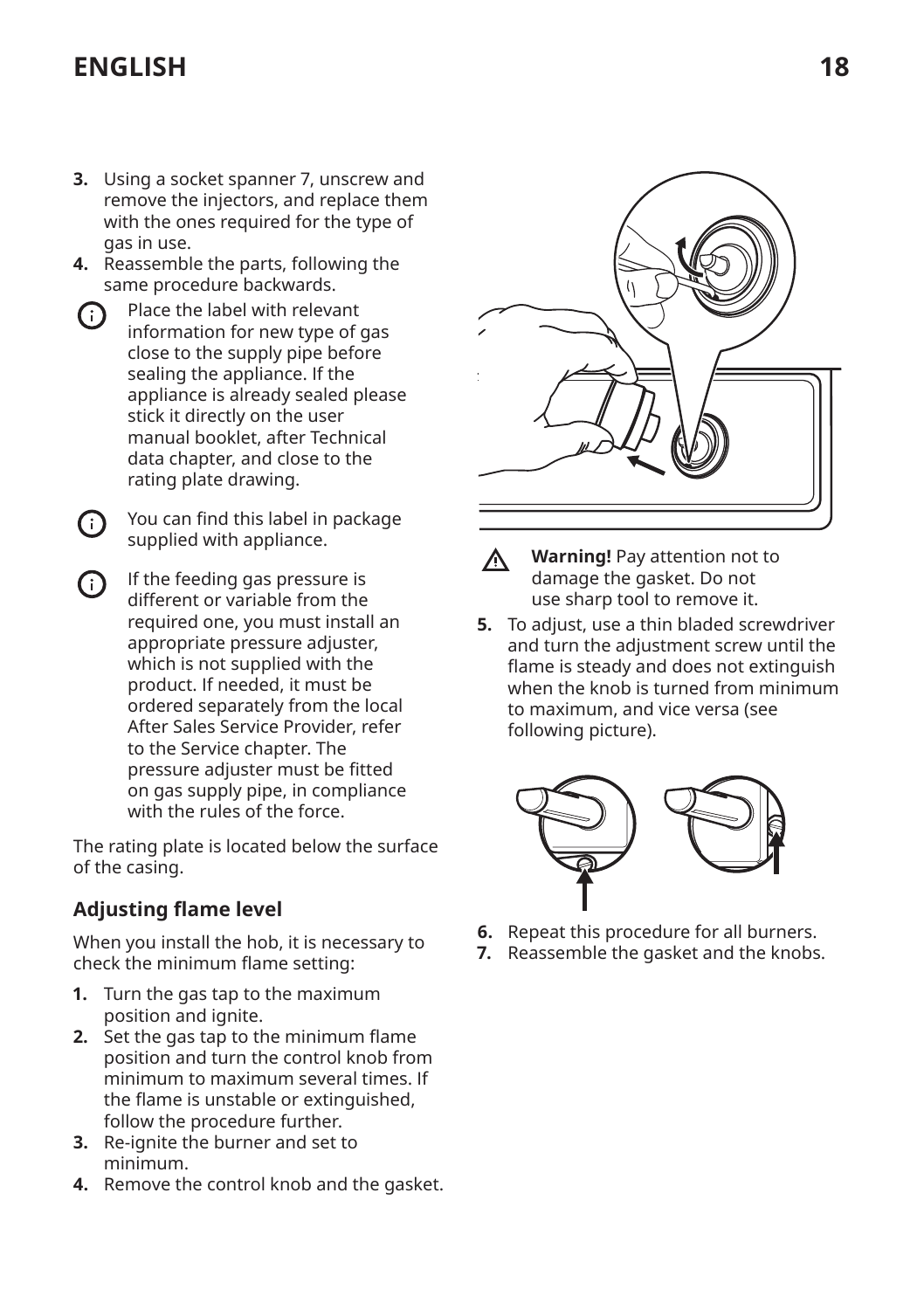<span id="page-18-0"></span>

- **Warning!** Make sure to place  $\wedge$ the gasket exactly in the original position.
- If the gasket is damaged, it must ⋒ be ordered from the After Sales Service Provider.

# **Energy efficiency**

## **Product information according to EU 66/2014**

| Model identification                                |                         | LAGAN 004.354.46 |
|-----------------------------------------------------|-------------------------|------------------|
| Type of hob                                         |                         | Built-in hob     |
| Number of gas burners                               |                         | 4                |
| Energy efficiency per gas burner<br>(EE gas burner) | Left rear - Semi-rapid  | 56.5%            |
|                                                     | Right rear - Semi-rapid | 56.5%            |
|                                                     | Left front - Rapid      | 56.9%            |
|                                                     | Right front - Auxiliary | not applicable   |
| Energy efficiency for the gas hob<br>(EE gas hob)   |                         | 56.6%            |

EN 30-2-1: Domestic cooking appliances burning gas - Part 2-1 : Rational use of energy - General

#### **Energy saving**

- Before use, make sure that the burners and pan supports are assembled correctly.
- Use cookware with diameters applicable to the size of burners.
- Center the pot on the burner.
- When you heat up water, use only the amount you need.
- If it is possible, always put the lids on the cookware.
- When the liquid starts to boil, turn down the flame to barely simmer the liquid.
- If it is possible, use a pressure cooker. Refer to its user manual.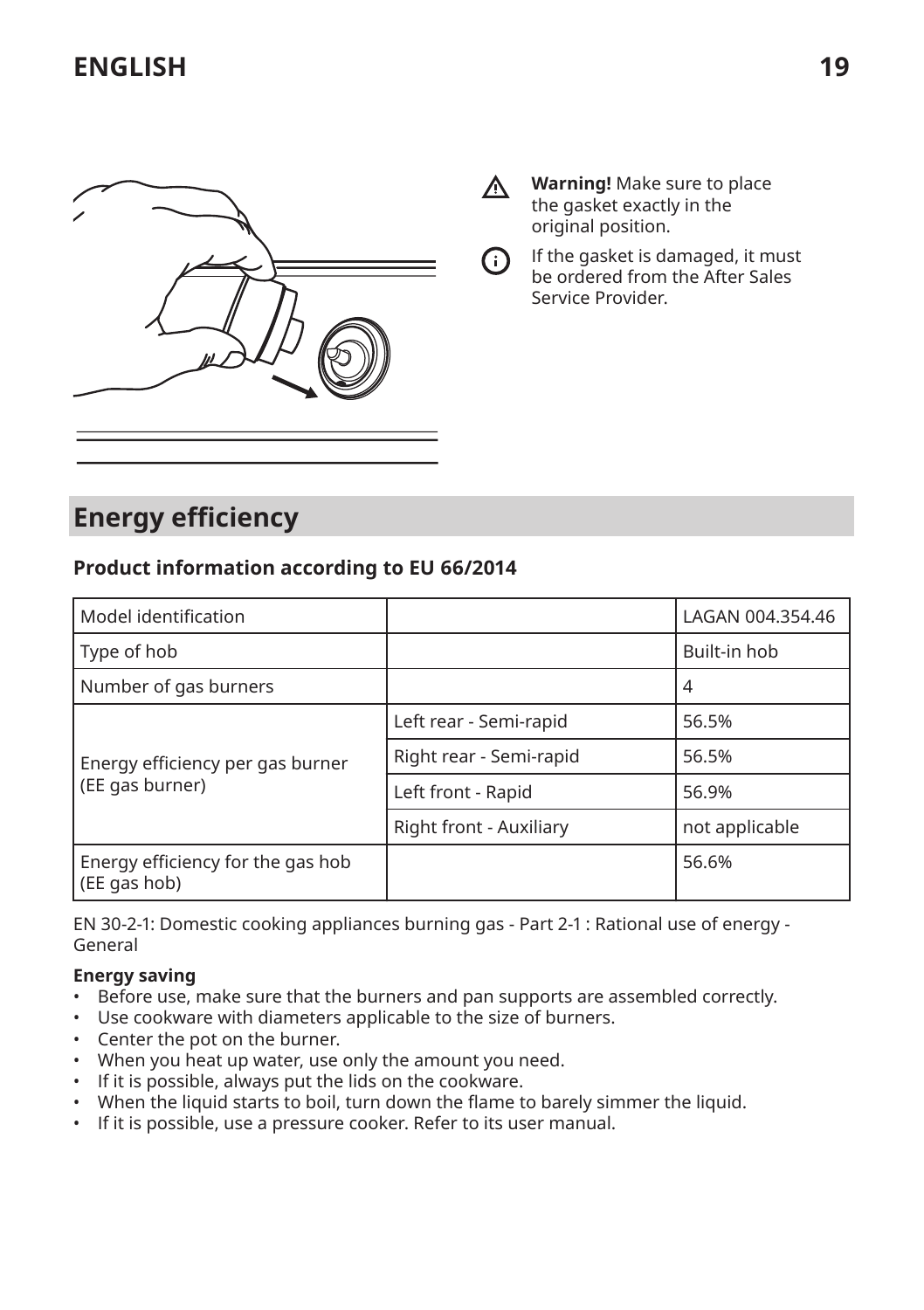# <span id="page-19-0"></span>**Environmental concerns**

Recycle materials with the symbol  $\hat{L}$ . Put the packaging in relevant containers to recycle it. Help protect the environment and human health by recycling waste of electrical and electronic appliances. Do not dispose of

appliances marked with the symbol  $\Xi$  with the household waste. Return the product to your local recycling facility or contact your municipal office.

# **IKEA guarantee**

#### **How long is the IKEA guarantee valid?**

This guarantee is valid for **2 years** from the original date of purchase of your appliance at IKEA. The original sales receipt is required as proof of purchase. If service work is carried out under guarantee, this will not extend the guarantee period for the appliance.

#### **Who will execute the service?**

IKEA service provider will provide the service through its own service operations or authorized service partner network.

#### **What does this guarantee cover?**

The guarantee covers faults of the appliance, which have been caused by faulty construction or material faults from the date of purchase from IKEA. This guarantee applies to domestic use only. The exceptions are specified under the headline "What is not covered under this guarantee?" Within the guarantee period, the costs to remedy the fault e.g. repairs, parts, labour and travel will be covered, provided that the appliance is accessible for repair without special expenditure. On these conditions the EU guidelines (Nr. 99/44/EG) and the respective local regulations are applicable. Replaced parts become the property of IKEA.

#### **What will IKEA do to correct the problem?**

IKEA appointed service provider will examine the product and decide, at its sole discretion, if it is covered under this guarantee. If considered covered, IKEA service provider or its authorized service partner through its

own service operations, will then, at its sole discretion, either repair the defective product or replace it with the same or a comparable product.

#### **What is not covered under this guarantee?**

- Normal wear and tear.
- Deliberate or negligent damage, damage caused by failure to observe operating instructions, incorrect installation or by connection to the wrong voltage, damage caused by chemical or electro-chemical reaction, rust, corrosion or water damage including but not limited to damage caused by excessive lime in the water supply, damage caused by abnormal environmental conditions.
- Consumable parts including batteries and lamps.
- Non-functional and decorative parts which do not affect normal use of the appliance, including any scratches and possible color differences.
- Accidental damage caused by foreign objects or substances and cleaning or unblocking of filters, drainage systems or soap drawers.
- Damage to the following parts: ceramic glass, accessories, crockery and cutlery baskets, feed and drainage pipes, seals, lamps and lamp covers, screens, knobs, casings and parts of casings. Unless such damages can be proved to have been caused by production faults.
- Cases where no fault could be found during a technician's visit.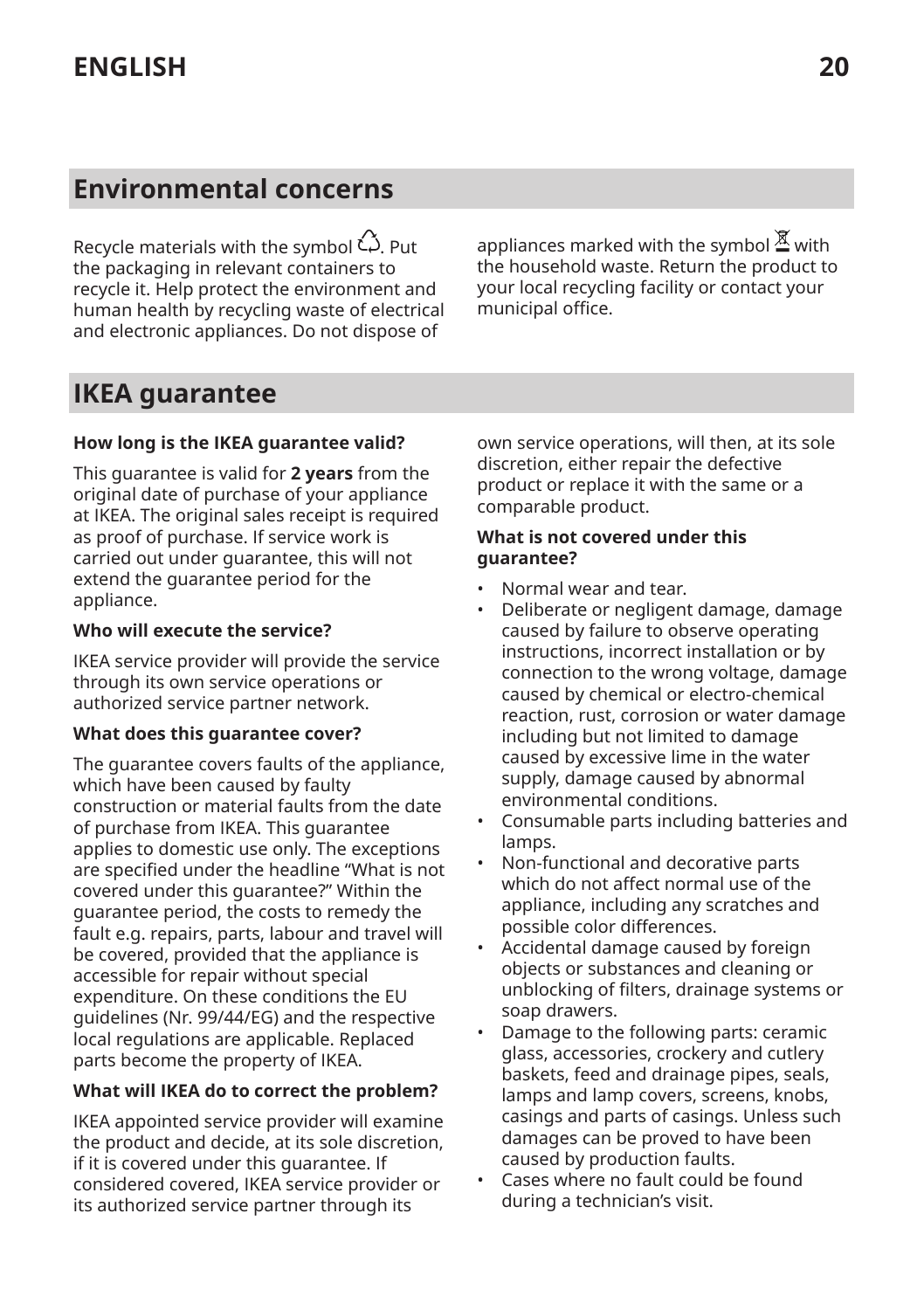- Repairs not carried out by our appointed service providers and/or an authorized service contractual partner or where nonoriginal parts have been used.
- Repairs caused by installation which is faulty or not according to specification.
- The use of the appliance in a nondomestic environment i.e. professional use.
- Transportation damages. If a customer transports the product to their home or other address, IKEA is not liable for any damage that may occur during transport. However, if IKEA delivers the product to the customer's delivery address, then damage to the product that occurs during this delivery will be covered by this guarantee.
- Cost for carrying out the initial installation of the IKEA appliance. However, if an IKEA service provider or its authorized service partner repairs or replaces the appliance under the terms of this guarantee, the service provider or its authorized service partner will re-install the repaired appliance or install the replacement, if necessary.

This restriction do not apply to fault-free work carried out by a qualified specialist using our original parts in order to adapt the appliance to the technical safety specifications of another EU country.

#### **How country law applies**

The IKEA guarantee gives you specific legal rights, which covers or exceed local demands. However these conditions do not limit in any way consumer rights described in the local legislation.

#### **Area of validity**

For appliances which are purchased in one EU country and taken to another EU country, the services will be provided in the framework of the guarantee conditions normal in the new country. An obligation to carry out services in the framework of the guarantee exists only if the appliance complies and is installed in accordance with:

- the technical specifications of the country in which the guarantee claim is made;
- the Assembly Instructions and User Manual Safety Information;

#### **The dedicated After Sales Service for IKEA appliances:**

Please do not hesitate to contact IKEA After Sales Service to:

- **1.** make a service request under this guarantee;
- **2.** ask for clarification on installation of the IKEA appliance in the dedicated IKEA kitchen furniture. The service won't provide clarifications related to:
	- the overall IKEA kitchen installation;
	- connections to electricity (if machine comes without plug and cable), to water and to gas since they have to be executed by an authorized service engineer.
- **3.** ask for clarification on user manual contents and specifications of the IKEA appliance.

To ensure that we provide you with the best assistance, please read carefully the Assembly Instructions and/or the User Manual section of this booklet before contacting us.

#### **How to reach us if you need our service**



Please refer to the last page of this manual for the full list of IKEA appointed contacts and relative national phone numbers.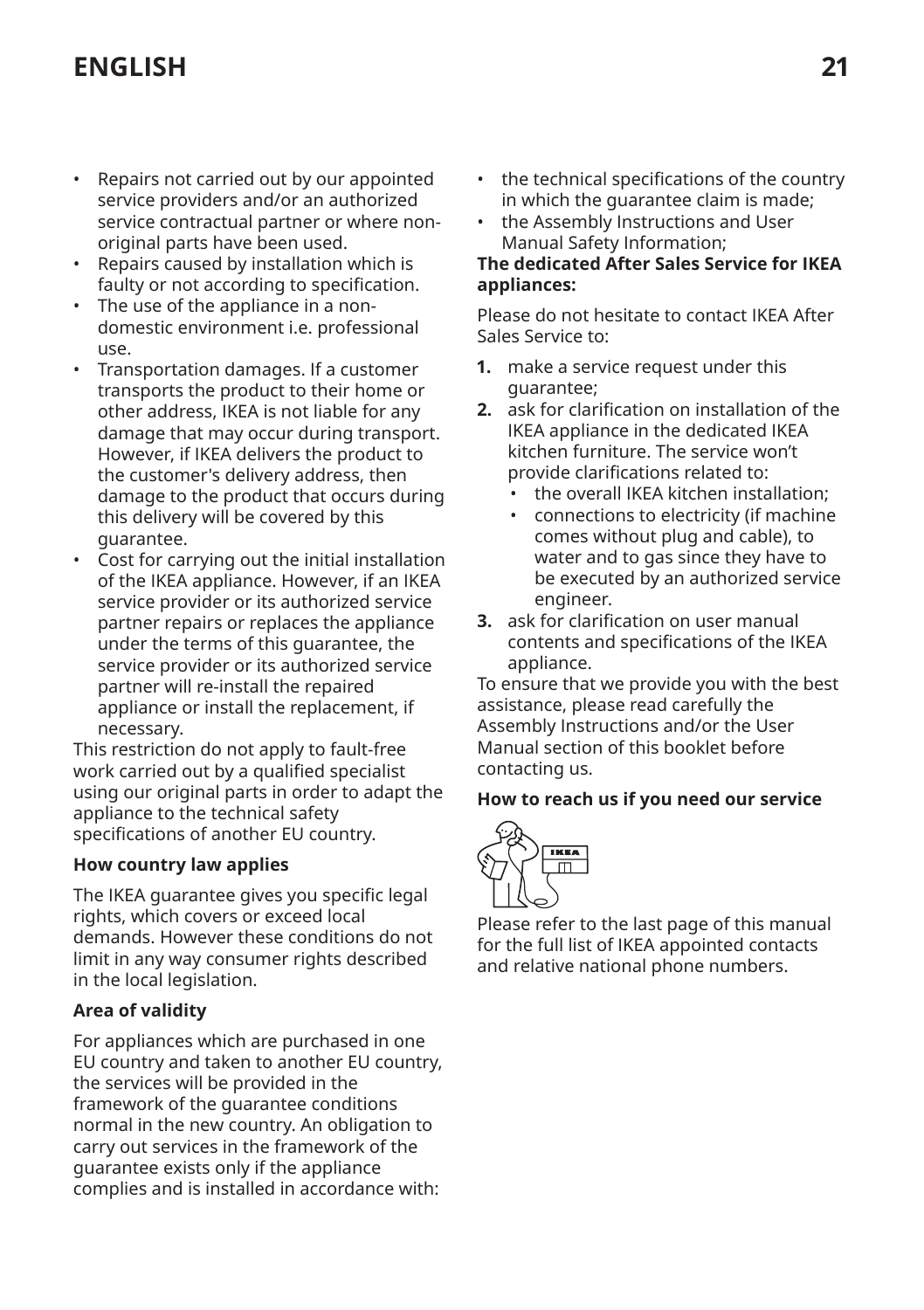(i) In order to provide you with a quicker service, we recommend that you use the specific phone numbers listed at the end of this manual. Always refer to the numbers listed in the booklet of the specific appliance you need an assistance for. Before calling us, assure that you have to hand the IKEA article number (8 digit code) and the Serial Number (8 digit code that can be found on the rating plate) for the appliance of which you need our assistance

**SAVE THE SALES RECEIPT!** It is your proof of purchase and required for the guarantee to apply. Note that the receipt reports also the IKEA article name and number (8 digit code) for each of the appliances you have purchased.

#### **Do you need extra help?**

For any additional questions not related to After Sales of your appliances, please contact our nearest IKEA store call centre. We recommend you read the appliance documentation carefully before contacting us.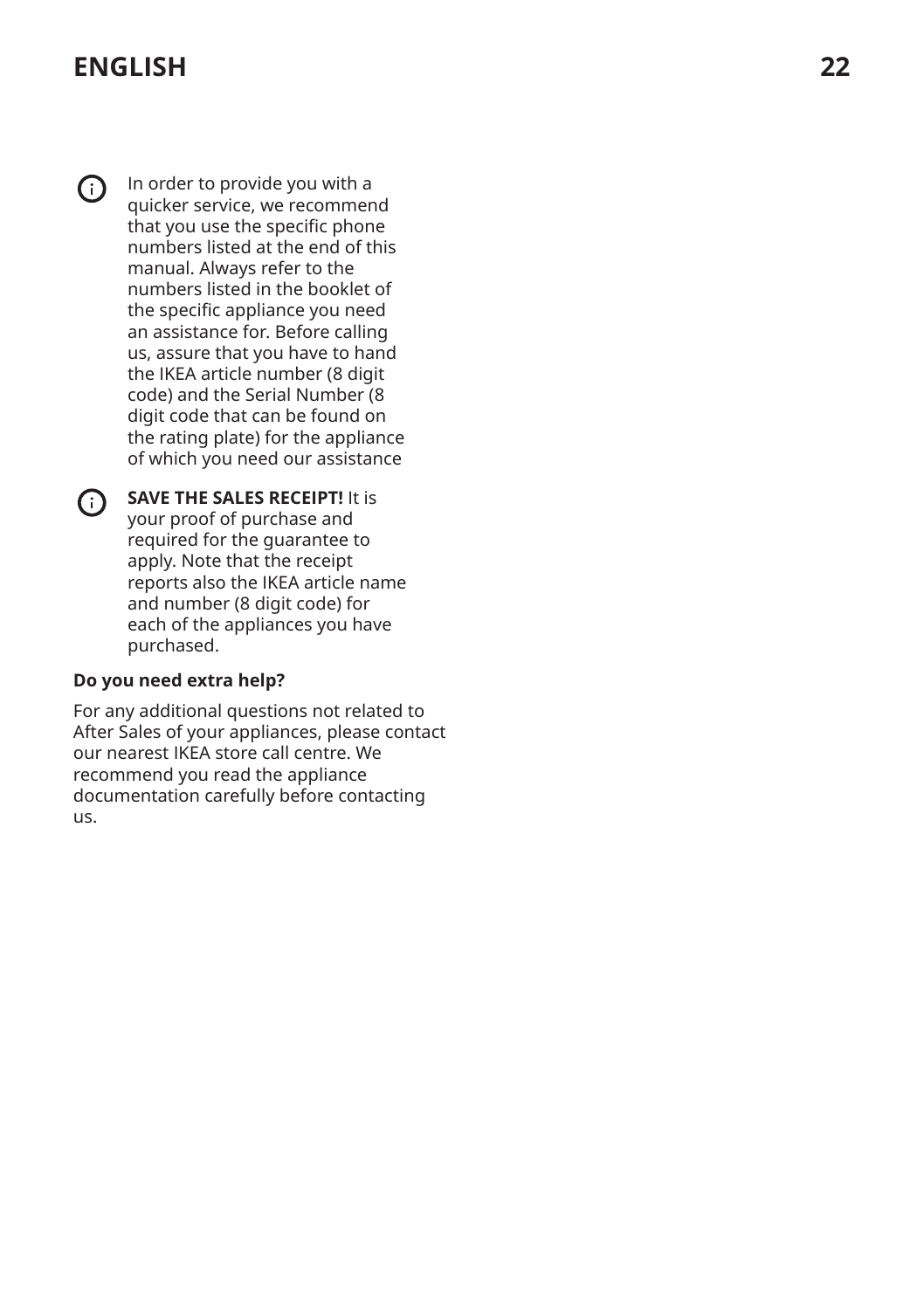# <span id="page-22-0"></span>**Inhoudsopgave**

| Veiligheidsinformatie        | 23 |
|------------------------------|----|
| Veiligheidsvoorschriften     | 25 |
| Montage                      | 28 |
| Beschrijving van het product | 30 |
| Dagelijks gebruik            | 30 |
| Aanwijzingen en tips         | 31 |
| Onderhoud en reiniging       | 32 |
| Probleemoplossing            | 32 |
|                              |    |

| Technische gegevens                  | 33 |
|--------------------------------------|----|
| Aansluiting op het elektriciteitsnet | 36 |
| Gasaansluiting                       | 37 |
| Energiezuinigheid                    | 39 |
| Milieubescherming                    | 40 |
| <b>IKEA GARANTIE</b>                 | ⊿∩ |

Wijzigingen voorbehouden.

# **Veiligheidsinformatie**

Lees zorgvuldig de meegeleverde instructies voor installatie en gebruik van het apparaat. De fabrikant is niet verantwoordelijk voor letsel en schade veroorzaakt door een foutieve installatie. Bewaar de instructies van het apparaat voor toekomstig gebruik.

# **Veiligheid van kinderen en kwetsbare mensen**

- Dit apparaat kan worden gebruikt door kinderen van 8 jaar en ouder en door mensen met beperkte lichamelijke, zintuiglijke of verstandelijke vermogens of een gebrek aan ervaring en kennis, indien zij onder toezicht staan of instructies hebben gekregen over het veilig gebruiken van het apparaat en indien zij de eventuele gevaren begrijpen.
- Kinderen tussen de 3 en 8 jaar oud en personen met zware en complexe beperkingen dienen altijd uit de buurt te worden gehouden, mits ze voortdurend onder toezicht staan.
- Houd kinderen jonger dan 3 jaar uit de buurt of onder permanent toezicht.
- Laat kinderen niet met het apparaat spelen.
- Houd alle verpakking uit de buurt van kinderen en gooi het op passende wijze weg.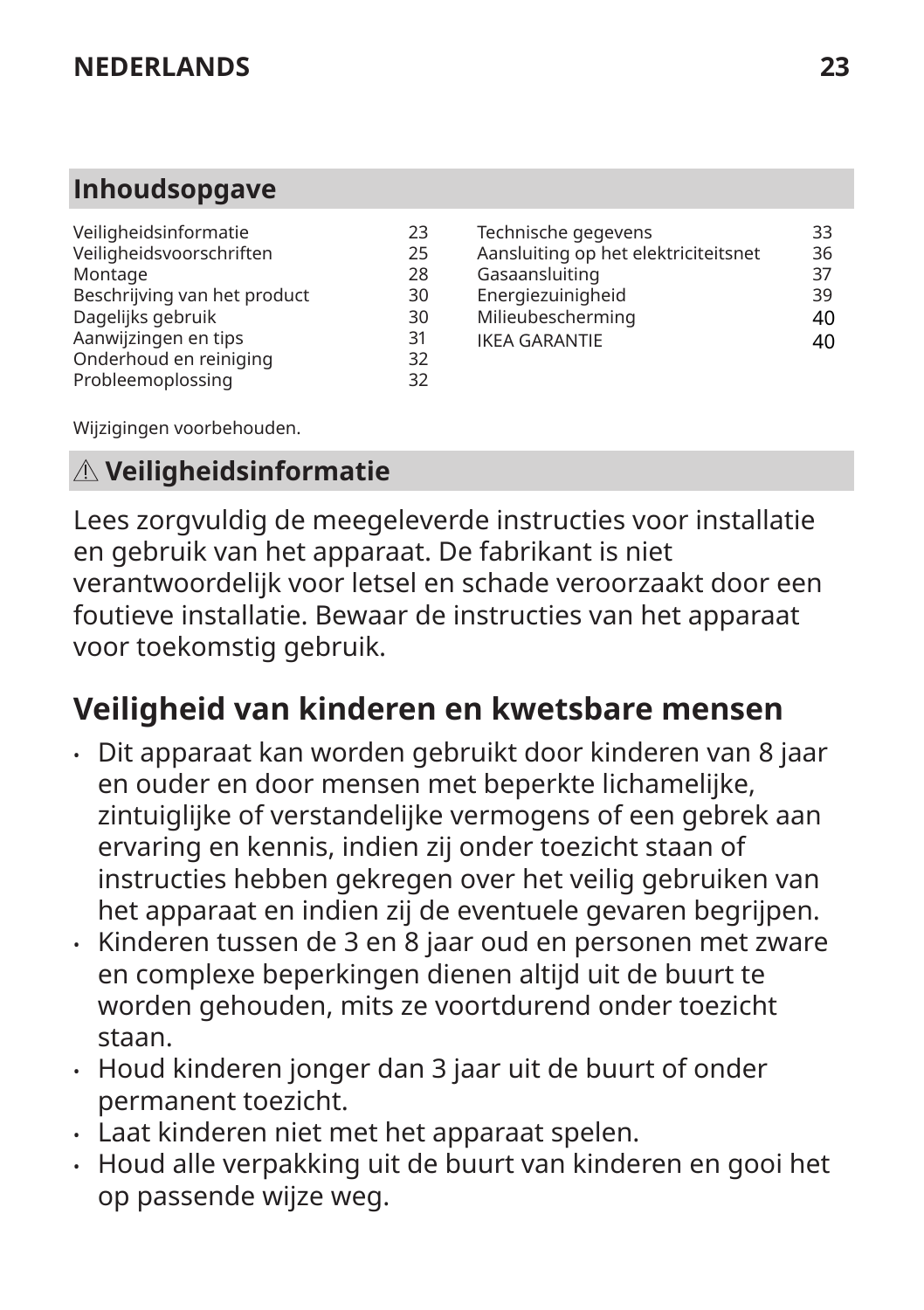- Houd kinderen en huisdieren uit de buurt van het apparaat als het in werking is of afkoelt. Het apparaat is heet.
- Als het apparaat is voorzien van een kinderslot, dient dit te worden geactiveerd.
- Kinderen mogen zonder toezicht geen reinigings- en onderhoudswerkzaamheden aan het apparaat uitvoeren.

# **Algemene veiligheid**

- WAARSCHUWING: Het apparaat en de toegankelijke onderdelen ervan worden heet tijdens gebruik. U dient op te passen dat u de verwarmingselementen niet aanraakt.
- Bedien het apparaat niet met een externe timer of een apart afstandbedieningssysteem.
- WAARSCHUWING: Zonder toezicht koken op een kookplaat met vet of olie kan gevaarlijk zijn en brandgevaar opleveren.
- Probeer brand NOOIT met water te blussen, maar schakel in plaats daarvan het apparaat uit en bedek de vlam bijv. met een deksel of blusdeken.
- LET OP: Er dient toezicht te worden gehouden op het bereidingsproces. Een kort bereidingsproces moet onder constant toezicht staan.
- WAARSCHUWING: Brandgevaar: Bewaar geen voorwerpen op de kookplaten.
- Metalen voorwerpen, zoals messen, vorken, lepels en deksels mogen niet op de kookplaat worden geplaatst, aangezien ze heet kunnen worden.
- Gebruik geen stoomreiniger om het apparaat schoon te maken.
- Als de voedingskabel beschadigd is, moet de fabrikant, een erkende serviceverlener of een gekwalificeerd persoon deze vervangen teneinde gevaarlijke situaties te voorkomen.
- Als het apparaat direct op de voeding wordt aangesloten, is er een scheidingsschakelaar met een contactopening nodig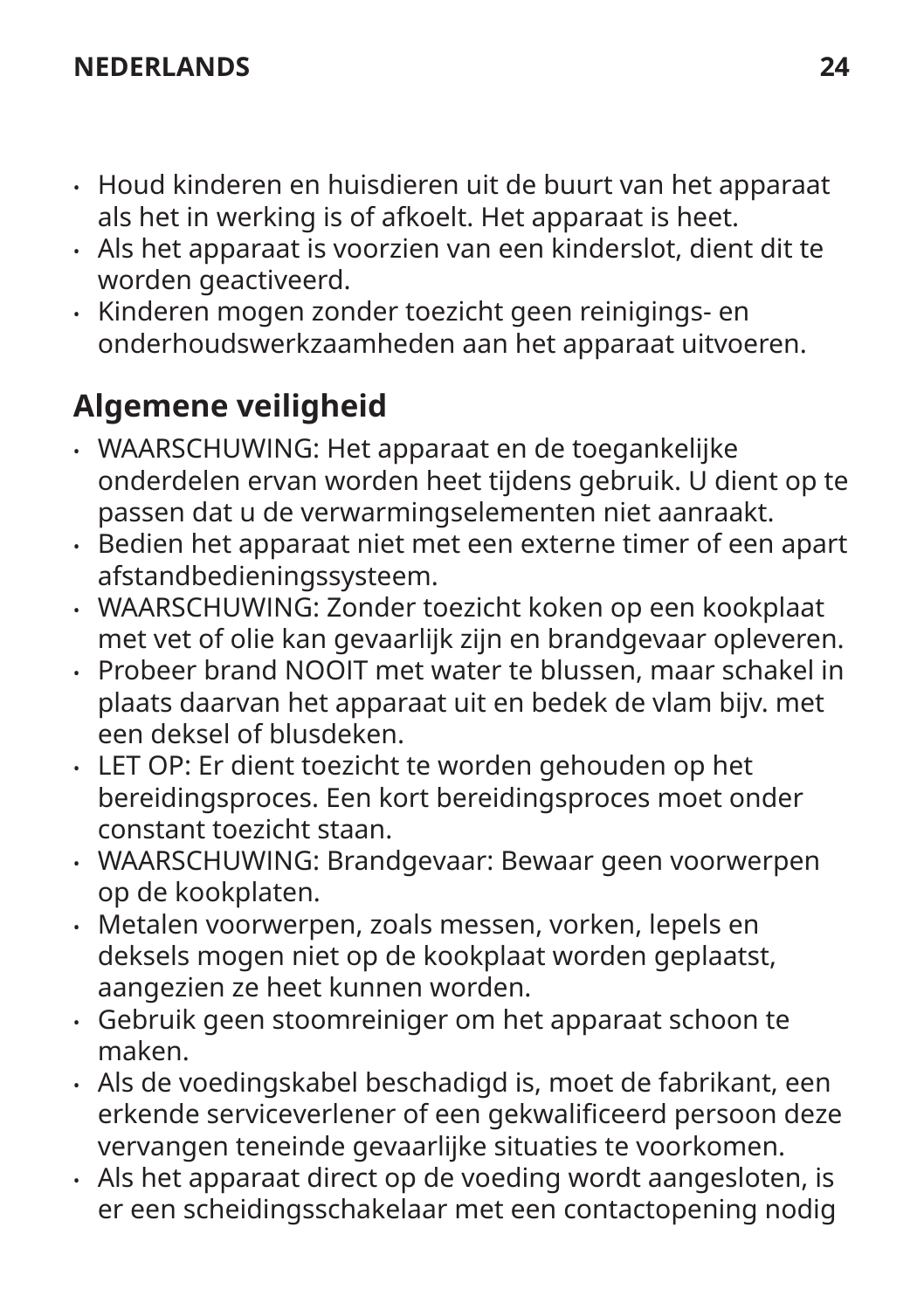<span id="page-24-0"></span>op alle polen. Complete afsluiting overeenkomstig de voorwaarden gespecificeerd in de overspanningscategorie III moet worden gegarandeerd. De aardekabel is hiervan uitgesloten.

- Let er bij het leiden van de stroomkabel op dat de kabel niet direct in contact komt (bijvoorbeeld bij gebruik met isolatiehoes) met onderdelen die temperaturen kunnen bereiken van 50°C hoger dan kamertemperatuur.
- WAARSCHUWING: Gebruik alleen kookplaatbeschermers die door de fabrikant van het kookapparaat zijn ontworpen of door de fabrikant van het apparaat in de gebruiksinstructies als geschikt zijn aangegeven of kookplaatbeschermers die in het apparaat zijn geïntegreerd. Het gebruik van ongeschikte kookplaatbeschermers kan ongelukken veroorzaken.

# **Veiligheidsvoorschriften**

## **Montage**

- **WAARSCHUWING!** Het apparaat ∧ moet worden geïnstalleerd door een erkend installateur.
- Verwijder alle verpakkingsmaterialen.
- Installeer en gebruik geen beschadigd apparaat.
- Volg de installatie-instructies op die zijn meegeleverd met het apparaat.
- Houd de minimumafstand naar andere apparaten en units in acht.
- Pas altijd op bij verplaatsing van het apparaat, want het is zwaar. Gebruik altijd veiligheidshandschoenen en gesloten schoeisel.
- Dicht de oppervlakken af met kit om te voorkomen dat ze gaan opzetten door vocht.
- Bescherm de bodem van het apparaat tegen stoom en vocht.
- Installeer het apparaat niet naast een deur of onder een raam. Dit voorkomt dat heet kookgerei van het apparaat valt als de deur of het raam wordt geopend.
- Als het apparaat geïnstalleerd is boven lades zorg er dan voor dat de ruimte tussen de onderkant van het apparaat en de bovenste lade voldoende is voor luchtcirculatie.
- De onderkant van het apparaat kan heet worden. Wij raden aan om een onbrandbaar scheidingspaneel te plaatsen onder het apparaat om te voorkomen dat de onderkant kan worden aangeraakt.

Raadpleeg de montagevoorschriften.

## **Aansluiting op het elektriciteitsnet**



- **WAARSCHUWING!** Gevaar voor brand en elektrische schokken.
- Alle elektrische aansluitingen dienen te worden uitgevoerd door een erkende installateur.
- Dit apparaat moet worden aangesloten op een geaard stopcontact.
- Voordat er met de installatie wordt begonnen, zorgt u ervoor dat het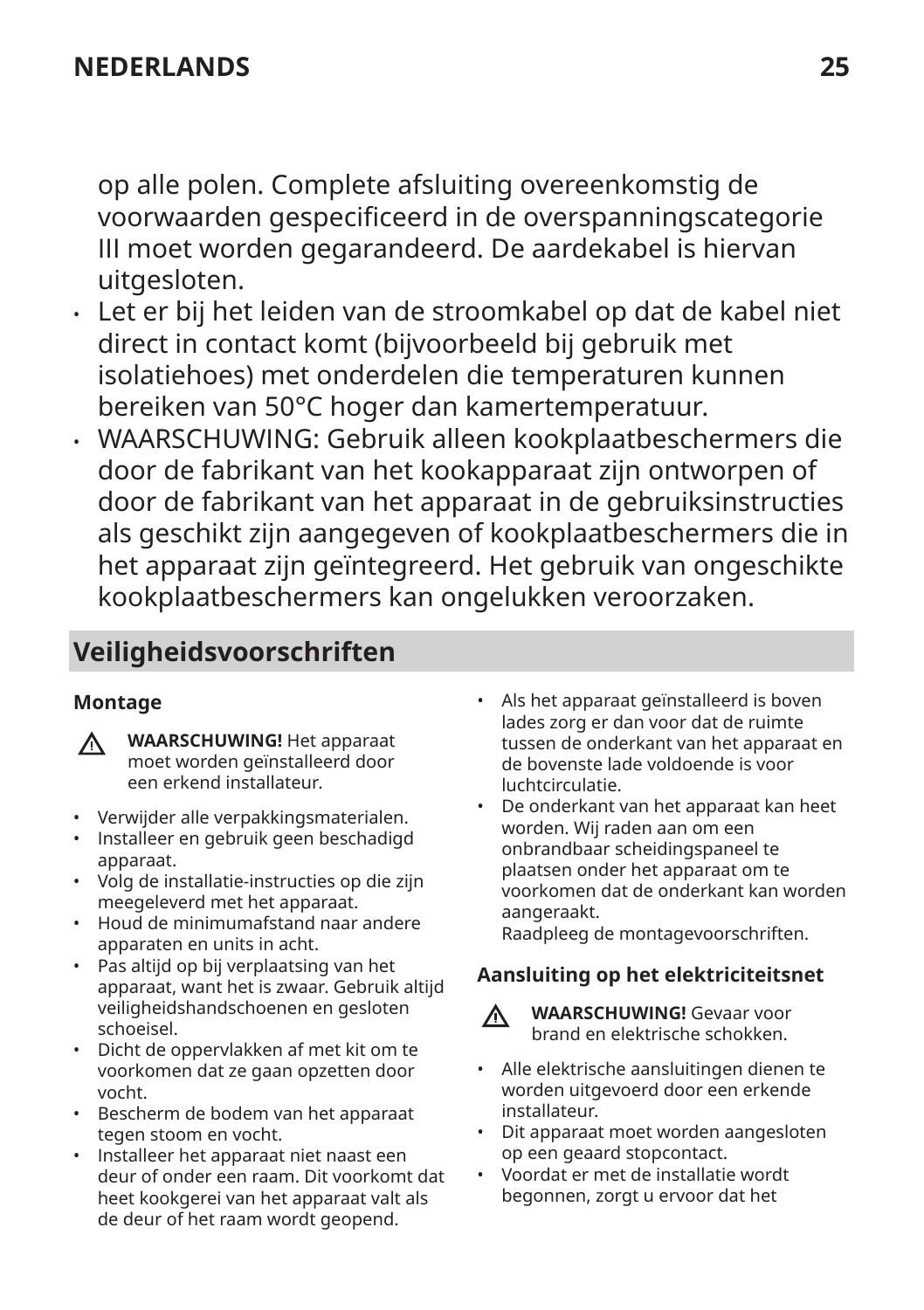apparaat is losgekoppeld van het elektriciteitsnet.

- Zorg ervoor dat de parameters op het vermogensplaatje overeenkomen met elektrische vermogen van de netstroom.
- Zorg ervoor dat het apparaat correct wordt geïnstalleerd. Een losse en onjuist gemonteerde voedingskabel of -stekker (indien van toepassing) kan ertoe leiden dat het apparaat te warm wordt.
- Gebruik een geschikte voedingskabel.
- Laat de voedingskabel niet los hangen.
- Zorg ervoor dat er een schokbescherming is geïnstalleerd.
- Gebruik de trekontlastingsklem op de kabel.
- Zorg ervoor dat de voedingskabel of stekker (indien van toepassing) niet in aanraking komt met het hete apparaat of heet kookgerei wanneer u het apparaat op het dichtstbijzijnde stopcontact aansluit.
- Gebruik geen meerwegstekkers en verlengsnoeren.
- Zorg ervoor dat u de voedingsstekker (indien van toepassing) of de voedingskabel niet beschadigt. Neem voor het vervangen van een beschadigde voedingskabel contact op met een erkend servicecentrum of een elektricien.
- De schokbescherming van delen onder stroom en geïsoleerde delen moet op zo'n manier worden bevestigd dat het niet zonder gereedschap kan worden verplaatst.
- Steek de stekker pas in het stopcontact als de installatie is voltooid. Zorg ervoor dat het netsnoer na installatie bereikbaar is.
- Sluit de stroomstekker niet aan op een losse stroomaansluiting.
- Trek niet aan het netsnoer om het apparaat los te koppelen. Trek altijd aan de stekker.
- Gebruik alleen de juiste isolatieapparaten: stroomonderbrekers, zekeringen (schroefzekeringen moeten uit de houder worden verwijderd), aardlekschakelaars en contactgevers.

• De elektrische installatie moet een isolatieapparaat bevatten waardoor het apparaat volledig van het lichtnet afgesloten kan worden. Het isolatieapparaat moet een contactopening hebben met een minimale breedte van 3 mm.

## **Gasaansluiting**



**WAARSCHUWING!** Risico op brand en explosie

- Alle gasaansluitingen dienen te worden uitgevoerd door een erkende installateur.
- Controleer vóór de installatie of de plaatselijke distributieomstandigheden (gassoort en -druk) en de afstelling van het apparaat met elkaar te combineren zijn.
- Zorg ervoor dat er koude luchtcirculatie in het apparaat aanwezig is.
- Op het typeplaatje staat informatie over de gastoevoer.
- Dit apparaat mag niet aangesloten worden op een inrichting dat producten afvoert voor verbranding. Sluit het apparaat aan volgens de geldende installatieregels. Let op de vereisten voor voldoende ventilatie.

## **Gebruik**

- **WAARSCHUWING!** Gevaar voor 八 letsel, brandwonden of elektrische schokken.
- Verwijder voor gebruik (indien van toepassing) de verpakking, labels en beschermfolie.
- Dit apparaat is uitsluitend bestemd voor huishoudelijk gebruik.
- De specificatie van dit apparaat niet wijzigen.
- Zorg ervoor dat de ventilatieopeningen niet geblokkeerd zijn.
- Laat het apparaat tijdens het gebruik niet onbeheerd achter.
- Zet de kookzone op "uit" na elk gebruik.
- Leg geen bestek of pannendeksels op de kookzones. Deze kunnen heet worden.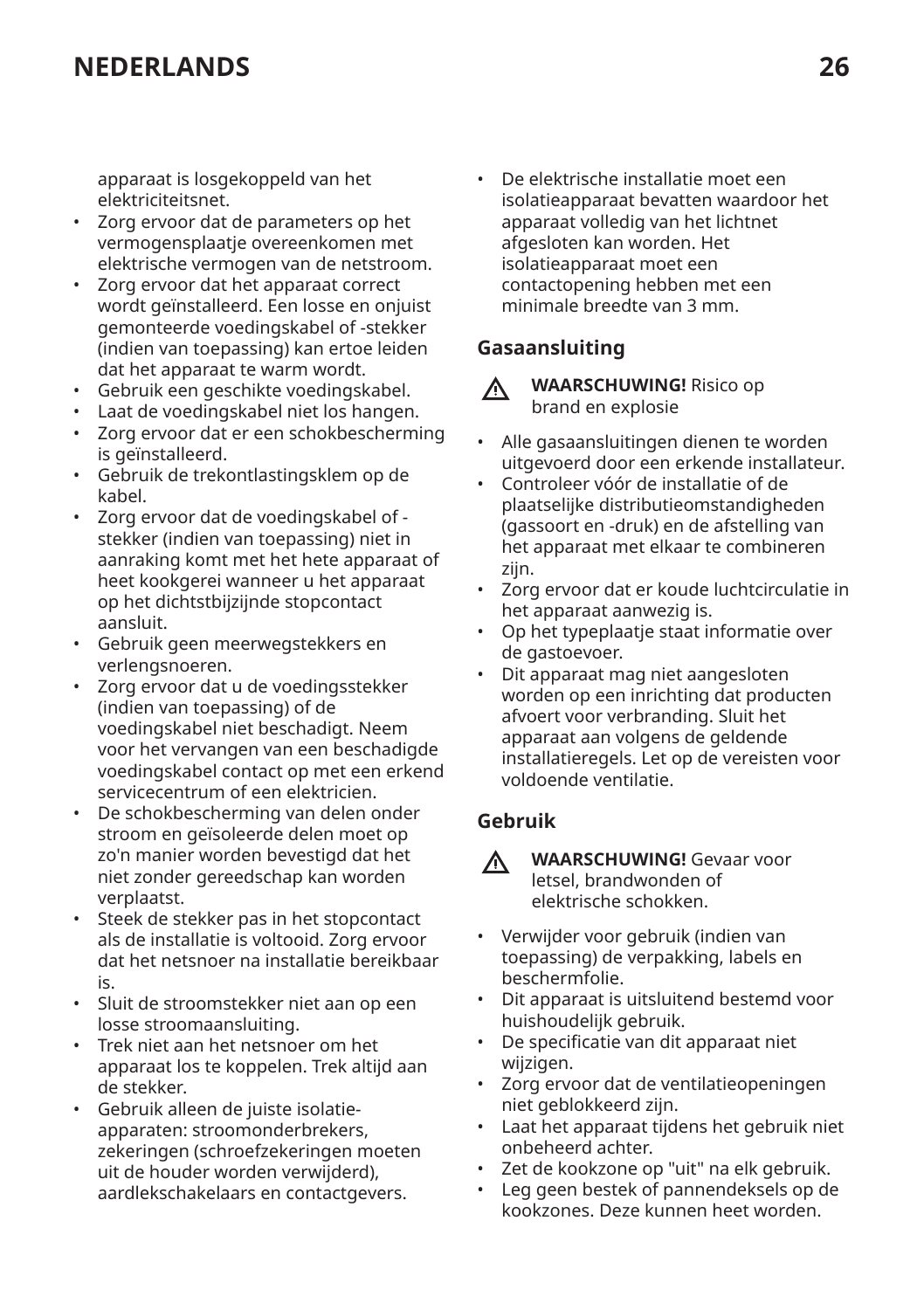- Bedien het apparaat niet met natte handen of als het contact maakt met water.
- Het apparaat mag niet worden gebruikt als werkblad of aanrecht.
- Als u eten in de hete olie doet, kan het spatten.



**WAARSCHUWING!** Risico op brand en explosie

- Verhitte vetten en olie kunnen ontvlambare damp afgeven. Houd vlammen of verwarmde voorwerpen uit de buurt van vet en olie als u hiermee kookt.
- De dampen die hete olie afgeeft kunnen spontane ontbranding veroorzaken.
- Gebruikte olie die voedselresten bevat kan brand veroorzaken bij een lagere temperatuur dan olie die voor de eerste keer wordt gebruikt.
- Plaats geen ontvlambare producten of gerechten die vochtig zijn gemaakt met ontvlambare producten in, bij of op het apparaat.



**WAARSCHUWING!** Risico op schade aan het apparaat.

- Zet geen heet kookgerei op het bedieningspaneel.
- Laat kookgerei niet droogkoken.
- Laat geen voorwerpen of kookgerei op het apparaat vallen. Het oppervlak kan beschadigen.
- Activeer de kookzones niet met lege pannen of zonder pannen erop.
- Geen aluminiumfolie op het apparaat leggen.
- Gebruik alleen stabiel kookgerei met de juiste vorm en een diameter groter dan de afmetingen van de branders.
- Zorg ervoor dat de pannen in het midden van de branders staan.
- Gebruik geen grote pannen die de randen van het apparaat overschrijden. Dit kan het apparaat beschadigen.
- Zorg dat de vlam niet uit gaat als u de knop snel van de maximale stand naar de minimale stand draait.
- Gebruik alleen de accessoires die zijn meegeleverd met het apparaat.
- Plaats geen vlamverdeler op de brander.
- Het gebruik van een kookapparaat op gas leidt tot de productie van warmte en vocht. Zorg voor een goede ventilatie in de ruimte waar het apparaat is geïnstalleerd.
- U moet bij langdurig intensief gebruik van het apparaat waarschijnlijk meer ventileren, bijvoorbeeld door een raam te openen, of effectiever ventileren, bijvoorbeeld door het niveau van de aanwezige, mechanische ventilatie op te voeren.
- Dit apparaat is uitsluitend bestemd om mee te koken. Het mag niet worden gebruikt voor andere doeleinden, zoals het verwarmen van een kamer.
- Laat geen zure vloeistoffen, zoals bijv. azijn, citroensap of reinigingsmiddelen voor het verwijderen van kalkaanslag, in aanraking komen met de kookplaat. Hierdoor kunnen doffe plekken ontstaan.
- Verkleuring van het email of roestvrij staal is niet van invloed op de werking van het apparaat.

## **Onderhoud en reiniging**

- **WAARSCHUWING!** Verwijder de Λ toetsen, knoppen of pakkingen niet van het bedieningspaneel. Er kan water in het apparaat komen en schade veroorzaken.
- Reinig het apparaat regelmatig om te voorkomen dat het materiaal van het oppervlak achteruitgaat.
- Schakel het apparaat uit en laat het afkoelen voordat u het schoonmaakt.
- Trek voor onderhoudswerkzaamheden de stekker uit het stopcontact.
- Gebruik geen waterstralen of stoom om het apparaat te reinigen.
- Reinig het apparaat met een vochtige zachte doek. Gebruik alleen neutrale reinigingsmiddelen. Gebruik geen schuurmiddelen, schuursponsjes, oplosmiddelen of metalen voorwerpen.
- De branders niet in de afwasautomaat reinigen.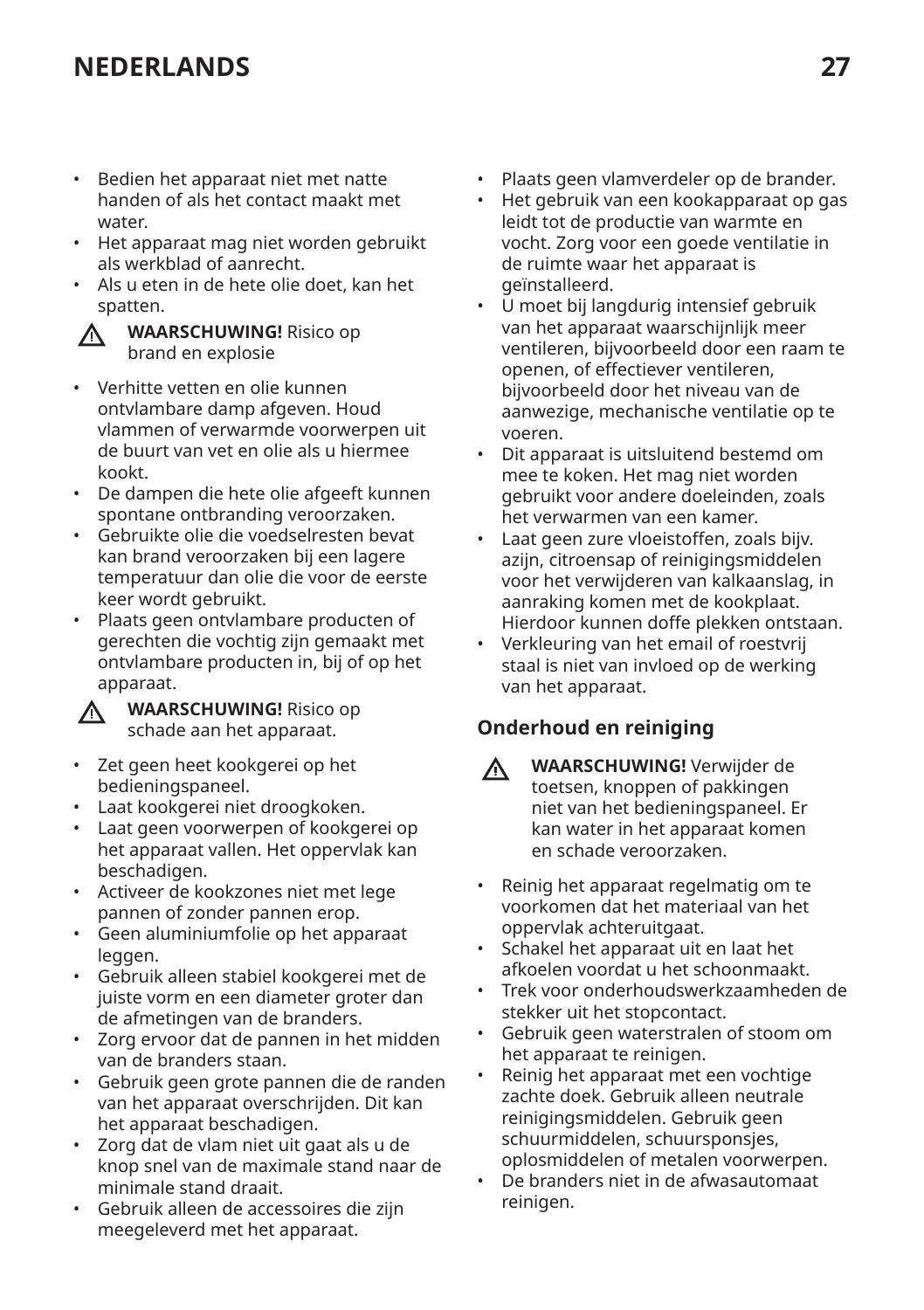## <span id="page-27-0"></span>**Servicedienst**

- Neem contact op met een erkende servicedienst voor reparatie van het apparaat.
- Gebruik uitsluitend originele reserveonderdelen.

## **Verwijdering**



**WAARSCHUWING!** Gevaar voor letsel of verstikking.

# **Montage**



**WAARSCHUWING!** Raadpleeg de hoofdstukken Veiligheid.

## **Algemene informatie**

**WAARSCHUWING!** Dit apparaat  $\Lambda$ mag alleen worden geïnstalleerd, aangesloten of gerepareerd door een geregistreerde en gekwalificeerde monteur ten aanzien van de betreffende gasstandaard. Gebruik alleen de bij dit product geleverde onderdelen. Gebruik uitsluitend originele reserveonderdelen.

De fabrikant is niet verantwoordelijk voor eventueel letsel bij personen of huisdieren of schade aan eigendommen veroorzaakt door het niet-voldoen aan de volgende vereisten.

ΛN,

**Let op!** Raadpleeg tijdens de installatie de montagevoorschriften.

**WAARSCHUWING!** Het installatieproces moet voldoen aan alle wetten, verordeningen, richtlijnen, voorschriften, normen, regels voor elektrische veiligheid en regels voor een gepaste recycling in overeenstemming met de voorschriften die in het land van gebruik van kracht zijn.

- Neem contact met uw plaatselijke overheid voor informatie m.b.t. correcte afvalverwerking van het apparaat.
- Haal de stekker uit het stopcontact.
- Snijd het netsnoer vlak bij het apparaat af en gooi het weg.
- Maak de externe gasleidingen plat.

- Verzeker u ervan dat de ⋒ plaatselijke distributieomstandigheden (aard van het gas en gasdruk) en de afstelling van het apparaat in overeenstemming zijn voordat u het apparaat installeert.
- De instellingsparameters voor dit  $(i)$ apparaat zijn vermeld op het typeplaatje (zie hoofdstuk Technische gegevens).
- Л

**WAARSCHUWING!** Dit apparaat moet worden aangesloten op een geaard stopcontact.

W

**WAARSCHUWING!** Risico op letsel door elektrische stroom.

- De hoofdvoedingskabel staat onder spanning.
- Controleer of de voedingskabel spanningsloos is.
- Losse en onjuist geïnstalleerde stekkerverbindingen en stopcontacten. Kunnen oververhitting van de eindklem veroorzaken.
- Zorg ervoor dat de klemverbindingen correct worden geïnstalleerd.
- Zet de kabel vast met de trekontlastingsklem.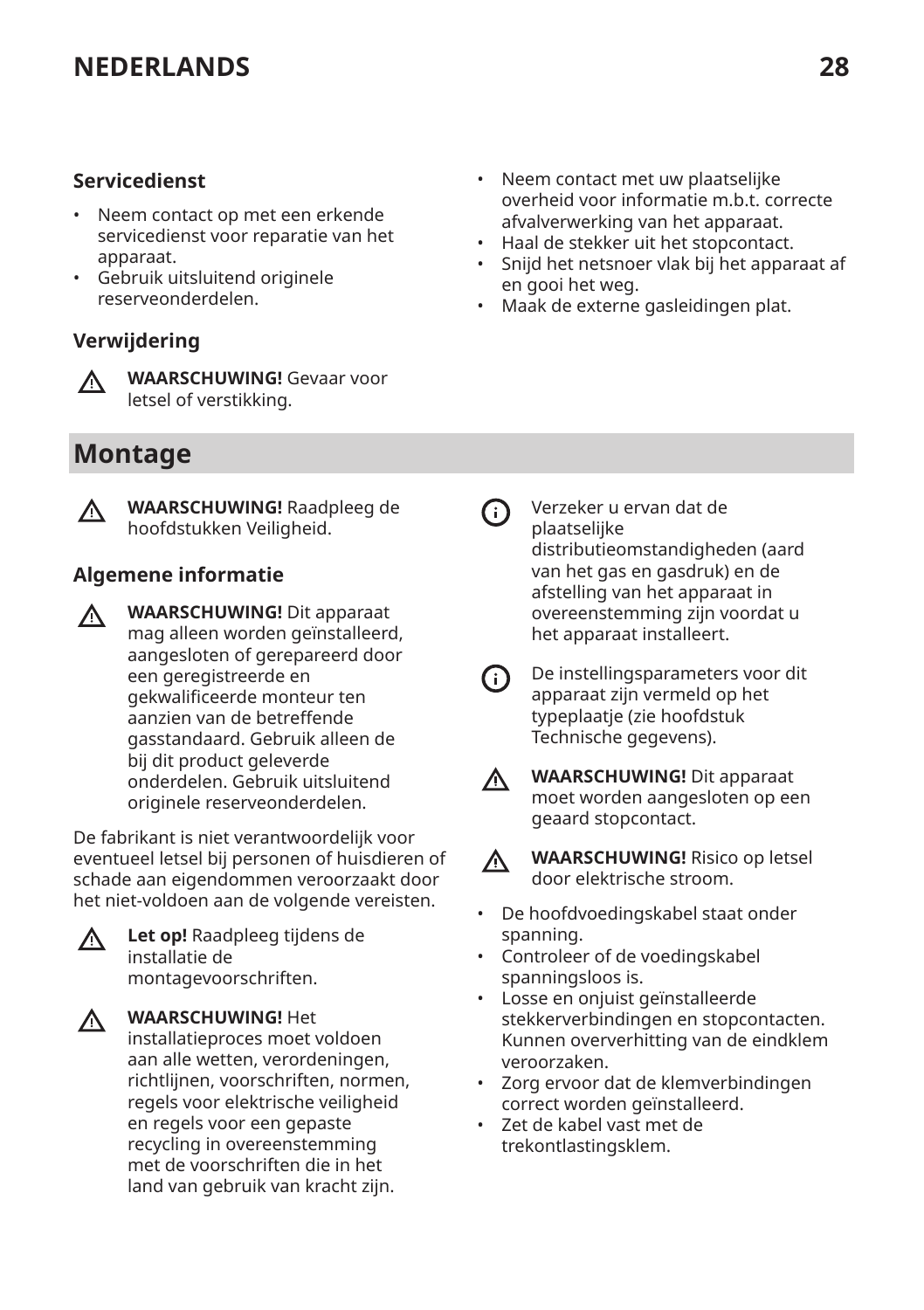U moet de minimale afstanden ⋒ ten opzichte van andere apparaten en keukenkastjes of andere eenheden in acht nemen in overeenstemming met de Montage-instructies.

De minimale afstand van de rand tot de zijwand moet 100 mm bedragen.

Als er geen oven onder het kooktoestel is, plaats dan een scheidingspaneel op een minimale afstand van 5 mm van de onderkant van het kooktoestel.

Bescherm de snijoppervlakken van het werkblad tegen vocht met een geschikt afdichtmiddel dat in een extra tasje bij het product wordt meegeleverd. Dicht eventuele openingen tussen het werkblad en het apparaat af. Gebruik geen siliconen afdichtmiddel tussen het apparaat en het werkblad. Installeer het apparaat niet naast deuren en onder vensters, anders zou het hete kookgerei van de pannendragers kunnen vallen.



Raadpleeg de montagehandleiding voor meer informatie over de installatie.

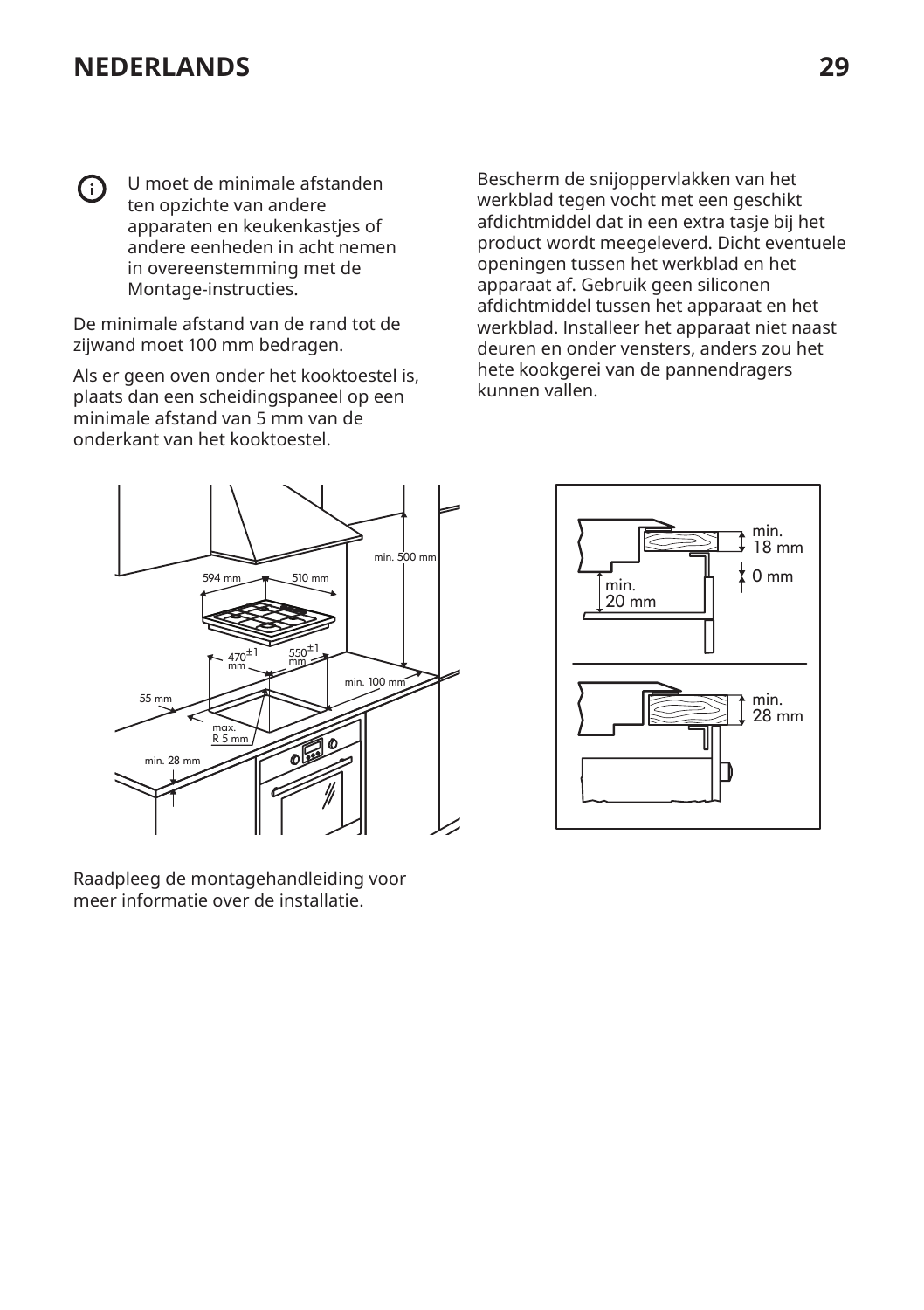# <span id="page-29-0"></span>**Beschrijving van het product**

## **Indeling kookplaat**



- 1 Extra brander 2 Snelle brander 3 Semi-snelle brander 4 Semi-snelle brander 5 Bedieningsknop semi-snelle brander 6 Bedieningsknop semi-snelle brander 7 Bedieningsknop snelle brander 8 Bedieningsknop sudderbrander
- 9 Uitneembare pannendragers

## **Bedieningsknop branders**

De bedieningsknoppen voor de branders bevinden zich aan de rechterzijde van de kookplaat.



# **Dagelijks gebruik**



**WAARSCHUWING!** Raadpleeg de hoofdstukken Veiligheid.

#### **De brander ontsteken**

Ontsteek altijd eerst de brander G voordat u er een pan op plaatst.

Om de brander aan te steken:

**1.** Druk op de bedieningsknop en draai deze linksom (tegen de wijzers van de klok in) naar de maximale stand, die wordt aangegeven met  $\mathcal{Q}$ .

- **2.** Houd de bedieningsknop ongeveer vijf seconden ingedrukt. Hierdoor wordt de thermokoppel opgewarmd en wordt de beveiliging uitgeschakeld. Als u niet op de knop drukt, wordt de gastoevoer onderbroken.
- **3.** Nadat u de vlam hebt ontstoken, kunt u deze afstellen.

| Symbool | <b>Beschrijving</b>                           |
|---------|-----------------------------------------------|
|         | er is geen gastoevoer / uit-<br>stand         |
|         | maximale gastoevoer/<br>ontstekingsinstelling |
| Ω       | Minimale gastoevoer                           |
| Óo      | Indicatie van branderposi-<br>tie             |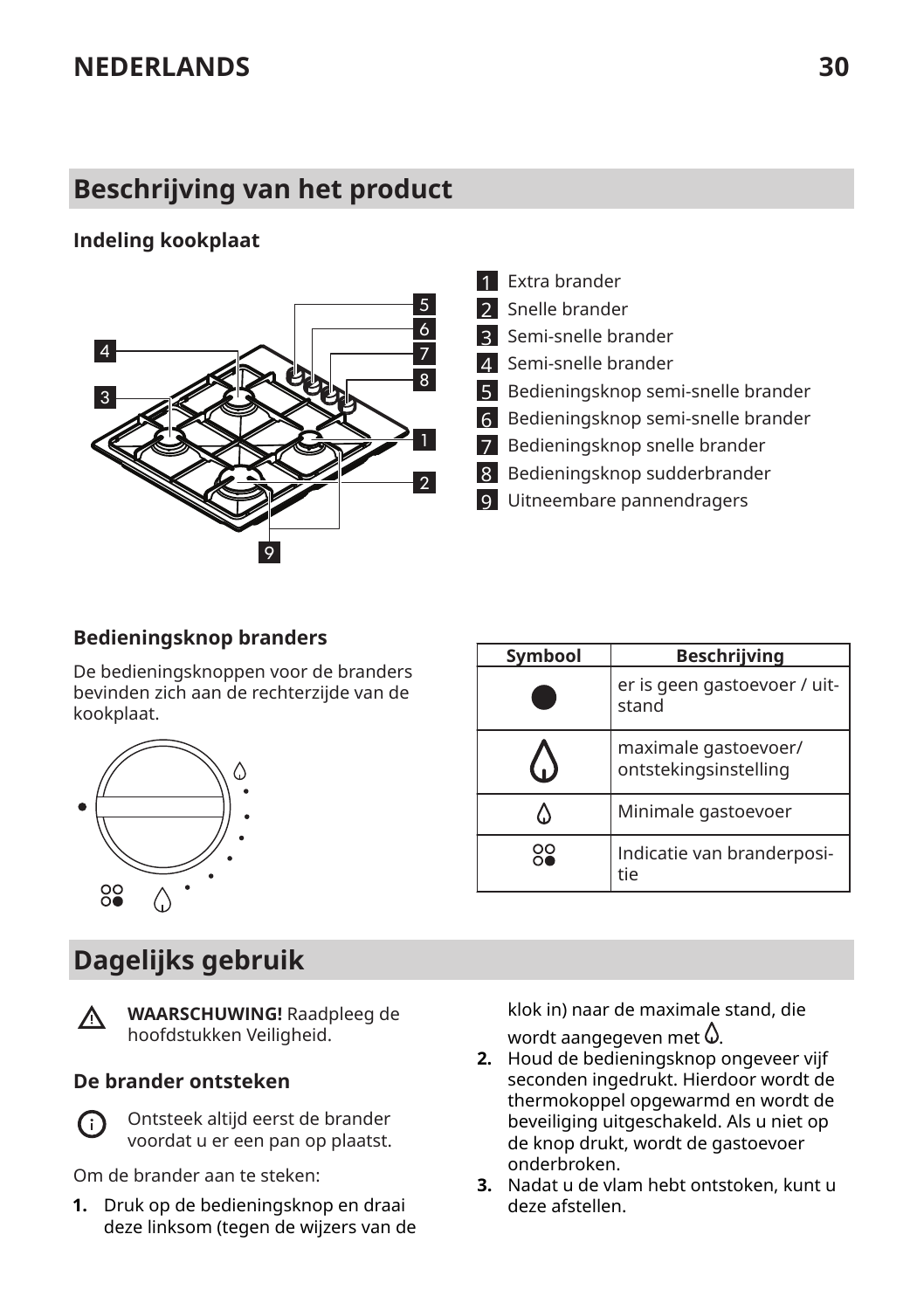<span id="page-30-0"></span>G)

Als de brander na enkele pogingen nog niet wordt ontstoken, controleert u of de kroon en deksel correct zijn geplaatst.



- 1 Branderkap
- 2 Branderkroon
- 3 Ontstekingsbougie
- 4 Sproeier
- 5 Thermokoppeling
- **WAARSCHUWING!** Houd de  $\Lambda$ bedieningsknop niet langer dan vijftien seconden ingedrukt. Als de brander na 15 seconden nog niet brandt, de bedieningsknop loslaten en minstens 1 minuut wachten voordat u opnieuw probeert de vlam te ontsteken.
- (i) Als er geen elektriciteit is, kunt u de brander ook zonder een elektrisch apparaat ontsteken. In dat geval houdt u de vlam bij de brander, drukt u op de betreffende knop en draait u deze linksom naar de maximale gasstand.

# **Aanwijzingen en tips**

**WAARSCHUWING!** Raadpleeg de hoofdstukken Veiligheid.

- Λ.
	- **WAARSCHUWING!** Wees voorzichtig bij het gebruik van open vuur in de keukenomgeving. De fabrikant wijst elke verantwoordelijkheid af in het geval van onjuist gebruik van de vlam.
	- $(i)$

Als de brander per ongeluk uitgaat, draait u de bedieningsknop naar de uit-stand en wacht u minimaal één minuut voordat u de brander opnieuw ontsteekt.

- Wanneer u de elektriciteit na ⋒ installatie of een stroomonderbreking inschakelt, wordt de vonkgenerator automatisch geactiveerd.
- De kookplaat wordt geleverd met  $(i)$ de progressieve waarden. Hierdoor is de vlamregulering nauwkeuriger.

## **De brander uitzetten**

Als u de vlam wilt doven, draait u de betreffende bedieningsknop naar het symbool  $\bullet$ .



**WAARSCHUWING!** Draai de vlam altijd lager of schakel hem uit voordat u de pan van de brander haalt

## **Diameter van het kookgerei**

Gebruik potten en pannen met een bodem die passen op de brander die u gebruikt.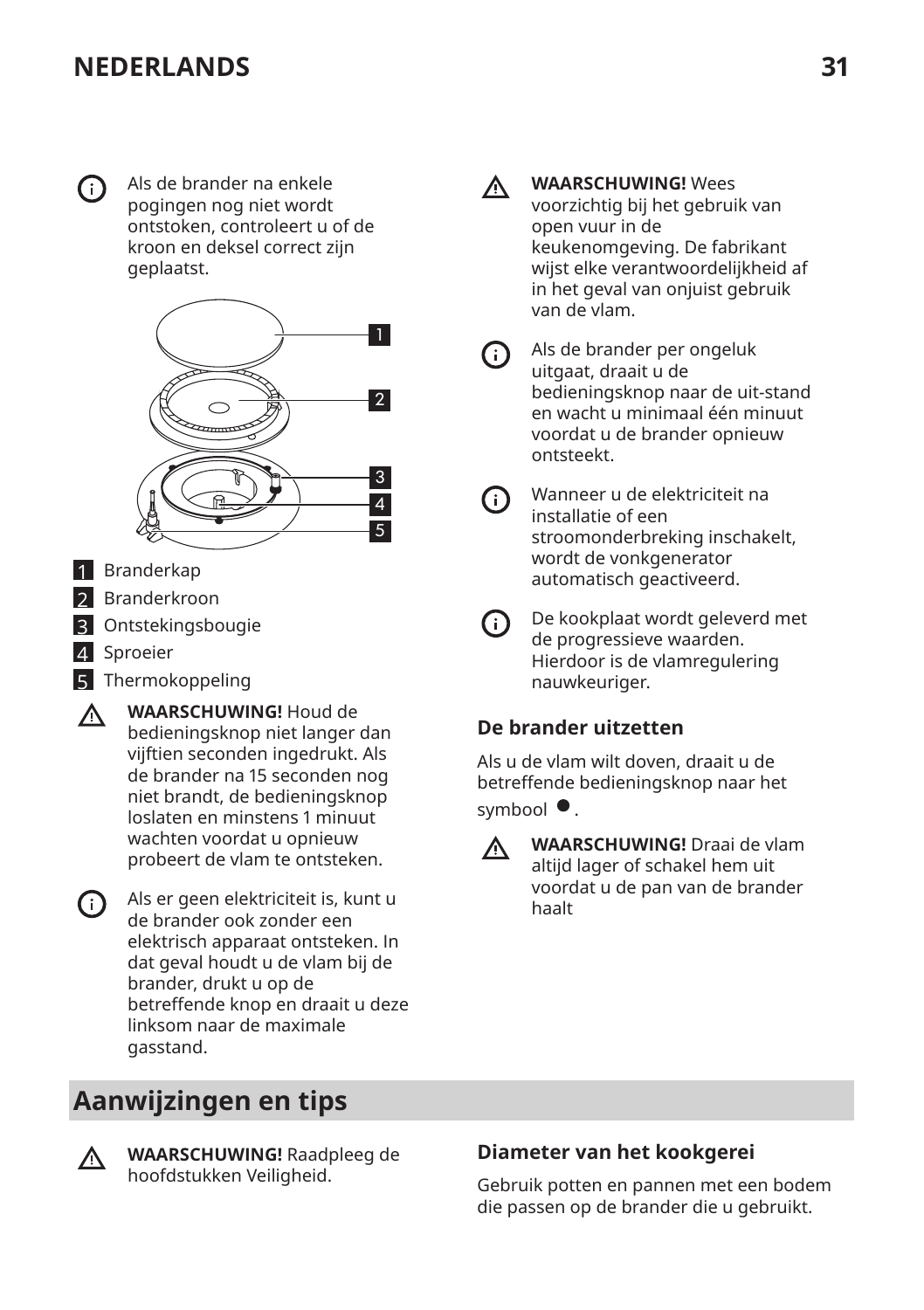<span id="page-31-0"></span>

| <b>Brander</b>                         | kookgerei | Minimale dia- Maximale dia-<br>meter van het meter van het<br>kookgerei |  |
|----------------------------------------|-----------|-------------------------------------------------------------------------|--|
| Linksvoor<br>(Snelle<br>brander)       | 180       | 260                                                                     |  |
| Rechtsvoor<br>(Sudder-<br>brander)     | 80        | 180                                                                     |  |
| Linksachter<br>(Halfsnelle<br>brander) | 120       | 220                                                                     |  |

| <b>Brander</b>                                 | kookgerei | Minimale dia- Maximale dia- <br>$ $ meter van het $ $ meter van het $ $<br>kookgerei |  |
|------------------------------------------------|-----------|--------------------------------------------------------------------------------------|--|
| Rechtsach-<br>ter (Half-<br>snelle<br>brander) | 120       | 220                                                                                  |  |

De bodem van het kookgerei dient zo dik en vlak mogelijk te zijn.

# **Onderhoud en reiniging**



**WAARSCHUWING!** Raadpleeg de hoofdstukken Veiligheid.

## **Algemene informatie**

- **WAARSCHUWING!** Schakel het W apparaat uit en laat het afkoelen voordat u het schoonmaakt.
- **WAARSCHUWING!** Reinig het Λ. apparaat niet met een stoomreiniger of hogedrukreiniger.
- **WAARSCHUWING!** Gebruik geen Λ. agressieve reinigingsmiddelen, sponzen van staalwol of zuren. Deze kunnen het apparaat beschadigen.

Voor het verwijderen van voedselresten wast u de geëmailleerde elementen, deksels en kronen af met warm zeepwater.

Was roestvrijstalen elementen af met water en droog ze af met een zachte doek.

# **Probleemoplossing**

∧

**WAARSCHUWING!** Raadpleeg de hoofdstukken Veiligheid.

Dit model is uitgerust met een elektrische ontsteking. Om problemen met de ontsteking te voorkomen, houdt u de keramische "kaars" met de elektrode schoon.

- Reinig de pannendragers niet in ⋒ een afwasmachine. Was ze met de hand af en droog ze af met een zachte doek. Na het reinigen zorgt u ervoor dat de pannendragers in de juiste positie worden geplaatst.
- Voor het controleren van de  $(i)$ conditie van de gastoevoerleiding en drukregelaar neemt u contact op met de klantenservice. Deze service is niet gratis.

Na het schoonmaken altijd afdrogen met een zachte doek.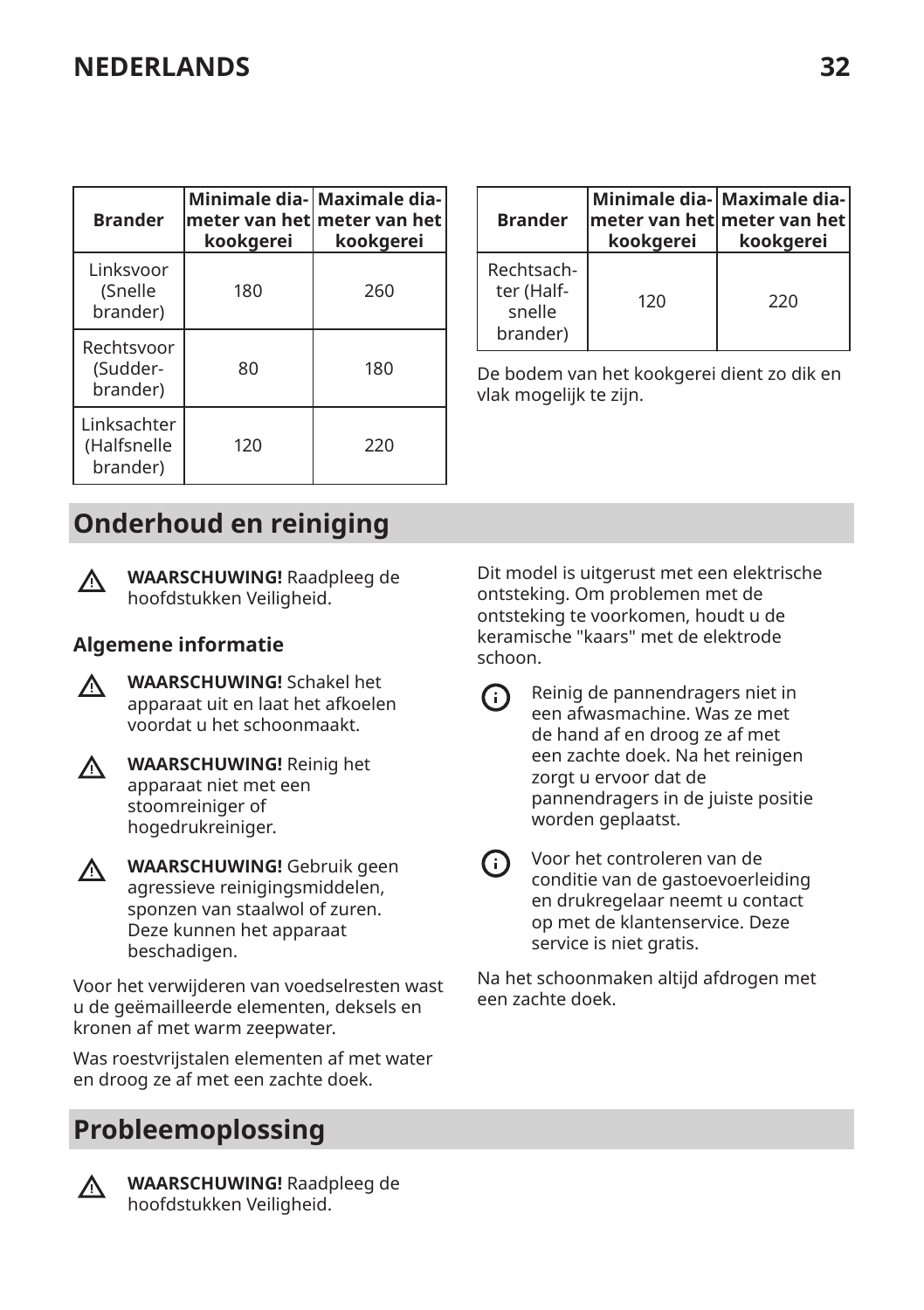## <span id="page-32-0"></span>**Wat moet u doen als...**

| <b>Storing</b>                                  | Mogelijke oorzaak                                               | oplossing                                                                                                               |
|-------------------------------------------------|-----------------------------------------------------------------|-------------------------------------------------------------------------------------------------------------------------|
| Er is geen vonk wanneer ik<br>het gas ontsteek. | Er is geen elektrische voe-<br>ding.                            | Controleer of het apparaat is<br>aangesloten op een stopcon-<br>tact en of de elektrische voe-<br>ding is ingeschakeld. |
|                                                 | Er is geen elektrische voe-<br>ding.                            | Controleer de huisinstallatie<br>(zekeringenkast).                                                                      |
|                                                 | De branderdeksel en kroon<br>zitten niet goed op hun<br>plaats. | Controleer of de branderdek-<br>sel en kroon correct zijn ge-<br>plaatst.                                               |
| De vlam dooft onmiddellijk<br>na het aansteken. | De thermokoppel is onvol-<br>doende opgewarmd.                  | Na het aansteken van de<br>vlam houdt u de knop onge-<br>veer vijf seconden ingedrukt.                                  |
| De gasring brandt onregel-<br>matiq.            | De branderkroon is verstopt<br>met etensresten.                 | Controleer of de hoofd-<br>sproeier en branderkroon<br>niet zijn geblokkeerd met<br>voedselresten.                      |

Als er een storing optreedt, probeer dan eerst zelf een oplossing voor het probleem te vinden. Als u het probleem niet zelf kunt verhelpen, neemt u contact op met het callcenter van uw IKEA-winkel. U treft een volledige lijst van de relevante IKEAcontacten aan het einde van de handleiding.

# **Technische gegevens**

## **Afmetingen kookplaat**

| <b>Breedte</b> | 594 mm |
|----------------|--------|
| Diepte         | 510 mm |
| Inbouwhoogte   | 44 mm  |

Als het apparaat onjuist wordt  $\Omega$ gebruikt, of als het door een nieterkende technicus wordt geïnstalleerd, is deze service niet gratis, zelfs niet gedurende de garantieperiode.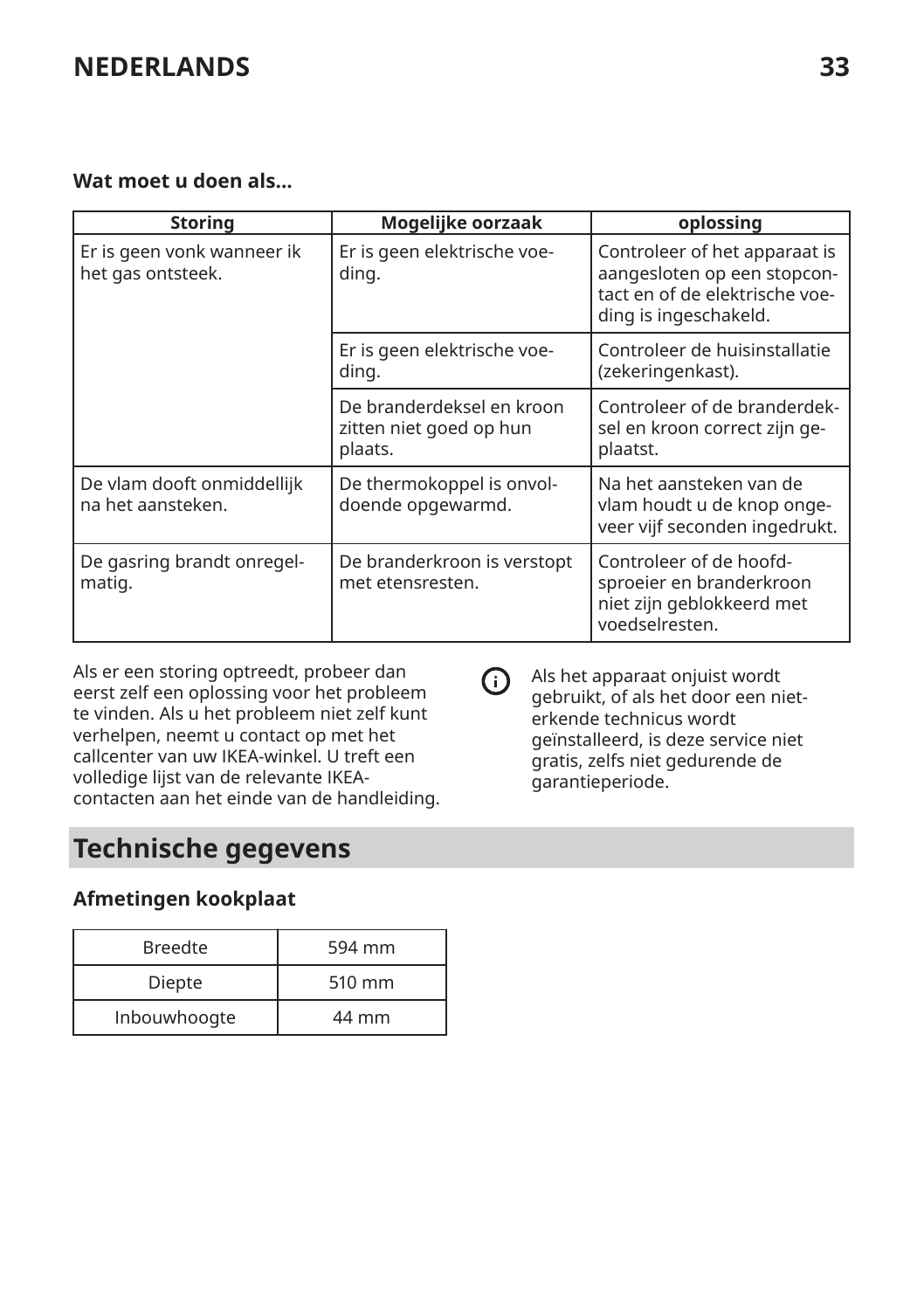## **Overige technische gegevens**

Klasse apparaat: 3 Categorie apparaat: II2EK3B/P; II2L3B/P Gastoevoer apparaat: Aardgas G25.3 (2EK) 25 mbar; G25 (2L) 25 mbar Dit model is ontworpen voor gebruik met aardgas G25.3 25 mbar / G25 25 mbar, maar kan worden omgezet voor gebruik met aardgas G20 20 mbar, butaan- of propaangas G30/G31 30/30 mbar met de juiste inspuiters die zijn meegeleverd. Deze sproeiers worden niet bij het apparaat geleverd, maar moeten besteld worden bij de Klantenservice (zie hoofdstuk Service).

| <b>TOTAAL VERMOGEN</b>   |  |                                                                  |  |  |
|--------------------------|--|------------------------------------------------------------------|--|--|
| Gas origineel:           |  | G25.3 (2EK) 25mbar = 7.75 kW<br>G25 (2L) 25 mbar = 7.75 kW       |  |  |
| Vervangendgas:           |  | G30/G31 (3B/P) 30/30 mbar = 567 g/u<br>G20 (2E) 20mbar = 7.75 kW |  |  |
| Gasaansluiting:   R 1/2" |  |                                                                  |  |  |

| <b>Brandertype</b>                                        | duiding                     | Sproeier aan- Nominaal ver-Nominaal ver- Gereduceerd<br>mogen kW | bruik g/h | ∣vermoqen kW | by-pass |  |
|-----------------------------------------------------------|-----------------------------|------------------------------------------------------------------|-----------|--------------|---------|--|
|                                                           | G25,3 25 mbar / G25 25 mbar |                                                                  |           |              |         |  |
| Snelle bran-<br>42<br>2.75<br>115x<br>0.75<br>der (groot) |                             |                                                                  |           |              |         |  |
| Semi-snel<br>(gemiddeld)                                  | 98x                         | 2.0                                                              |           | 0.45         | 32      |  |
| Sudderbran-<br>der (klein)                                | 071                         | 1.0                                                              |           | 0.33         | 28      |  |
| G30/G31 30/30 mbar                                        |                             |                                                                  |           |              |         |  |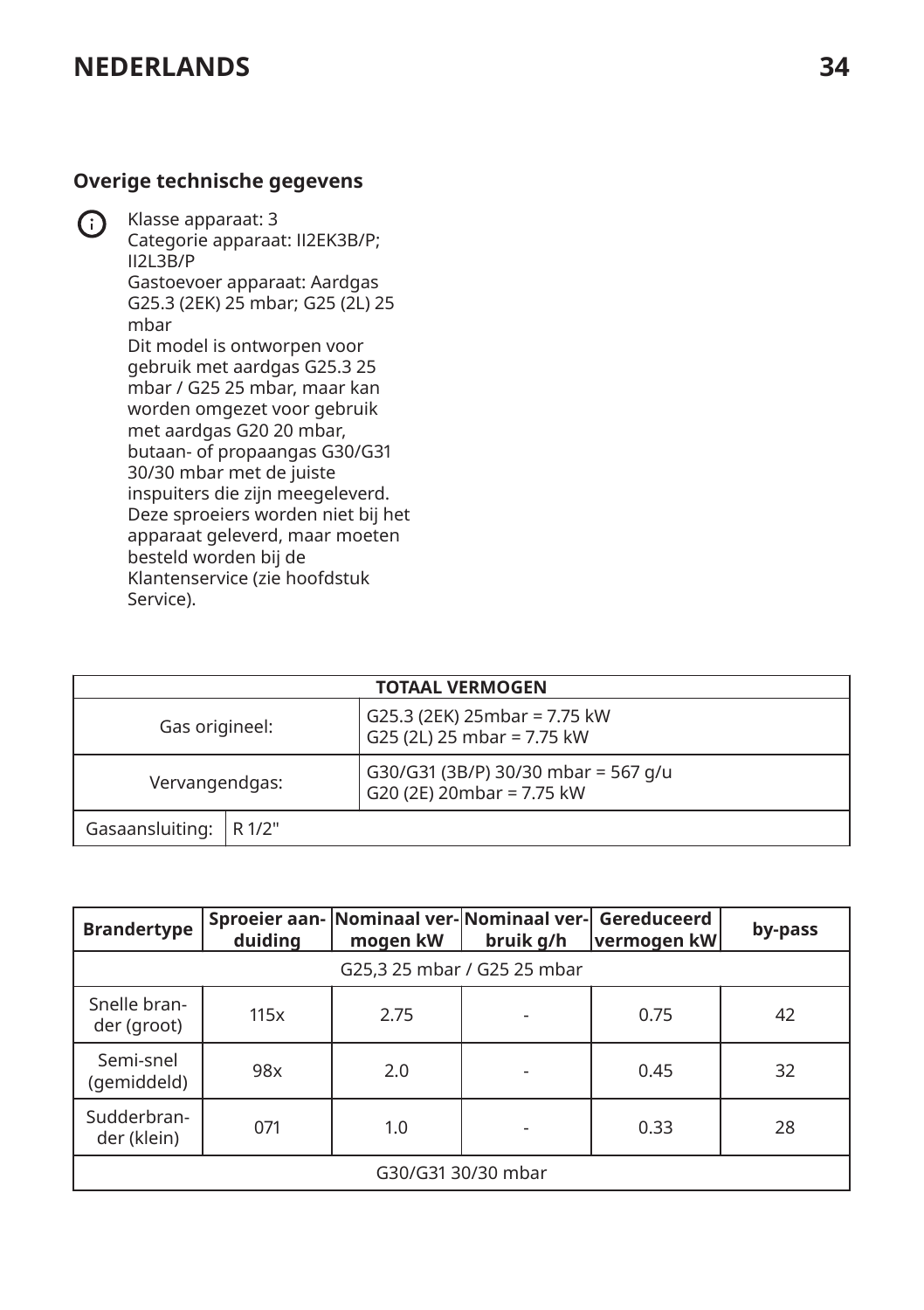| <b>Brandertype</b>          | duiding | mogen kW | Sproeier aan- Nominaal ver-Nominaal ver-<br>bruik g/h | Gereduceerd<br>vermogen kW | by-pass |  |  |
|-----------------------------|---------|----------|-------------------------------------------------------|----------------------------|---------|--|--|
| Snelle bran-<br>der (groot) | 86      | 2.8      | 204                                                   | 0.75                       | 42      |  |  |
| Semi-snel<br>(gemiddeld)    | 71      | 2.0      | 145                                                   | 0.45                       | 32      |  |  |
| Sudderbran-<br>der (klein)  | 50      | 1.0      | 73                                                    | 0.33                       | 28      |  |  |
| G20 20 mbar                 |         |          |                                                       |                            |         |  |  |
| Snelle bran-<br>der (groot) | 119     | 3.0      | ٠                                                     | 0.75                       | 42      |  |  |
| Semi-snel<br>(gemiddeld)    | 96      | 2.0      |                                                       | 0.45                       | 32      |  |  |
| Sudderbran-<br>der (klein)  | 70      | 1.0      |                                                       | 0.33                       | 28      |  |  |

## **Typeplaatje**

 $\Box$ 



De tekening hierboven stelt het typeplaatje van het apparaat voor (zonder serienummer, dat wordt dynamisch tijdens het productieproces gegenereerd) zich onder de oppervlakte van de behuizing bevindt.

Geachte klant, plak hier de sticker die u in het plastic zakje in de verpakking van het

kooktoestel heeft gevonden. Hierdoor kunnen wij u sneller helpen, door vast te stellen welke kookplaat u gebruikt, mocht u in de toekomst hulp nodig hebben. Bedankt voor uw medewerking!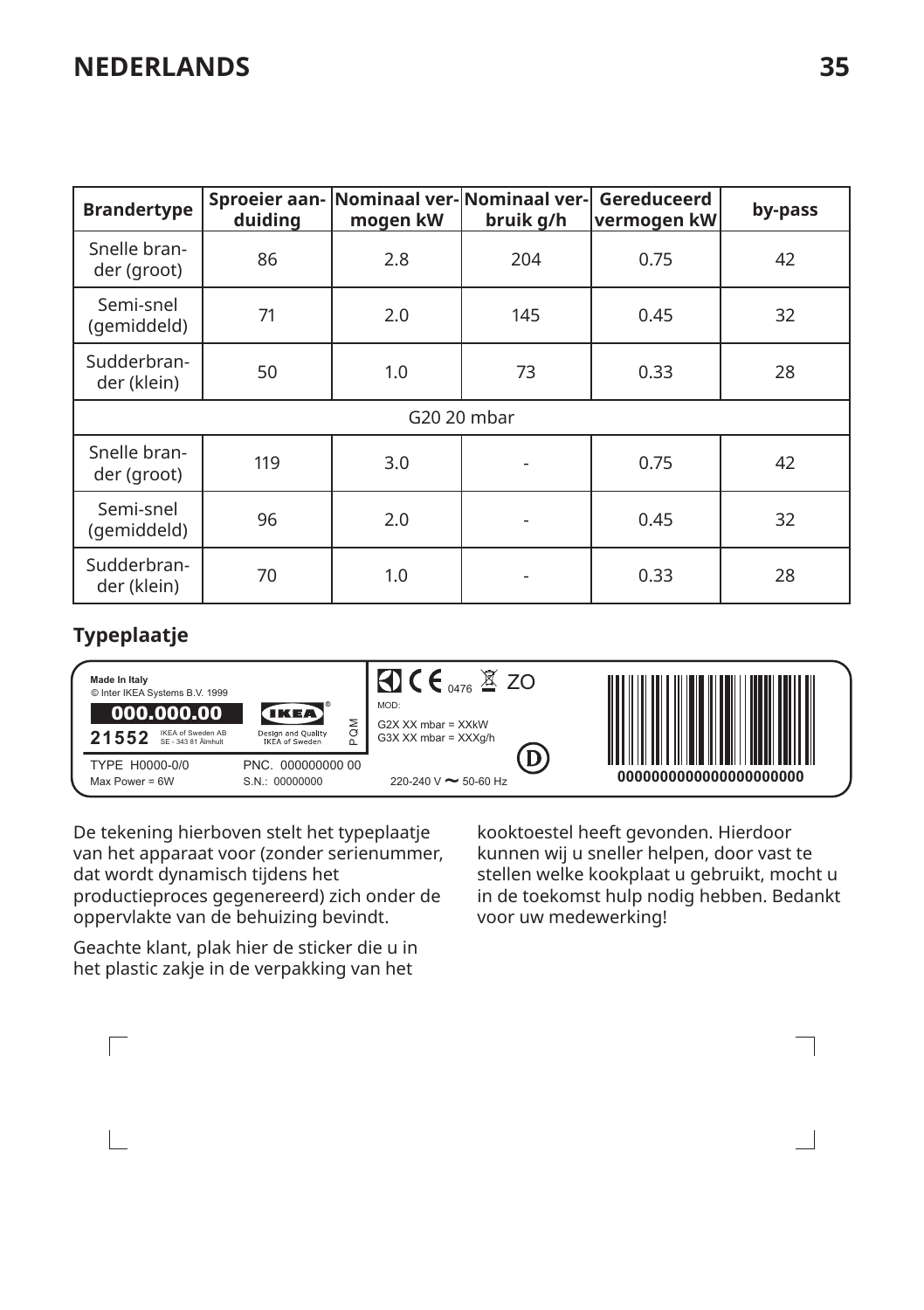# <span id="page-35-0"></span>**Aansluiting op het elektriciteitsnet**



**WAARSCHUWING!** Raadpleeg de hoofdstukken Veiligheid.

#### **Aansluitkabel**

 $\wedge$ 

**Let op!** Informatie uitsluitend bedoeld voor erkende installateurs.



#### **WAARSCHUWING!**

Dit apparaat moet worden aangesloten op een geaard stopcontact.



## **WAARSCHUWING!**

Risico op letsel door elektrische stroom.

- De hoofdvoedingskabel staat onder spanning.
- Controleer of de voedingskabel spanningsloos is.
- Losse en onjuist geïnstalleerde stekkerverbindingen en stopcontacten. Kunnen oververhitting van de eindklem veroorzaken.
- Zorg ervoor dat de klemverbindingen correct worden geïnstalleerd.
- Zet de kabel vast met de trekontlastingsklem.

Controleer vóór de aansluiting of het nominale voltage op het typeplaatje van het apparaat overeenkomt met het beschikbare toevoervoltage. Controleer bovendien het nominale vermogen van het apparaat en zorg ervoor dat de kabel de juiste afmetingen voor het aangegeven vermogen heeft. Raadpleeg het hoofdstuk 'Technische gegevens'.

Het typeplaatje bevindt zich onder het oppervlak van de kast.

Het apparaat is voorzien van een aansluitsnoer. De kabel moet worden voorzien van de juiste stekker, die geschikt is voor de belasting die op het typeplaatje wordt vermeld. Raadpleeg het hoofdstuk 'Technische gegevens'.

De stekker moet in een geschikt stopcontact worden gestoken. Als het apparaat rechtstreeks op het elektriciteitsnet wordt aangesloten, moet er een tweepolige schakelaar tussen het apparaat en de elektriciteitsvoorziening worden geïnstalleerd, met een minimale afstand van 3 mm tussen de schakelcontacten. De dubbele pool moet van een type zijn dat geschikt is voor de vereiste belasting, in overeenstemming met de geldende voorschriften.

De aansluitkabel moet zodanig worden gelegd dat geen enkel deel van de kabel een temperatuur van 90 °C kan bereiken. De blauwe nuldraad moet worden aangesloten op de eindklem gemarkeerd met 'N'. De bruine of zwarte fasedraad, in het klemmenblok gemarkeerd met 'L', moet altijd op de actieve fase worden aangesloten.

## **Elektrische vereisten**

- De parameters voor afstelling van dit apparaat staan vermeld op het typeplaatje. Raadpleeg het hoofdstuk 'Technische gegevens'.
- ⋒

ന

De fabrikant wijst elke aansprakelijkheid af als deze veiligheidsmaatregelen niet in acht worden genomen.

Deze kookplaat is bedoeld voor aansluiting op een elektrische voeding van 220-240 V 50-60 Hz wisselspanning.

Controleer vóór het in gebruik nemen of de op het typeplaatje aangegeven stroomsoort en netspanning overeenkomen met stroomsoort en netspanning in uw woning. Het typeplaatje bevindt zich onder het oppervlak van de kast.

De kookplaat heeft een flexibel snoer met 3 kernen.

Na voltooiing mag er geen snede, of loshangende draden aanwezig zijn en de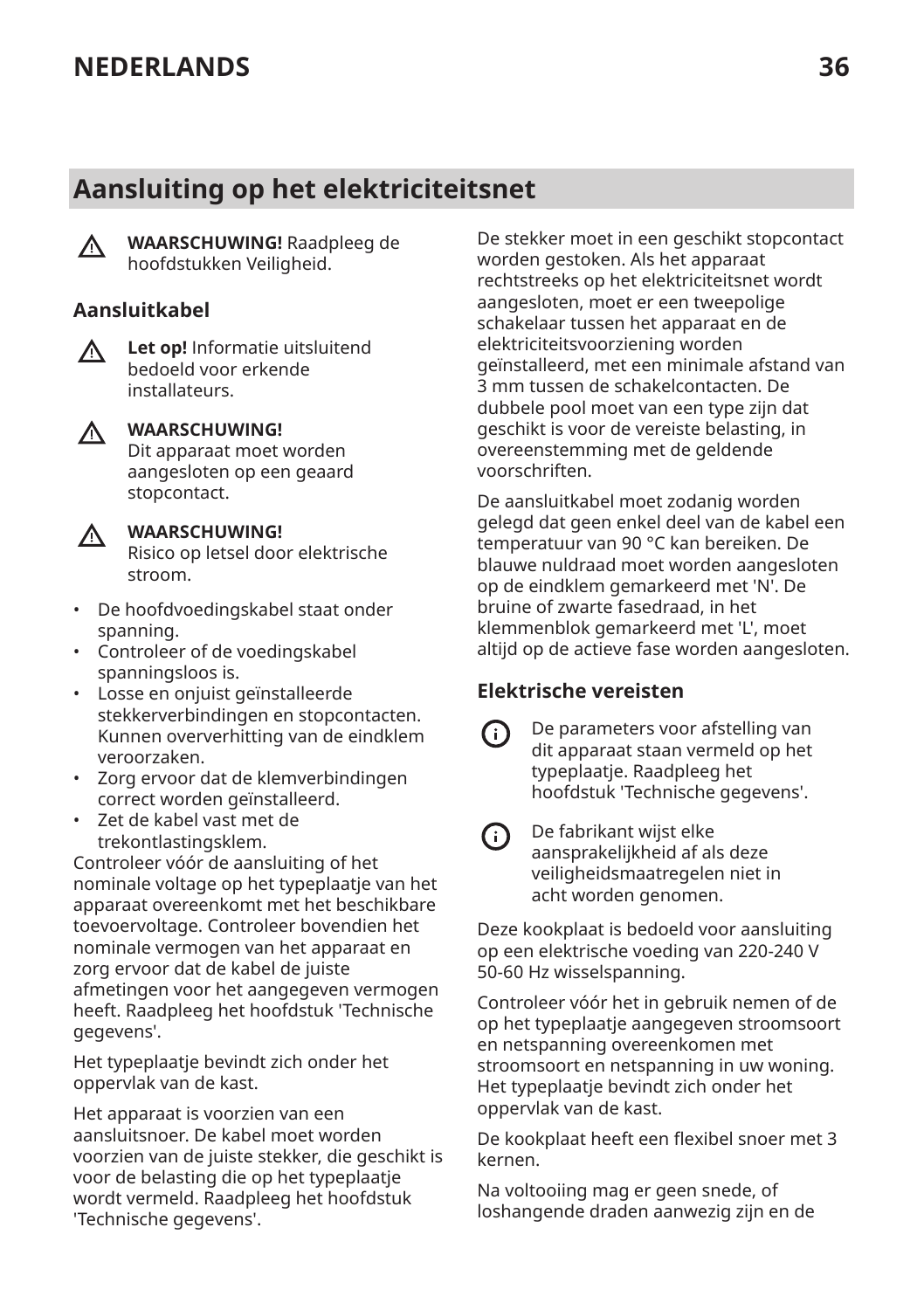<span id="page-36-0"></span>kabelklem moet goed vastzitten over de buitenste bescherming van de draad.

## **Vervanging van de aansluitkabel**

**WAARSCHUWING!** De technicus  $\Lambda$ moet voor het vervangen over specifieke gereedschappen beschikken.

In dit geval mag er alleen een kabel van het type H03V2V2-F T90 worden gebruikt. De doorsnede van het snoer moet geschikt zijn voor het voltage en de bedrijfstemperatuur.

De groen/gele aardedraad 2 moet ca. 2 cm

# **Gasaansluiting**



**WAARSCHUWING!** Raadpleeg de hoofdstukken Veiligheid.

**Let op!** Informatie uitsluitend Λ bedoeld voor erkende installateurs.

## **Aansluiting op hoofdtoevoerleiding**

**WAARSCHUWING!** Dit apparaat Λ mag niet aangesloten worden op een afvoerinrichting voor verbrandingsproducten.

De installatie moet voldoen aan de plaatselijke voorschriften. In overeenstemming met de plaatselijke voorschriften moet de aansluiting van de kookplaat op het gasleidingnetwerk of de gasfles worden gedaan door middel van een niet-flexibele koperen of stalen buis met fittingen, of door middel van een roestvrijstalen slang.



Als er een probleem met de buis of slang is, mag u dit probleem niet zelf herstellen. Neem contact op met de plaatselijke klantenservice. Raadpleeg het hoofdstuk 'Service'.

langer zijn dan de bruine of zwarte fasedraad<sup>1</sup>



De aansluiting moet correct worden geïnstalleerd en vastgezet op de kookplaataansluiting. Anders kan er gas vanuit de aansluitpijp lekken.

**WAARSCHUWING!** Na de  $\Lambda$ installatie controleert u de afdichting en de buisaansluiting. Hiervoor kunt u zeepsop gebruiken. Gebruik hiervoor niet de vlam.

## **Aanpassing voor gebruik met een andere gassoort**

U kunt dit model gebruiken met G) aardgas. Het echter mogelijk om de kookplaat aan te passen voor gebruik met andere gassoorten, mits u de juiste sproeiers gebruikt.

Raadpleeg het hoofdstuk 'Technische gegevens' voor meer informatie over het vervangen van sproeiers.



**WAARSCHUWING!** Het omzetten of vervangen mag uitsluitend worden uitgevoerd door een erkende technicus.

Sproeiers vervangen:

**1.** Verwijder de pannendrager.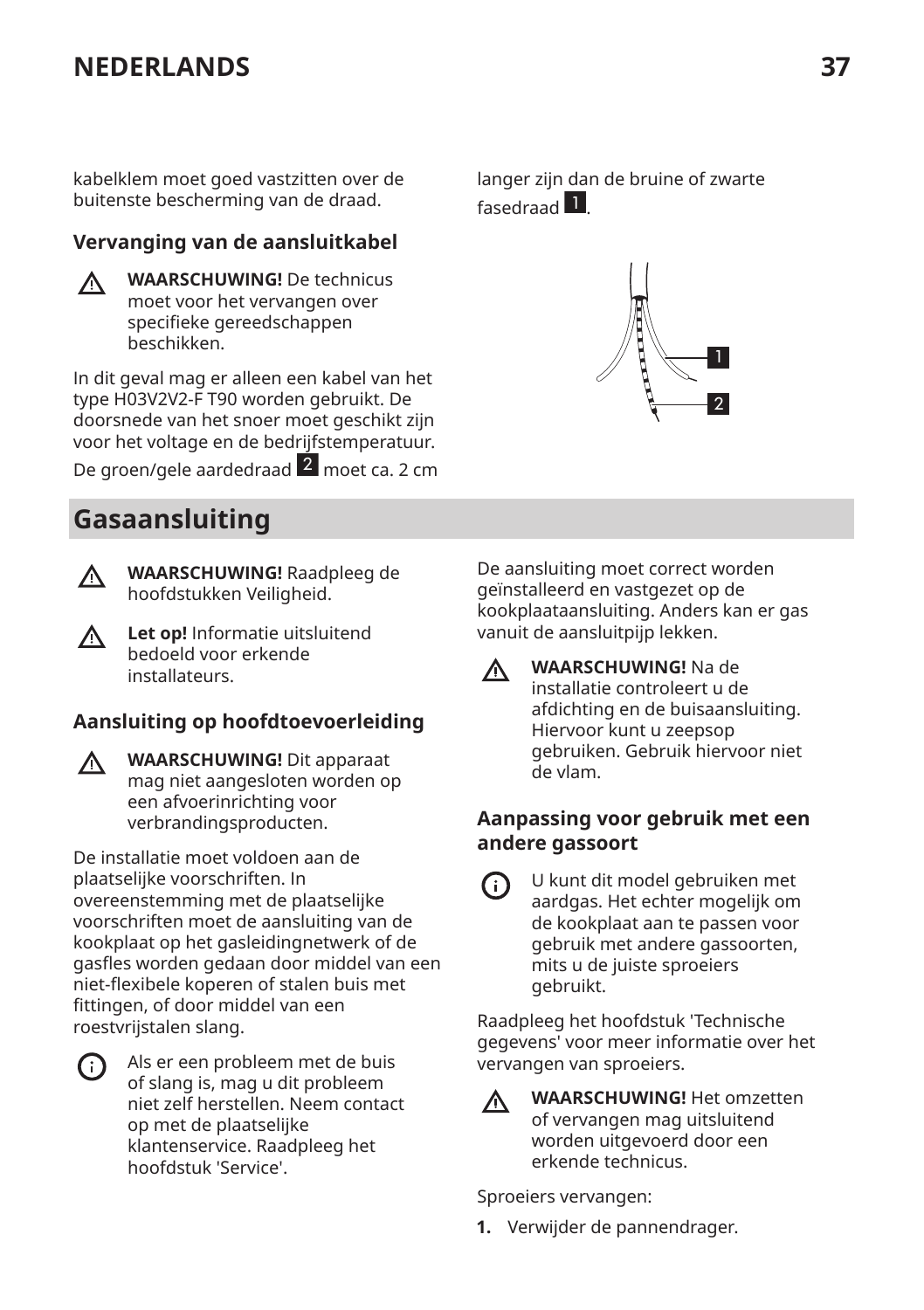- **2.** Verwijder de branderdeksel en kroon.
- **3.** Schroef de sproeiers los met een inbussleutel maat 7, verwijder ze en vervang ze door sproeiers voor het type gas dat zal worden gebruikt.
- **4.** Plaats alle onderdelen terug, waarbij u dezelfde procedure in omgekeerde volgorde uitvoert.
- Breng een etiket met relevante G) informatie over het nieuwe type gas aan nabij de toevoerleiding voordat u het apparaat afdicht. Als het apparaat reeds is afgedicht, brengt u het etiket rechtstreeks aan op de gebruikershandleiding, na het hoofdstuk 'Technische gegevens' en in de buurt van de afbeelding van het typeplaatje.
- Dit etiket is te vinden in het G) pakket dat bij het apparaat is meegeleverd.
- Als de aanvoergasdruk anders is (i) of afwijkt van de vorige gassoort, moet u een geschikte drukregelaar installeren. Deze wordt niet bij het product meegeleverd. Indien nodig moet deze afzonderlijk worden besteld bij de klantenservice (zie het hoofdstuk 'Service'.). De drukregelaar moet op de gastoevoerleiding worden geïnstalleerd, in overeenstemming met de geldende voorschriften.

Het typeplaatje bevindt zich onder het oppervlak van de kast.

## **Het vlamniveau afstellen**

Wanneer u de kookplaat installeert, is het nodig om de minimale vlaminstelling te controleren:

**1.** Draai de gaskraan op de maximale stand en ontsteek de vlam.

- **2.** Stel de gaskraan in op de minimale vlampositie en draai de bedieningsknop meerdere malen van de minimale naar de maximale positie. Als de vlam onstabiel is of uit gaat, gaat u als volgt te werk.
- **3.** Steek de brander weer aan en zet deze op de minimumstand.
- **4.** Verwijder de bedieningsknop en de pakking.



- **WAARSCHUWING!** Let op dat ΛN. u de pakking niet beschadigt. Gebruik geen scherp gereedschap om die te verwijderen.
- **5.** Gebruik een kleine platte schroevendraaier en draai de stelschroef tot de vlam stabiel is en niet dooft als de knop van de laagste naar de hoogste stand wordt gedraaid, en omgekeerd (zie volgende afbeelding).



**6.** Herhaal deze procedure voor alle **branders**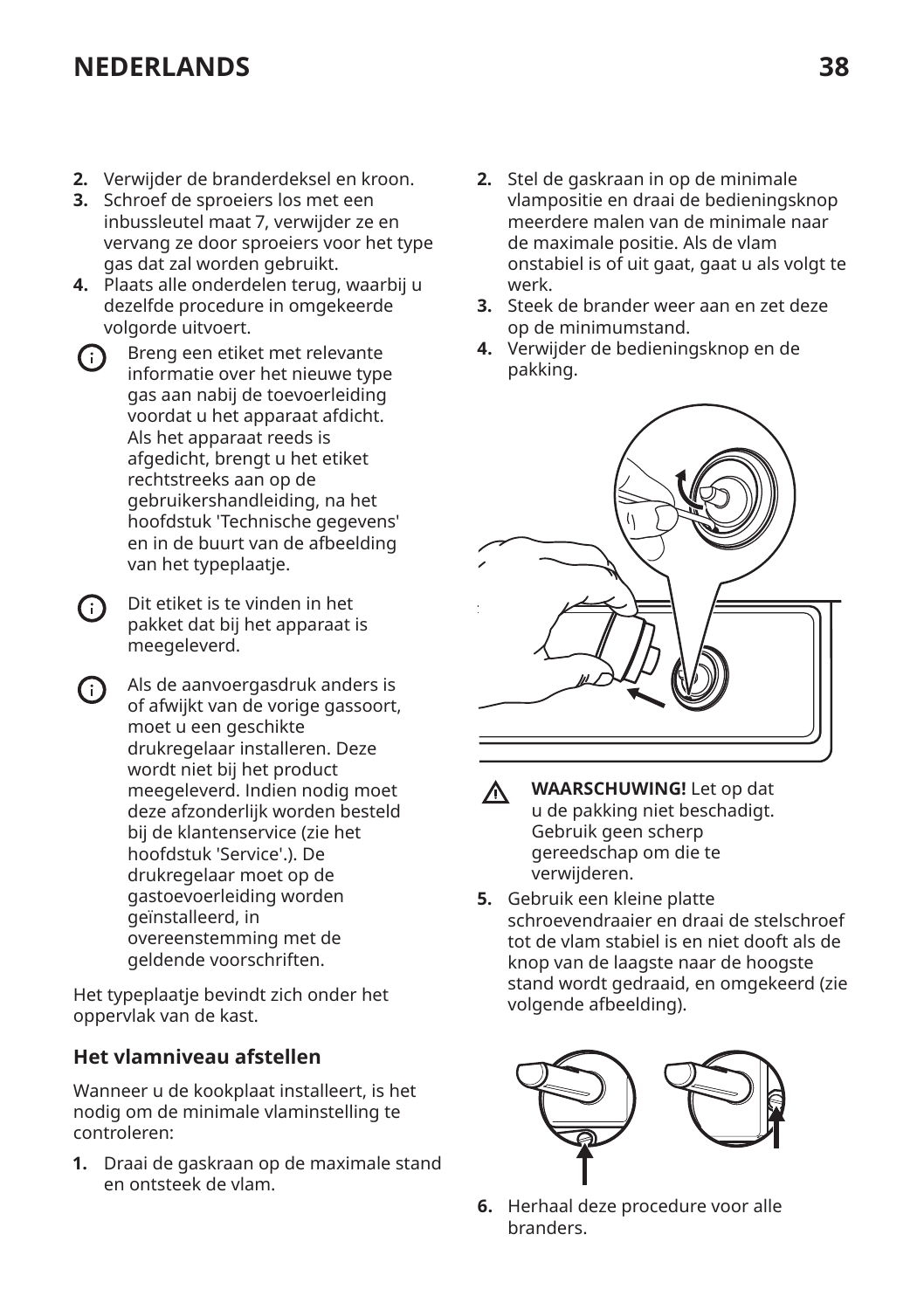<span id="page-38-0"></span>**7.** Monteer de pakkingen en bedieningsknoppen weer.



ΛN,

 $(i)$ 

**WAARSCHUWING!** Zorg ervoor dat u de pakking precies in de oorspronkelijke positie plaatst.

Als de pakking is beschadigd, moet deze worden besteld via de klantenservice.

# **Energiezuinigheid**

## **Productinformatie volgens EU-richtlijn 66/2014**

| Modelidentificatie                                          |                          | LAGAN 004.354.46         |
|-------------------------------------------------------------|--------------------------|--------------------------|
| Type kooktoestel                                            |                          | Inbouwkookplaat          |
| Aantal gasbranders                                          |                          | 4                        |
|                                                             | Linksachter - Semi-snel  | 56,5%                    |
|                                                             | Rechtsachter - Semi-snel | 56.5%                    |
| Energiezuinigheid per gasbrander<br>(EE gas burner)         | Linksvoor - Snel         | 56,9%                    |
|                                                             | Rechtsvoor - Sudder      | niet van toepas-<br>sing |
| Energiezuinigheid voor de gaskook-<br>plaat<br>(EE gas hob) |                          | 56.6%                    |

EN 30-2-1: Huishoudelijke kookapparaten op gas - deel 2-1 : Energieverbruik - Algemeen

#### **Energie besparen**

- Zorg er voor gebruik voor dat de branders en pansteunen goed worden geplaatst.
- Gebruik alleen kookgerei met een bodemdiameter die geschikt is voor de afmeting van de plaat.
- Zet de pan in het midden van de brander.
- Warm alleen de hoeveelheid water op die u nodig heeft.
- Doe indien mogelijk altijd een deksel op de pan.
- Wanneer de vloeistof begint te koken, draait u de vlam omlaag, totdat de vloeistof zachtjes pruttelt.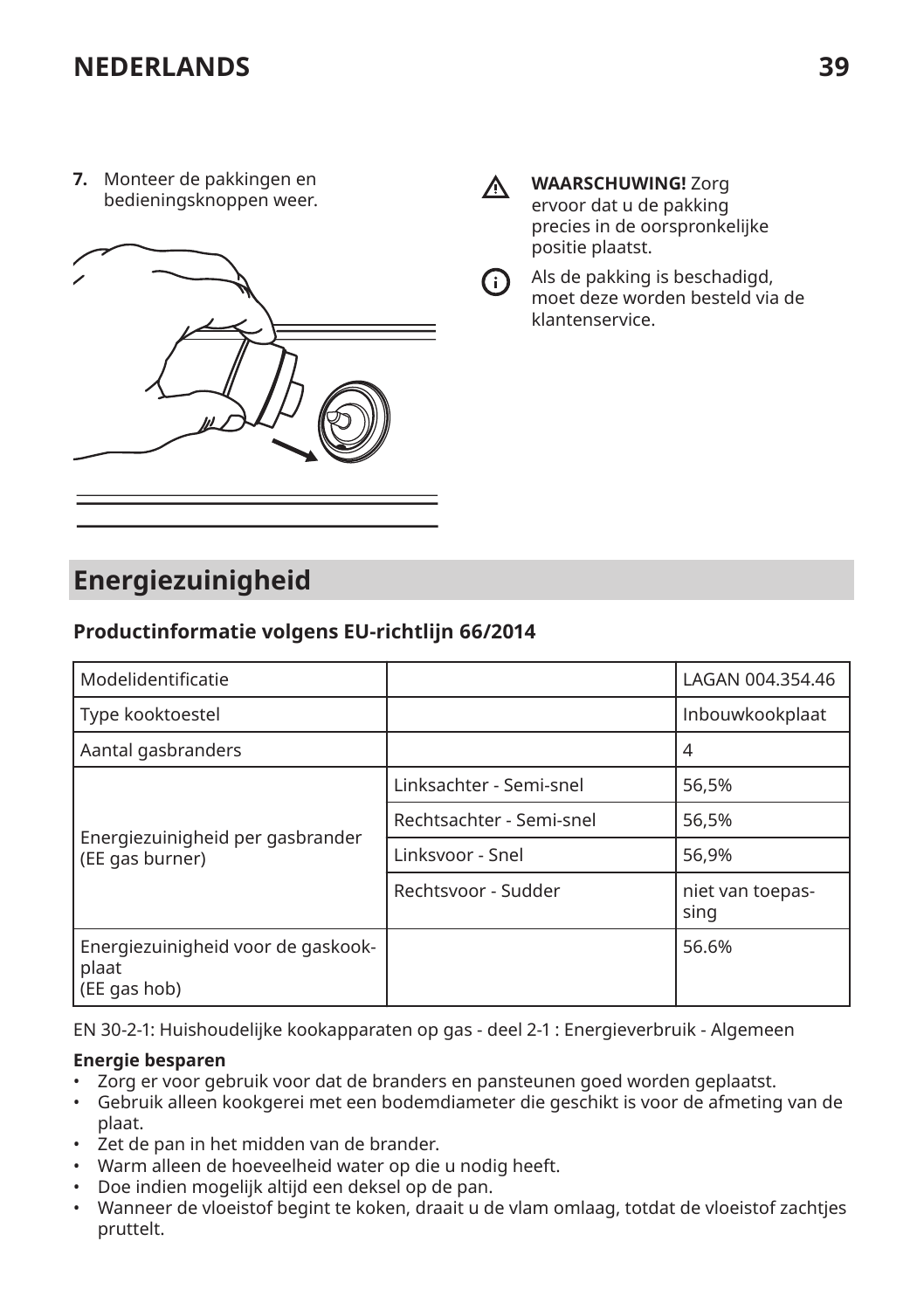<span id="page-39-0"></span>• Gebruik indien mogelijk een hogedrukpan. Zie de gebruikshandleiding van de hogedrukpan.

# **Milieubescherming**

Recycleer de materialen met het symbool بُ<sup>حُ</sup>. Gooi de verpakking in een geschikte afvalcontainer om het te recycleren. Bescherm het milieu en de volksgezondheid en recycleer op een correcte manier het afval van elektrische en elektronische

apparaten. Gooi apparaten gemarkeerd met het symbool  $\Xi$  niet weg met het huishoudelijk afval. Breng het product naar het milieustation bij u in de buurt of neem contact op met de gemeente.

# **IKEA GARANTIE**

#### **Hoe lang is de garantie van IKEA geldig?**

Deze garantie is geldig voor 2 jaar vanaf de orginele datum van aankoop van Uw apparaat bij IKEA. De orginele verkoopbon is benodigd als bewijs van aankoop. Indien onderhoudswerk is uitgevoerd onder de garantie, zal dit de garantie periode voor het apparaat niet verlengen.

#### **Wie zal de service uitvoeren?**

De IKEA servicedienst zal de service uitvoeren via het eigen bedrijf of het erkende servicepartnernetwerk.

#### **Wat valt er onder de garantie?**

De garantie dekt storingen van het apparaat, die veroorzaakt zijn door verkeerde constructie of materiaalfouten vanaf de aankoopdatum bij IKEA. Deze garantie is uitsluitend van toepassing bij huishoudelijk gebruik. De uitzonderingen worden onder de hoofding "Wat valt er niet onder deze garantie?" gespecificeerd. Binnen de garantieperiode worden er geen kosten om de storing te verhelpen aangerekend, d.w.z. reparaties, onderdelen, arbeidsloon en transport, op voorwaarde dat het apparaat toegankelijk is voor reparatie zonder speciale kosten en dat het defect betrekking heeft op verkeerde constructie of materiaalfouten die onder de garantie vallen. Op deze voorwaarden zijn de EGrichtlijnen (Nr. 99/44/EG) en de

respectievelijke plaatselijke voorschriften van toepassing. Vervangen onderdelen worden het eigendom van IKEA.

#### **Wat zal IKEA doen om het probleem op te lossen?**

De door IKEA aangestelde servicedienst zal het product onderzoeken en bepalen, dit uitsluitend ter eigen beoordeling, of het gedekt wordt door deze garantie. Als het gedekt blijkt te zijn, zal de IKEA servicedienst of de erkende servicepartner dan via het eigen bedrijf, uitsluitend ter eigen beoordeling, ofwel het defecte product repareren of het vervangen door hetzelfde of een vergelijkbaar product.

#### **Wat valt er niet onder deze garantie?**

- Normale slijtage.
- Opzettelijk aangebrachte schade of schade door verwaarlozing, schade veroorzaakt door het niet opvolgen van de bedieningshandleiding, onjuiste installatie of aansluiting op een verkeerd voltage, schade veroorzaakt door chemische of elektro-chemische reactie, roest, corrosie of waterschade, maar niet beperkt tot schade veroorzaakt door overmatig kalkgehalte van de watertoevoer, schade veroor zaakt door abnormale omgevingsomstandigheden.
- Verbruiksonderdelen, met inbegrip van batterijen en lampjes.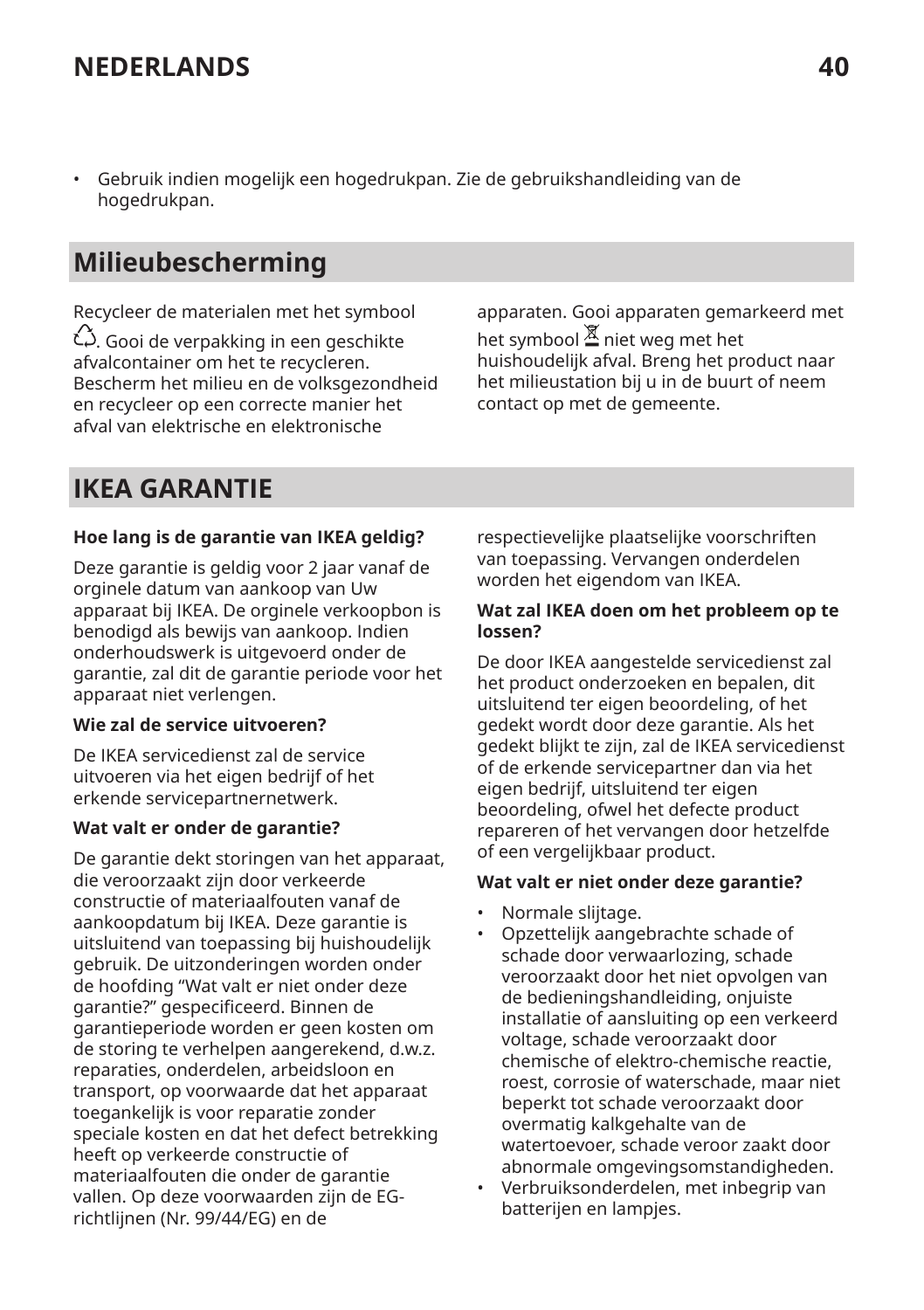- Niet-functionele en decoratieve onderdelen die niet van invloed zijn op het normale gebruik van het apparaat, inclusief eventuele krassen en mogelijke kleurverschillen.
- Onvoorziene schade veroorzaakt door vreemde voor-werpen of stoffen en het reinigen of deblokkeren van filters, afvoersystemen of wasmiddellades.
- Schade aan de volgende onderdelen: glaskeramiek, accessoires, serviesgoed en bestekmandjes, toevoer- en afvoerpijpen, afdichtingen, lampen en lampenkapjes, schermen, knoppen, behuizingen en gedeeltes van behuizingen, tenzij kan worden aangetoond dat deze veroorzaakt zijn door fabricagefouten.
- Gevallen waarbij geen storing geconstateerd kon worden tijdens het bezoek van een technicus.
- Reparaties die niet zijn uitgevoerd door onze aange-stelde servicediensten en/of een erkende contractuele servicepartner of wanneer er niet-originele onderdelen gebruikt zijn.
- Reparaties die veroorzaakt zijn door installatie die verkeerd of niet in overeenstemming met de specificatie is uitgevoerd.
- Gebruik van het apparaat in niethuishoudelijke omgeving d.w.z. professioneel gebruik.
- Transportschade. Indien het apparaat door een klant naar zijn huis of een ander adres vervoert, kan IKEA niet aansprakelijk gesteld worden voor eventuele transportschade. Indien IKEA het apparaat aflevert op het door de klant aangegeven adres, dan is eventuele schade die ontstaan is tijdens de aflevering gedekt door de garantie.
- Kosten voor de uitvoering van de installatie van het IKEA-apparaat. Indien de IKEA servicedienst of de erkende servicepartner het apparaat, binnen de voorwaarden van deze garantie, repareert of vervangt, zal de servicedienst of de erkende servicepartner, indien nodig, het gerepareerde apparaat of het vervangende apparaat installeren.

Deze beperking is niet van toepassing op foutloze werkzaamheden uitgevoerd door een gekwalificeerd specialist met gebruik van onze originele onderdelen teneinde het apparaat aan te passen aan de technische veiligheidsspecificaties van een ander EUland.

#### **Hoe zijn de landelijke wetten van toepassing**

De garantie van IKEA geeft u specifieke wettelijke rechten, die op zijn minst voldoen aan alle plaatselijke wettelijke eisen die per land verschillend zijn.

#### **Gebied van geldigheid**

Voor apparaten die in een EU-land zijn aangeschaft en meegenomen worden naar een ander EU-land, zal de dienstverlening uitgevoerd worden in het kader van de garantievoorwaarden die in het nieuwe land gebruikelijk zijn. Een verplichting om diensten te verlenen in het kader van de garantie bestaat uitsluitend als:

- het apparaat en de installatie ervan voldoen aan de technische specificaties van het land waarin aanspraak gemaakt wordt op de garantie;
- het apparaat en de installatie ervan in overeen-stemming zijn met de montageinstructies en de veiligheidsinformatie die in de gebruikershandleiding staan.

#### **De speciale Klantenservice voor apparaten van IKEA:**

Aarzel alstublieft niet om contact op te nemen met de speciale IKEA Klantenservice om:

- **1.** een beroep te doen op deze garantie;
- **2.** uitleg te vragen over de installatie van het IKEA appa-raat in het daarvoor bedoelde keukenmeubel van IKEA. De service geeft u geen uitleg met betrekking tot:
	- de volledige installatie van uw IKEA keuken;
	- aansluitingen op het elektriciteitsnet (als het appa-raat geleverd wordt zonder stekker en kabel), op de water- en gasleiding, want dit moet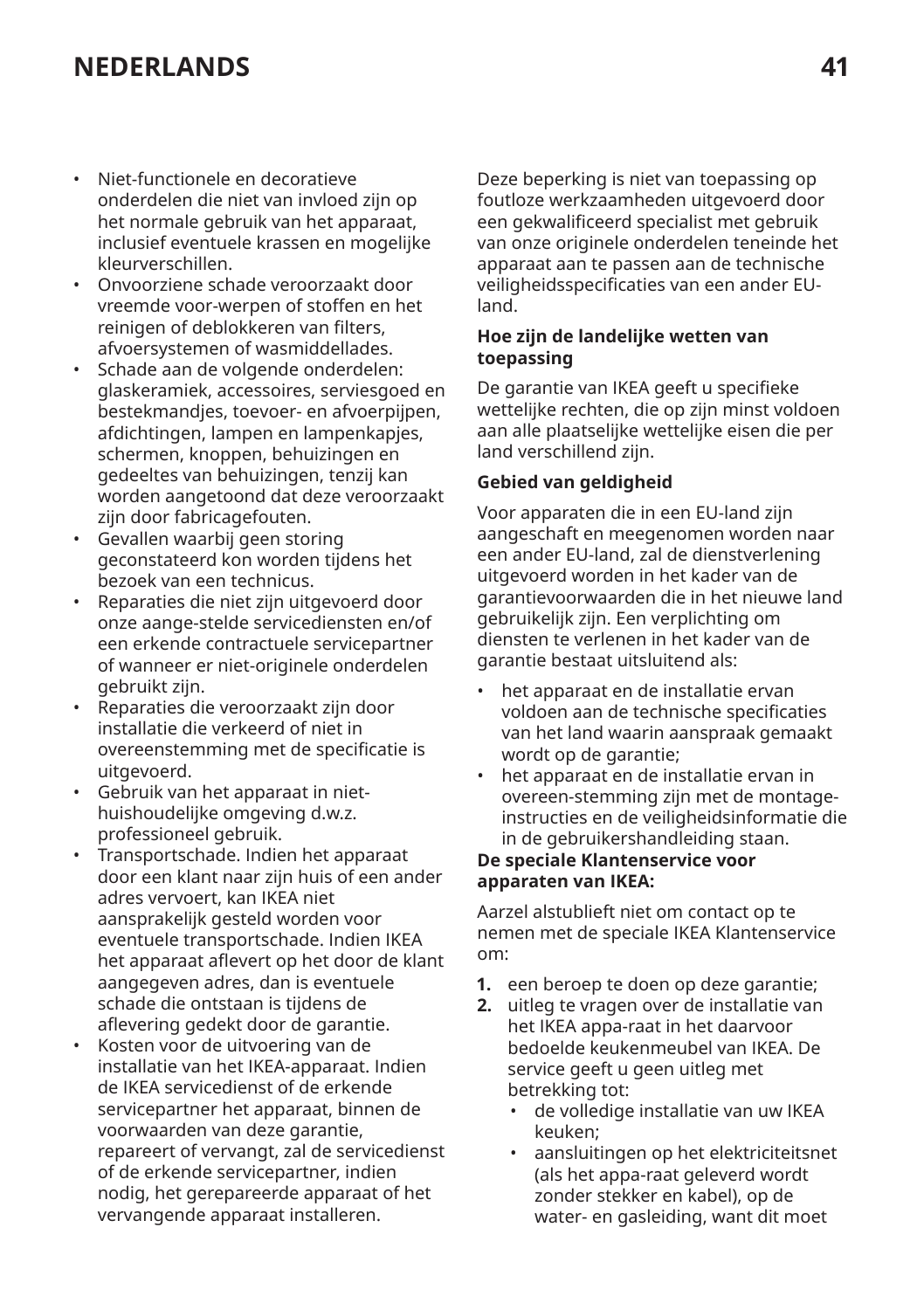gedaan worden door een erkend installateur.

**3.** uitleg te vragen over de gebruikershandleiding en de specificaties van het IKEA apparaat. Om ervoor te zorgen dat wij u de beste service verlenen, verzoeken wij u de montage-instructies en/of de gebruikershandleiding in dit boekje zorgvuldig te lezen voordat u contact met ons opneemt.

#### **Hoe kunt u ons bereiken als u hulp nodig hebt**



Op de laatste pagina van deze handleiding vindt u de volledige lijst van door IKEA erkende servicebedrijven met de bijbehorende nationale telefoonnummers.



Om u sneller van dienst te kunnen zijn, advi-seren wij u de specifieke telefoonnummers te bellen die aan het eind van deze handleiding vermeld zijn. Gebruik altijd de telefoon-nummers die in het boekje staan van het apparaat waarvoor u assistentie nodig heeft. Voordat u ons belt, zorg ervoor dat u het IKEAartikelnummer (8 cijfers) en het serienummer (8 cijfers die op het typeplaatje staan) bij de hand hebt voor het apparaat waarvoor u onze hulp nodig hebt.

#### **BEWAAR DE KASSABON!**  $(i)$

Dit is uw aankoopbewijs en nodig om de garantie te doen gelden. Op de kassabon staat ook de naam van het IKEA artikel en het nummer (8 cijfers) voor elk apparaat dat u gekocht heeft.

#### **Hebt u meer hulp nodig?**

Neem, voor alle andere vragen die geen betrekking hebben op de service voor apparaten, contact op met het call center van de dichtstbijzijnde vestiging van IKEA. Wij raden u aan de documentatie van het apparaat zorgvuldig te lezen voordat u contact met ons opneemt.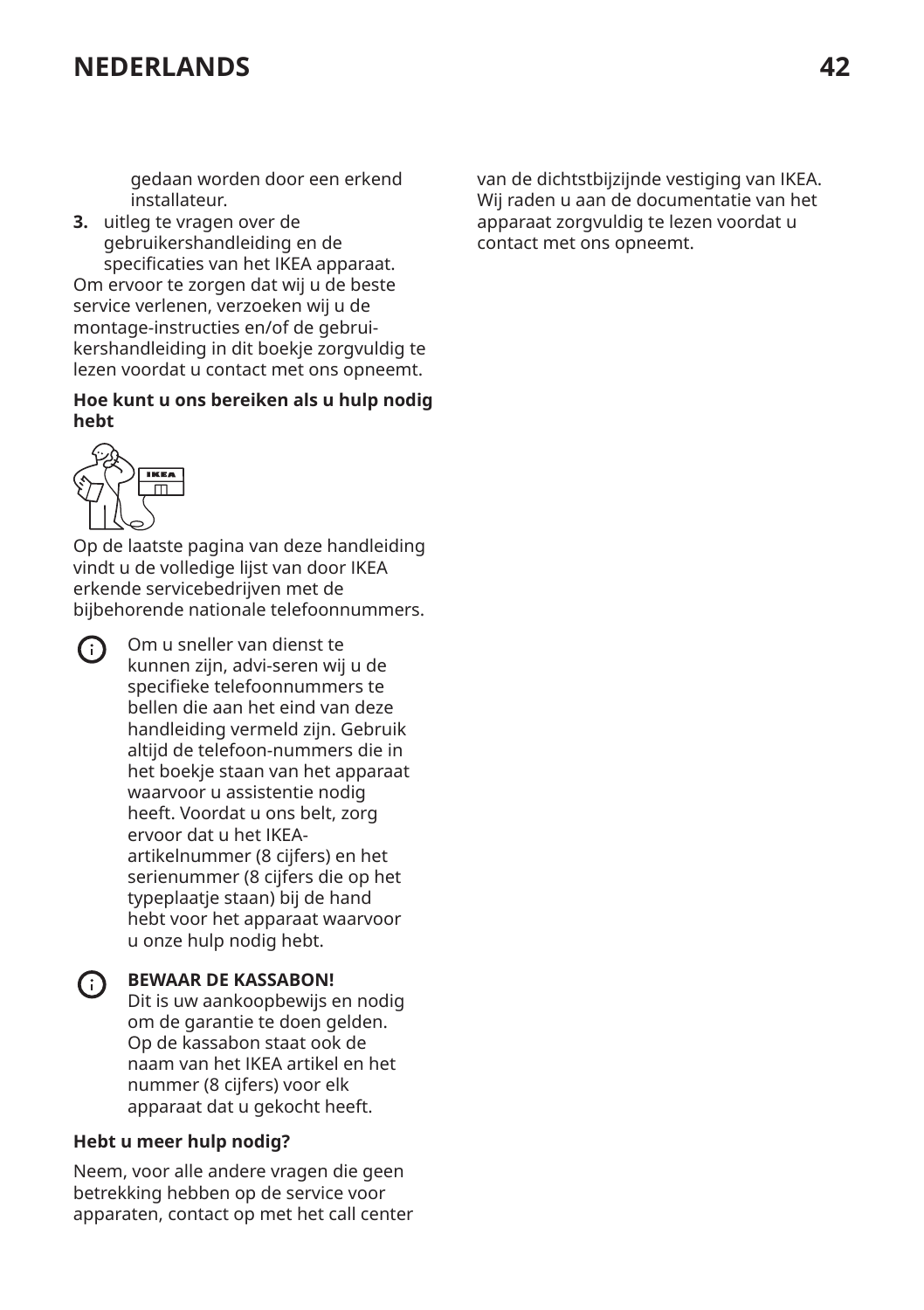| Country                 | <b>Phone number</b>                                                                    | <b>Call Fee</b>                                                                           | <b>Opening time</b>                                                            |  |
|-------------------------|----------------------------------------------------------------------------------------|-------------------------------------------------------------------------------------------|--------------------------------------------------------------------------------|--|
| <b>België</b>           | 070 246016                                                                             | Binnenlandse gesprekskosten                                                               | 8 tot 20 Weekdagen                                                             |  |
| <b>Belgique</b>         |                                                                                        | Tarif des appels nationaux                                                                | 8 à 20. En semaine                                                             |  |
| България                | +359 2 492 9397                                                                        | Според тарифата на оператора<br>за обаждания към стационарен<br>номер                     | От 8:30 до 17:30 ч в работни дни                                               |  |
| Česká Republika         | 246 019721                                                                             | Cena za místní hovor                                                                      | 8 až 20 v pracovních dnech                                                     |  |
| <b>Danmark</b>          | 70150909                                                                               | Landstakst                                                                                | man. - fre. 09.00 - 20.00<br>lør. - søn. 09.00 - 18.00                         |  |
| <b>Deutschland</b>      | +49 1806 33 45 32*                                                                     | * 0,20 €/Verbindung aus dem Fest-<br>netz max. 0,60 €/Verbindung<br>aus dem Mobilfunknetz | Werktags von 8.00 bis 20.00                                                    |  |
| Ελλάδα                  | 211 176 8276                                                                           | Υπεραστική κλήση                                                                          | 8 έως 20 κατά τις εργάσιμες ημέρες                                             |  |
| España                  | 911875537                                                                              | Tarifa de llamadas nacionales                                                             | De 8 a 20 en días laborables                                                   |  |
| <b>France</b>           | 0170 36 02 05                                                                          | Tarif des appels nationaux                                                                | 9 à 21. En semaine                                                             |  |
| <b>Hrvatska</b>         | 0038516323339                                                                          | Trošak poziva 27 lipa po minuti                                                           | radnim danom od ponedjeljka<br>do petka od 08:00 do 16:00                      |  |
| Ireland                 | 014845915                                                                              | National call rate                                                                        | 8 till 20 Weekdays                                                             |  |
| Ísland                  | +3545852409                                                                            | Innanlandsgjald fyrir síma                                                                | 9 til 18. Virka daga                                                           |  |
| Italia                  | 0200620818                                                                             | Tariffa applicata<br>alle chiamate nazionali                                              | dalle 8 alle 20 nei giorni feriali                                             |  |
| Κυπρος                  | 22 030 529                                                                             | Υπεραστική κλήση                                                                          | 8.30 έως 16.30 κατά τις εργάσιμες<br>ημέρες                                    |  |
| Lietuva                 | 52300699                                                                               | Nacionalinių pokalbių tarifai                                                             | Pr. - Ketv.: 8:00 - 12:00, 12:45 - 17:00 Pnkt.:<br>8:00 - 12:00, 12:45 - 15:45 |  |
| Magyarország            | 06-1-252-1773                                                                          | Belföldi díjszabás                                                                        | Hétköznap 8.00 és 17.00 óra között                                             |  |
| Nederland<br>Luxembourg | 0900 - 235 45 32<br>(0900-BEL IKEA)<br>0031 - 50 316 8772<br>(internationaal)          | Geen extra kosten.<br>Alleen lokaal tarief.                                               | ma-vr: 8.00 - 21.00<br>zat: 9.00 - 21.00<br>zon / pub. vakantie: 10.00 - 18.00 |  |
| Norge                   | 22723500                                                                               | Takst innland                                                                             | 8 til 20 ukedager                                                              |  |
| Österreich              | +43-1-2056356                                                                          | max. 10 Cent/min.                                                                         | Mo - Fr 8.00 - 20.00 Uhr                                                       |  |
| Polska                  | +48 22 749 60 99                                                                       | Koszt zgodny z taryfą operatora                                                           | Od 8 do 20 w dni robocze                                                       |  |
| Portugal                | 211557985                                                                              | Chamada Nacional                                                                          | 9 às 21. Dias de Semana<br>*excepto feriados                                   |  |
| România                 | 021 211 08 88                                                                          | Tarif apel național                                                                       | 8 - 20 în zilele lucrătoare                                                    |  |
| Россия                  | 84956662929                                                                            | Действующие телефонные<br>тарифы                                                          | с 8 до 20 по рабочим дням<br>Время московское                                  |  |
| <b>Schweiz</b>          |                                                                                        | Tarif für Anrufe im Bundesgebiet                                                          | 8 bis 20 Werktage                                                              |  |
| <b>Suisse</b>           | 0315500324                                                                             | Tarif des appels nationaux                                                                | 8 à 20. En semaine                                                             |  |
| <b>Svizzera</b>         |                                                                                        | Tariffa applicata<br>alle chiamate nazionali                                              | dalle 8 alle 20 nei giorni feriali                                             |  |
| Slovenija               | +38618108621                                                                           | lokalni strošek je običajna tržna vred-<br>nost, odvisna od ponudnika telefonije          | 8.00 - 16.00 ob delaynikih                                                     |  |
| Slovensko               | (02) 3300 2554                                                                         | Cena vnútroštátneho hovoru                                                                | 8 až 20 v pracovných dňoch                                                     |  |
| Suomi                   | 030 6005203                                                                            | Lankapuhelinverkosta<br>0,0835 €/puhelu + 0,032 €/min<br>Matkapuhelinverkosta 0,192 €/min | arkipäivisin 8.00 - 20.00                                                      |  |
| <b>Sverige</b>          | 0775 700 500                                                                           | lokalsamtal (lokal taxa)                                                                  | mån-fre 8.30 - 20.00<br>lör-sön 9.30 - 18.00                                   |  |
| <b>United Kingdom</b>   | 020 3347 0044                                                                          | National call rate                                                                        | 9 till 21. Weekdays                                                            |  |
| Србија                  | +381117555444<br>(ако позивате изван Србије)<br>0117555444<br>(ако позивате из Србије) | Цена позива у националном<br>саобраћају                                                   | Понедељак - субота: 09 - 20<br>Недеља: 09-18                                   |  |
| Eesti, Latvija, Україна |                                                                                        | www.ikea.com                                                                              |                                                                                |  |